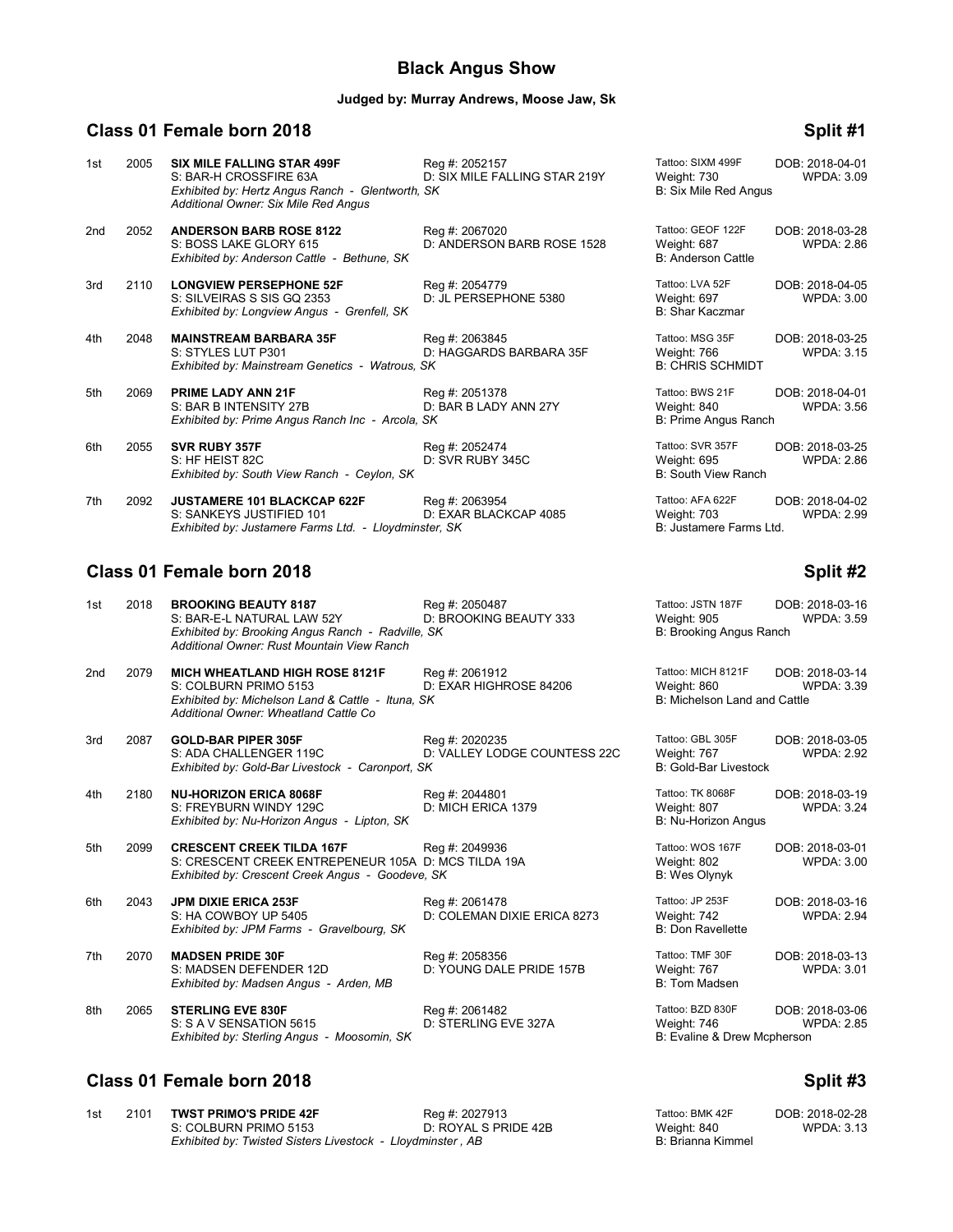| 2 <sub>nd</sub> | 2033 | <b>BOSS LAKE MS. EUREKA'S GIRL 838F</b><br>S: COLBURN PRIMO 5153<br>Exhibited by: Boss Lake Genetics - Parkland County, AB                                    | Reg #: 2060507<br>D: BOSS MISS PROWLER 206       | Tattoo: BOSS 838F<br>Weight: 818<br><b>B: Boss Lake Genetics</b> | DOB: 2018-02-24<br><b>WPDA: 3.01</b> |
|-----------------|------|---------------------------------------------------------------------------------------------------------------------------------------------------------------|--------------------------------------------------|------------------------------------------------------------------|--------------------------------------|
| 3rd             | 2080 | <b>MICH WHEATLAND BLACKBIRD 895F</b><br>S: EXAR BLUECHIP 1877B<br>Exhibited by: Michelson Land & Cattle - Ituna, SK<br>Additional Owner: Wheatland Cattle Co  | Reg #: 2061911<br>D: MICH ENVIOUS BLACKBIRD 1269 | Tattoo: MICH 895F<br>Weight: 916<br>B: Michelson Land and Cattle | DOB: 2018-02-25<br><b>WPDA: 3.38</b> |
| 4th             | 2034 | <b>S7R PHOENIX 770F</b><br>S: BALDRIDGE BRONC<br>Exhibited by: Section 7 Ranch - Rocanville, SK                                                               | Reg #: 2037442<br>D: S7R 0010X FERN 66D          | Tattoo: LFZ 770F<br>Weight: 868<br><b>B: Alexis DeCorby</b>      | DOB: 2018-02-23<br><b>WPDA: 3.18</b> |
| 5th             | 2091 | <b>JUSTAMERE TA DIXIE ERICA 575F</b><br>S: JUSTAMERE 40 M.A.G.A. 105D<br>Exhibited by: Justamere Farms Ltd. - Lloydminster, SK                                | Reg #: 2063951<br>D: EXAR RUTH 0091              | Tattoo: AFA 575F<br>Weight: 761<br>B: Justamere Farms Ltd.       | DOB: 2018-02-24<br><b>WPDA: 2.80</b> |
| 6th             | 2071 | ELLDEM 2353 GLAMOUR 917F<br>S: SILVEIRAS S SIS GQ 2353<br>Exhibited by: Elldem Cattle - Humboldt, SK                                                          | Reg #: 2063149<br>D: ELLDEM 438 GLAMOUR 614C     | Tattoo: TWOB 917F<br>Weight: 748<br><b>B: Elldem Cattle</b>      | DOB: 2018-02-24<br><b>WPDA: 2.75</b> |
|                 | 2004 | <b>SIX MILE LADY BLOSSOM 136F</b><br>S: SIX MILE DESERT STORM 94D<br>Exhibited by: Hertz Angus Ranch - Glentworth, SK<br>Additional Owner: Six Mile Red Angus | Reg #: 2041878<br>D: SIX MILE LADY BLOSSOM 479D  | Tattoo: SIXM 136F<br>Weight: 778<br>B: Six Mile Red Angus        | DOB: 2018-02-26<br><b>WPDA: 2.88</b> |
|                 | 2024 | <b>LOCK 23D LADY BIRD 172F</b><br>S: MINBURN INTUITION 23D<br>Exhibited by: Lock Farms Ltd - Macklin, SK                                                      | Reg #: 2053006<br>D: LOCK LADY BIRD 24B          | Tattoo: JOLO 172F<br>Weight: 818<br>B: Jonathan Lock             | DOB: 2018-02-25<br><b>WPDA: 3.02</b> |
|                 |      | Class 01 Female born 2018                                                                                                                                     |                                                  |                                                                  | Split #4                             |

*Additional Owner: Dusty Rose Cattle Co.*

*Additional Owner: Double Bar D Farms*

| 1st             | 2027 | <b>HLC NJR SWEET EMOTION 404F</b><br>S: EXAR CLASSEN 1422B<br>Exhibited by: Hollinger Land & Cattle - Neudorf, SK<br><b>Additional Owner: Nicki Ross</b> | Reg #: 2040041<br>D: HLC 1220 SWEET EMOTION 362A | Tattoo: CHD 404F<br>Weight: 879<br>B: Hollinger Land and Cattle   | DOB: 2018-02-16<br><b>WPDA: 3.14</b> |
|-----------------|------|----------------------------------------------------------------------------------------------------------------------------------------------------------|--------------------------------------------------|-------------------------------------------------------------------|--------------------------------------|
| 2 <sub>nd</sub> | 2076 | <b>GREENWOOD BEAUTY JJP 28F</b><br>S: BROOKING BANK NOTE 4040<br>Exhibited by: Greenwood - Lloydminster, SK                                              | Reg #: 2039333<br>D: GREENWOOD BEAUTY JJP 23D    | Tattoo: JJP 28F<br>Weight: 821<br>B: Greenwood                    | DOB: 2018-02-21<br><b>WPDA: 2.99</b> |
| 3rd             | 2062 | <b>PM SAVING GRACE 137'18</b><br>S: EF TITAN 545<br>Exhibited by: Poplar Meadows Angus - Houston, BC<br><b>Additional Owner: Enright Farms</b>           | Reg #: 2046393<br>D: NORTHLINE SAVING GRACE 776T | Tattoo: FIRE 137F<br>Weight: 845<br>B: Tanya Belsham              | DOB: 2018-02-18<br><b>WPDA: 3.04</b> |
| 4th             | 2006 | <b>FREYBURN FLORA 87F</b><br>S: BAR-E-L PACKING HEAT 147D<br>Exhibited by: Freyburn Angus Farms - Oxbow, SK                                              | Reg #: 2064112<br>D: FREYBURN FLORA 123A         | Tattoo: ZGO 87F<br>Weight: 790<br>B: Freyburn Farms               | DOB: 2018-02-16<br><b>WPDA: 2.82</b> |
| 5th             | 2040 | <b>NU-HORIZON MISSIE 8035F</b><br>S: EXAR BLUE CHIP 1877B<br>Exhibited by: Nu-Horizon Angus - Lipton, SK                                                 | Reg #: 2044797<br>D: KLAY MISSIE 29W             | Tattoo: TK 8035F<br>Weight: 709<br>B: Nu-Horizon Angus            | DOB: 2018-02-22<br><b>WPDA: 2.59</b> |
| 6th             | 2023 | <b>LOCK 8C JULIET 157F</b><br>S: 20/20 TIGER 8C<br>Exhibited by: Lock Farms Ltd - Macklin, SK                                                            | Reg #: 2052991<br>D: JOLO JULIET 9U              | Tattoo: JOLO 157F<br>Weight: 851<br>B: Jonathan Lock              | DOB: 2018-02-16<br><b>WPDA: 3.04</b> |
| 7th             | 2090 | <b>JUSTAMERE 1877 EMPRESS 563F</b><br>S: EXAR BLUE CHIP 1877B<br>Exhibited by: Justamere Farms Ltd. - Lloydminster, SK                                   | Reg #: 2058308<br>D: JUSTAMERE 131X EMPRESS 138X | Tattoo: AFA 563F<br>Weight: 818<br>B: Justamere Farms Ltd.        | DOB: 2018-02-16<br><b>WPDA: 2.92</b> |
| 8th             | 2067 | <b>BCH MS BLIND CREEK 97F</b><br>S: BAR E-L STRONGBOW 107D<br>Exhibited by: Blind Creek Holdings - Saskatoon, SK                                         | Reg #: 2044132<br>D: DFCC CECILLA 97C            | Tattoo: TBCH 97F<br>Weight: 868<br><b>B: Blind Creek Holdings</b> | DOB: 2018-02-22<br><b>WPDA: 3.17</b> |
|                 |      | Class 01 Female born 2018                                                                                                                                |                                                  |                                                                   | Split #5                             |
| 1st             | 2016 | <b>BROOKING BEAUTY 8138</b><br>S: EXAR CLASSEN 1422B                                                                                                     | Reg #: 2037646<br>D: BROOKING BEAUTY 333         | Tattoo: JSTN 138F<br>Weight: 1013                                 | DOB: 2018-02-11<br><b>WPDA: 3.55</b> |

| 2nd | 2051 | <b>ANDERSON LUCY 8081</b><br>S: GREENWOOD COLOSSAL<br>Exhibited by: Anderson Cattle - Bethune, SK                                          | Reg #: 2067019<br>D: ANDERSON LUCY 1336   | Tattoo: GEOF 81F<br>Weight: 747<br><b>B: Anderson Cattle</b> | DOB: 2018-02-14<br>WPDA: 2.65 |
|-----|------|--------------------------------------------------------------------------------------------------------------------------------------------|-------------------------------------------|--------------------------------------------------------------|-------------------------------|
| 3rd | 2098 | <b>WILBAR JENNIFER 562F</b><br>S: MUSGRAVE SKY HIGH 1535<br>Exhibited by: Wilbar Cattle Co - Dundurn, SK<br>Additional Owner: Kylie Willms | Reg #: 2063182<br>D: WILBAR JENNIFER 221R | Tattoo: WJD 562F<br>Weight: 803<br>B: Wilbar Cattle Co       | DOB: 2018-02-15<br>WPDA: 2.86 |

*Exhibited by: Brooking Angus Ranch - Radville, SK* B: Brooking Angus Ranch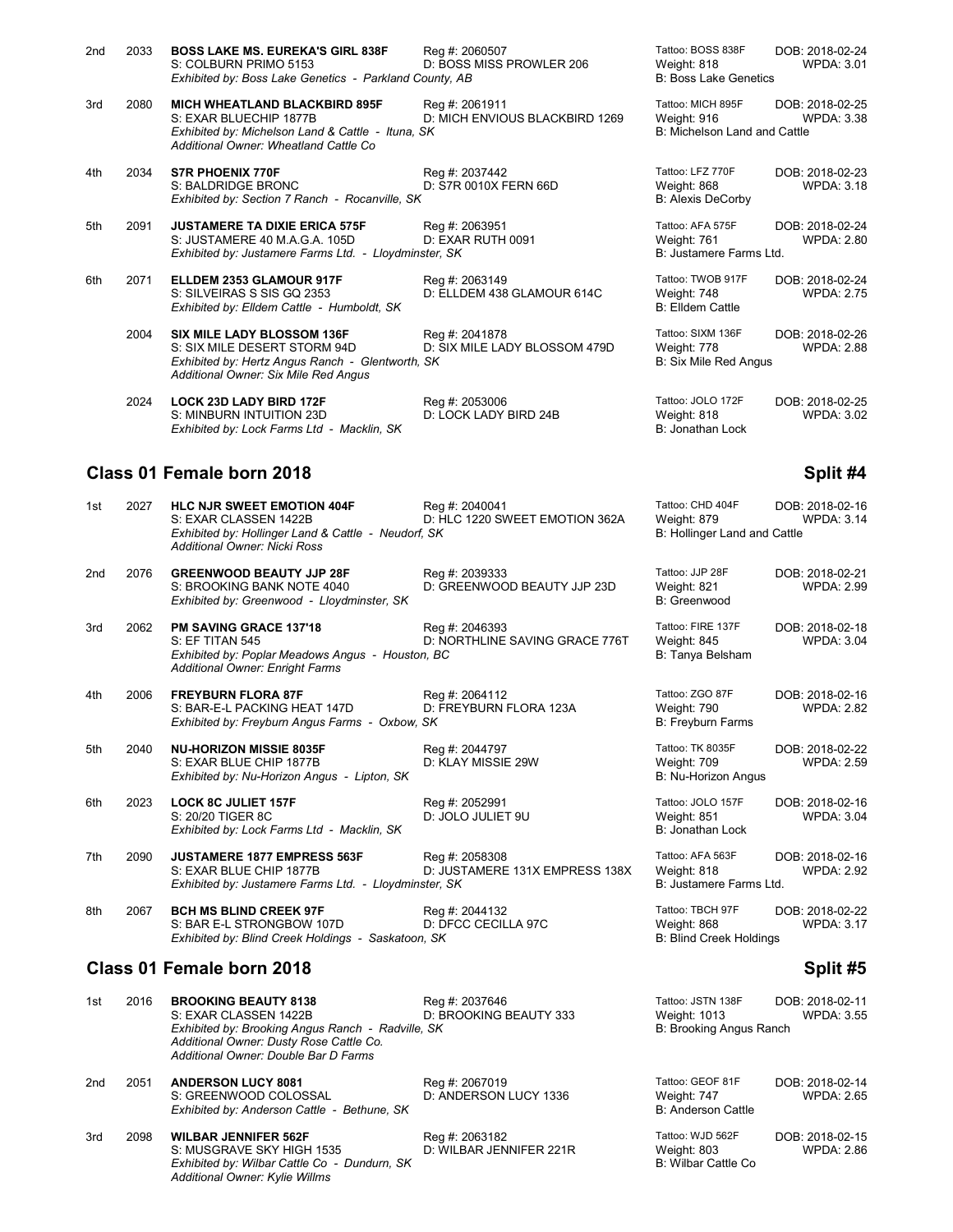| 2105 | <b>BLAIRSWEST ERICA 44F</b>    | Reg #: 2062030               | Tattoo: MJNB 44F                                                                                                                                                                                                 | DOB: 2018-02-12         |
|------|--------------------------------|------------------------------|------------------------------------------------------------------------------------------------------------------------------------------------------------------------------------------------------------------|-------------------------|
|      | S: S A V RENOWN 3439           | D: BAR E L ERICA 74A         | Weight: 832                                                                                                                                                                                                      | <b>WPDA: 2.93</b>       |
|      |                                |                              | B: Maguire Blair                                                                                                                                                                                                 |                         |
| 2106 | <b>BLAIRSWEST ERICA 51F</b>    | Reg #: 2064123               | Tattoo: MJNB 51F                                                                                                                                                                                                 | DOB: 2018-02-15         |
|      | S: S A V RENOWN 3439           | D: BAR EL ERICA 74A          | Weight: 743                                                                                                                                                                                                      | <b>WPDA: 2.64</b>       |
|      |                                |                              | B: Maguire Blair                                                                                                                                                                                                 |                         |
| 2107 | <b>BLAIRSWEST INSTINCT 39F</b> | Reg #: 2063279               | Tattoo: MJNB 39F                                                                                                                                                                                                 | DOB: 2018-02-11         |
|      | S: S A V SENSATION 5615        | D: RSKY 6540 MS INTINCT 0065 | Weight: 821                                                                                                                                                                                                      | <b>WPDA: 2.88</b>       |
|      |                                |                              |                                                                                                                                                                                                                  |                         |
| 2007 | <b>FREYBURN LADY 52F</b>       | Reg #: 2046231               | Tattoo: ZGO 52F                                                                                                                                                                                                  | DOB: 2018-02-11         |
|      | S: MERIT GENESIS 1077          | D: GERLEI LADY 5Y            | Weight: 768                                                                                                                                                                                                      | <b>WPDA: 2.69</b>       |
|      |                                |                              | B: Freyburn Farms                                                                                                                                                                                                |                         |
|      |                                |                              | Exhibited by: Blairswest Land & Cattle - Drake, SK<br>Exhibited by: Blairswest Land & Cattle - Drake, SK<br>Exhibited by: Blairswest Land & Cattle - Drake, SK<br>Exhibited by: Freyburn Angus Farms - Oxbow, SK | B: Blairs.Ag Cattle Co. |

### **Class 01 Female born 2018 Split #6**

| 1st | 2017 | <b>BROOKING ROSE 8119</b><br>S: ELLINGSON TOP SHELF 5050<br>Exhibited by: Brooking Angus Ranch - Radville, SK<br>Additional Owner: Campbell Cattle Co. | Reg #: 2039311<br>D: BROOKMORE ROSE 214X        | Tattoo: JSTN 119F<br>Weight: 963<br>B: Brooking Angus Ranch | DOB: 2018-02-08<br><b>WPDA: 3.34</b> |
|-----|------|--------------------------------------------------------------------------------------------------------------------------------------------------------|-------------------------------------------------|-------------------------------------------------------------|--------------------------------------|
| 2nd | 2019 | <b>BROOKING ROSE 8106</b><br>S: COLBURN PRIMO 5153<br>Exhibited by: Brooking Angus Ranch - Radville, SK<br>Additional Owner: Boss Lake Genetics        | Reg #: 2037544<br>D: BROOKMORE ROSE 214X        | Tattoo: JSTN 106F<br>Weight: 968<br>B: Brooking Angus Ranch | DOB: 2018-02-05<br>WPDA: 3.33        |
| 3rd | 2093 | <b>CCCJ JEAN 7F</b><br>S: MUSGRAVE SKY HIGH 1535<br>Exhibited by: Chance Jackson - Sedley, SK                                                          | Reg #: 2041246<br>D: MVF JEAN 8Z                | Tattoo: CCCJ 7F<br>Weight: 946<br>B: Chance Jackson         | DOB: 2018-02-04<br><b>WPDA: 3.24</b> |
| 4th | 2059 | <b>PM MISS ERICA 77'18</b><br>S: EXAR BLUE CHIP 1877B<br>Exhibited by: Poplar Meadows Angus - Houston, BC<br>Additional Owner: Dragon View Angus       | Reg #: 2031664<br>D: HF MISS ERICA 16Y          | Tattoo: FIRE 77F<br>Weight: 828<br>B: Tanya Belsham         | DOB: 2018-02-07<br><b>WPDA: 2.87</b> |
| 5th | 2061 | PM PRIDE 60'18<br>S: SAV BISMARCK 5682<br>Exhibited by: Poplar Meadows Angus - Houston, BC<br><b>Additional Owner: Owen Willms</b>                     | Reg #: 2031654<br>D: HF PRIDE 295W              | Tattoo: FIRE 60F<br>Weight: 837<br>B: Tanya Belsham         | DOB: 2018-02-03<br>WPDA: 2.86        |
| 6th | 2108 | <b>BLAIRSWEST ERICA 23F</b><br>S: S A V RENOWN 3439<br>Exhibited by: Blairswest Land & Cattle - Drake, SK                                              | Reg #: 2062093<br>D: BAR E L ERICA 74A          | Tattoo: MJNB 23F<br>Weight: 772<br>B: Maguire Blair         | DOB: 2018-02-06<br><b>WPDA: 2.66</b> |
| 7th | 2049 | <b>MAINSTREAM SMALL TOWN GIRL 2F</b><br>S: STYLES LUT P301<br>Exhibited by: Mainstream Genetics - Watrous, SK                                          | Reg #: 2063839<br>D: MAINSTREAM UPTOWN GIRL 75C | Tattoo: MSG 2F<br>Weight: 962<br><b>B: Chris Schmidt</b>    | DOB: 2018-02-07<br><b>WPDA: 3.33</b> |

# **Class 01 Female born 2018 Split #7**

| 1st             | 2094 | <b>CCCJ TIBBIE 3F</b><br>S: DMM INTERNATIONAL 54D<br>Exhibited by: Chance Jackson - Sedley, SK                   | Reg #: 2041224<br>D: MVF TIBBIE 138X              | Tattoo: CCCJ 3F<br>Weight: 927<br>B: Chance Jackson                       | DOB: 2018-02-01<br><b>WPDA: 3.14</b> |
|-----------------|------|------------------------------------------------------------------------------------------------------------------|---------------------------------------------------|---------------------------------------------------------------------------|--------------------------------------|
| 2 <sub>nd</sub> | 2095 | <b>HALL'S ELBA 848F</b><br>S: NORTHLINE COOL CAT 76B<br>Exhibited by: Hall's Cattle Co - Craven, SK              | Reg #: 2043149<br>D: HALL'S ELBA 448B             | Tattoo: BPH 848F<br>Weight: 820<br>B: Hall's Cattle Co                    | DOB: 2018-02-02<br><b>WPDA: 2.79</b> |
| 3rd             | 2054 | <b>KOYLE FIREBIRD 24F</b><br>S: COLBURN PRIMO 5153<br>Exhibited by: Koyle Farms - McLean, SK                     | Reg #: 2051204<br>D: RSKY 6540 MS INSTINCT 0065   | Tattoo: MDKP 24F<br>Weight: 868<br>B: Blair's Ag Cattle & Canadian Donors | DOB: 2018-02-02<br><b>WPDA: 2.95</b> |
| 4th             | 2036 | <b>PERROTS BLACKBIRD 45F</b><br>S: SAV SHORT CUT 6088<br>Exhibited by: Perrot Cattle Co. - Alameda, SK           | Reg #: 2021281<br>D: TOWN N COUNTRY BLACKBIRD 37C | Tattoo: ANNA 45F<br>Weight: 858<br>B: Anna-Marie Perrot                   | DOB: 2018-02-02<br><b>WPDA: 2.92</b> |
| 5th             | 2057 | <b>PM TIBBIE 41'18</b><br>S: COLBURN PRIMO 5153<br>Exhibited by: Poplar Meadows Angus - Houston, BC              | Reg #: 2032499<br>D: NBA 2S TIBBIE 7W             | Tattoo: FIRE 41F<br>Weight: 937<br>B: Tanya Belsham                       | DOB: 2018-02-01<br><b>WPDA: 3.18</b> |
| 6th             | 2009 | <b>SCHWAN MISS EULA 829F</b><br>S: S A V RENOVATION 6822<br>Exhibited by: Schwan Angus Ranch - Swift Current, SK | Reg #: 2067548<br>D: NORSEMAN EULA 31'09          | Tattoo: SCWN 829F<br>Weight: 840<br>B: Schwan Angus Ranch                 | DOB: 2018-02-01<br><b>WPDA: 2.85</b> |
| 7th             | 2039 | <b>TRIPLE L LUCY 13F</b><br>S: NU-HORIZON RANSOM 617D<br>Exhibited by: Triple L Angus - Viscount, SK             | Reg #: 2060413<br>D: EASTONDALE LUCY 62'11        | Tattoo: RKT 13F<br>Weight: 960<br>B: Triple L Angus                       | DOB: 2018-02-02<br><b>WPDA: 3.27</b> |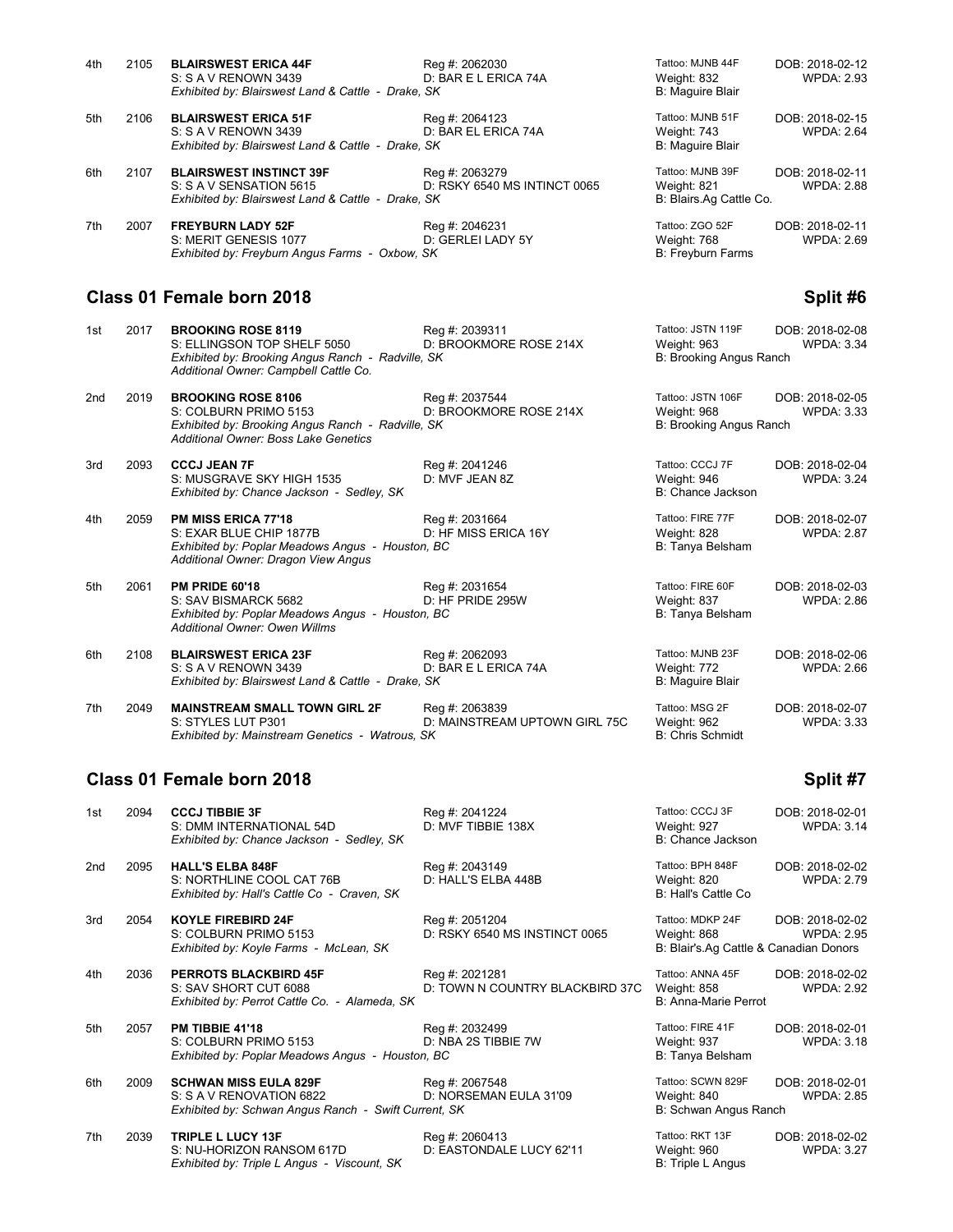| 2044 | JPM_STYLISH LADY 223F<br>S: LEMAR DAKOTA GOLD 18T<br>Exhibited by: JPM Farms - Gravelbourg, SK | Reg #: 2015892<br>D: JPM STYLISH LADY 16C | Tattoo: JP 223F<br>Weight: 792<br>B: JPM Farms        | DOB: 2018-02-02<br>WPDA: 2.69 |
|------|------------------------------------------------------------------------------------------------|-------------------------------------------|-------------------------------------------------------|-------------------------------|
| 2053 | <b>ANDERSON PRINCESS 8062</b><br>S: SAV RENOWN<br>Exhibited by: Anderson Cattle - Bethune, SK  | Reg #: 2067018<br>D: ANDERSON PRINCESS    | Tattoo: GEOF 62F<br>Weight: 880<br>B: Anderson Cattle | DOB: 2018-02-02<br>WPDA: 2.99 |

# **Class 01 Female born 2018 Split #8** Split #8

| 1st             | 2112 | <b>OAV LADY ANN 32F</b><br>S: MERIT SOURCE 5079<br>Exhibited by: Lakeland College Purebred SMF Unit - Vermilion, AB<br>Additional Owner: Lakeland College | Reg #: 2019188<br>D: OAV LADY ANN 22B        | Tattoo: OAV32F<br>Weight: 935<br><b>B: Lakeland College</b>   | DOB: 2018-01-29<br><b>WPDA: 3.14</b> |
|-----------------|------|-----------------------------------------------------------------------------------------------------------------------------------------------------------|----------------------------------------------|---------------------------------------------------------------|--------------------------------------|
| 2 <sub>nd</sub> | 2109 | DFCC 744D FAY 10F<br>S: HLC VENOM 744D<br>Exhibited by: Double 'F' Cattle Co. - Parkside, SK                                                              | Reg #: 2040792<br>D: DFCC 32T FOREVER 2Z     | Tattoo: DFCC 10F<br>Weight: 920<br>B: Double F Cattle Co.     | DOB: 2018-01-25<br><b>WPDA: 3.05</b> |
| 3rd             | 2032 | <b>BOSS LAKE MS. TIBBIE 804F</b><br>S: ICC PAY RAISE 4886<br>Exhibited by: Boss Lake Genetics - Parkland County, AB                                       | Reg #: 2052893<br>D: ANDERSON TIBBIE 6003    | Tattoo: BOSS 804F<br>Weight: 865<br><b>B: Anderson Cattle</b> | DOB: 2018-01-31<br><b>WPDA: 2.92</b> |
| 4th             | 2115 | <b>KEYS BLACK LADY 129F</b><br>S: SILVEIRAS WATCHOUT 0514<br>Exhibited by: 4K Angus - Earl Grey, SK                                                       | Reg #: 2021770<br>D: KEYS BLACK LADY 29A     | Tattoo: KEYS 129F<br>Weight: 905<br>B: 4K Angus               | DOB: 2018-01-29<br><b>WPDA: 3.04</b> |
| 5th             | 2102 | <b>ARDA BLACKLASS 4F</b><br>S: ARDA CASHFLOW 63D<br>Exhibited by: Arda Farms Ltd. - Acme, AB                                                              | Reg #: 2060139<br>D: ARDA BLACKLASS 27A      | Tattoo: JDN 4F<br>Weight: 861<br>B: Arda Farms Ltd.           | DOB: 2018-01-25<br><b>WPDA: 2.85</b> |
| 6th             | 2097 | <b>RAVENWORTH RUBY 13F</b><br>S: SAV RENOWN 3439<br>Exhibited by: Ravenworth Cattle - Middle Lake, SK                                                     | Reg #: 2031679<br>D: RAVENWORTH 20Z RUBY 35B | Tattoo: RAVE 13F<br>Weight: 833<br>B: Garry & Donna Berting   | DOB: 2018-01-25<br><b>WPDA: 2.76</b> |
|                 | 2003 | <b>REMITALL F ELLEN 172F</b><br>S: SAV CUTTING EDGE 4857<br>Exhibited by: Remitall Farms - Olds, AB                                                       | Reg #: 2049038<br>D: BROOKMORE ELLEN 73T     | Tattoo: GR 172F<br>Weight: 856<br><b>B: Remitall Farms</b>    | DOB: 2018-01-29<br><b>WPDA: 2.87</b> |

# **Class 01 Female born 2018 Split #9**

| 1st | 2073 | ELLDEM 1220 FLORA 903F<br>S: DAMERON C-5 AMERICAN CLASSIC<br>Exhibited by: Elldem Cattle - Humboldt, SK                                        | Reg #: 2063150<br>D: ELLDEM 2353 FLORA 710D   | Tattoo: TWOB 903F<br>Weight: 884<br>B: Elldem Cattle                | DOB: 2018-01-24<br><b>WPDA: 2.92</b> |
|-----|------|------------------------------------------------------------------------------------------------------------------------------------------------|-----------------------------------------------|---------------------------------------------------------------------|--------------------------------------|
| 2nd | 2058 | <b>PM TIBBIE 16'18</b><br>S: SAV CUTTING EDGE 4857<br>Exhibited by: Poplar Meadows Angus - Houston, BC<br><b>Additional Owner: Lewis Farms</b> | Reg #: 2031259<br>D: HF TIBBIE 215Y           | Tattoo: FIRE 16F<br>Weight: 891<br>B: Tanya Belsham                 | DOB: 2018-01-23<br><b>WPDA: 2.93</b> |
| 3rd | 2020 | <b>RAMROD LUCRETIA 858F</b><br>S: PFLC INSIGHT 94D<br>Exhibited by: Ramrod Cattle Company - Medora, MB                                         | Reg #: 2017639<br>D: DUSTY DAELE LURETIA 640S | Tattoo: DTM 858F<br>Weight: 902<br>B: Ramrod                        | DOB: 2018-01-22<br><b>WPDA: 2.96</b> |
| 4th | 2116 | <b>KEYS BLACK LUCY 320F</b><br>S: JINDRA 3RD DIMENSION<br>Exhibited by: 4K Angus - Earl Grey, SK                                               | Reg #: 2022665<br>D: BELL BLACK LUCY 20C      | Tattoo: KEYS 320F<br>Weight: 985<br>B: 4K Angus                     | DOB: 2018-01-21<br><b>WPDA: 3.22</b> |
|     | 2050 | <b>ANDERSON RUBY 8024</b><br>S: BOSS LAKE GLORY 615<br>Exhibited by: Anderson Cattle - Bethune, SK                                             | Reg #: 2067017<br>D: ANDERSON RUBY 1114       | Tattoo: GEOF 24F<br><b>Weight: 755</b><br><b>B: Anderson Cattle</b> | DOB: 2018-01-23<br><b>WPDA: 2.48</b> |

# **Class 01 Female born 2018 Split #10**

| 1st | 2081 | <b>RIVERFRONT ROSEBUD 811F</b>                                                                                      | Reg #: 2034780             | Tattoo: RFA 811F                     | DOB: 2018-01-19   |
|-----|------|---------------------------------------------------------------------------------------------------------------------|----------------------------|--------------------------------------|-------------------|
|     |      | S: BROOKING SILVER LINING 5012                                                                                      | D: RIVERFRONT ROSEBUD 501C | Weight: 964                          | <b>WPDA: 3.13</b> |
|     |      | Exhibited by: Riverfront Angus Ranch - Medicine Hat, AB<br>Additional Owner: Ter-Ron Farms and Brooking Angus Ranch |                            | <b>B: Riverfront Angus Ranch</b>     |                   |
|     |      |                                                                                                                     |                            |                                      |                   |
| 2nd | 2064 | <b>DMM GEORGINA 43F</b>                                                                                             | Reg #: 2057882             | Tattoo: DMM 43F                      | DOB: 2018-01-20   |
|     |      | S: DMM INTERNATIONAL 54D<br>Exhibited by: Miller Wilson Angus - Bashaw, AB                                          | D: DURALTA GEROGINA 110U   | Weight: 962<br>B: Lee & Dawn Wiilson | <b>WPDA: 3.13</b> |

| 3rd | 2086 GOLD-BAR ELBA 120F                          | Reg #: 2017210         | Tattoo: GBL 120F      | DOB: 2018-01-20   |
|-----|--------------------------------------------------|------------------------|-----------------------|-------------------|
|     | S: ADA CHALLENGER 119C                           | D: SHEIDAGHAN ELBA 50B | Weight: 932           | <b>WPDA: 3.04</b> |
|     | Exhibited by: Gold-Bar Livestock - Caronport, SK |                        | B: Gold-Bar Livestock |                   |

| Tattoo: RFA 811F          | DOB: 2018-01-19   |
|---------------------------|-------------------|
| Neight: 964               | <b>WPDA: 3.13</b> |
| B: Riverfront Angus Ranch |                   |
|                           |                   |
|                           |                   |

| 'eight: 962                   | <b>WPDA: 3.13</b>     |
|-------------------------------|-----------------------|
| Lee & Dawn Wiilson            |                       |
| $H_{\text{max}}$ $CDI$ $ADOF$ | <b>DOD 0010 01.00</b> |

| alloo: GBL TZUF       | DOB: 2018-01-20   |
|-----------------------|-------------------|
| Veight: 932           | <b>WPDA: 3.04</b> |
| 3: Gold-Bar Livestock |                   |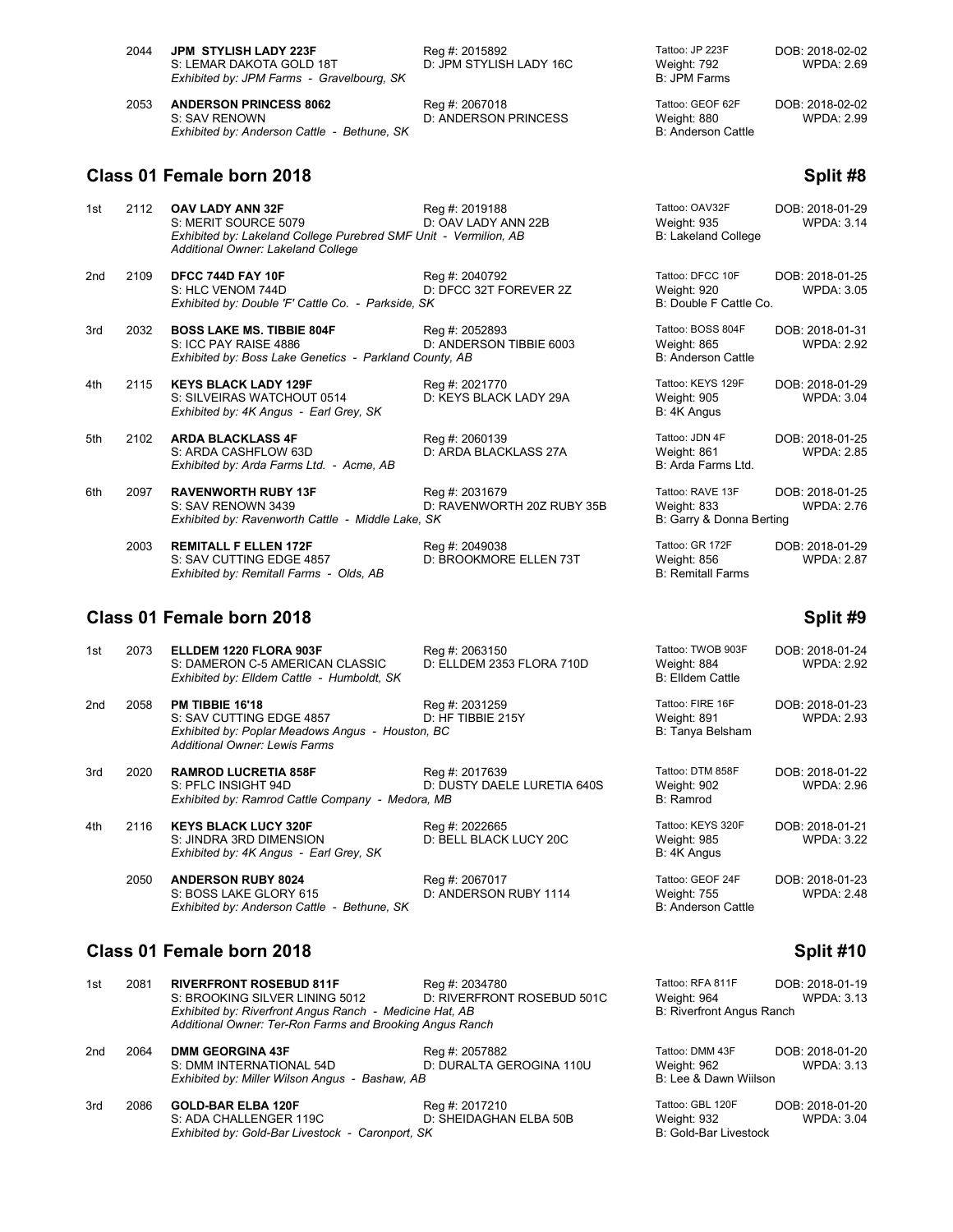| 4th | 2060 | <b>PM LADY 3'18</b><br>S: BROOKING BANK NOTE 4040<br>Exhibited by: Poplar Meadows Angus - Houston, BC       | Reg #: 2031250<br>D: SOO LINE LADY 9339  | Tattoo: FIRE 3F<br>Weight: 893<br>B: Tanya Belsham         | DOB: 2018-01-19<br><b>WPDA: 2.90</b> |
|-----|------|-------------------------------------------------------------------------------------------------------------|------------------------------------------|------------------------------------------------------------|--------------------------------------|
| 5th | 2104 | <b>BLAIRSWEST ROSE 2F</b><br>S: COLBURN PRIMO 5153<br>Exhibited by: Blairswest Land & Cattle - Drake, SK    | Reg #: 2062049<br>D: BROOKMORE ROSE 214X | Tattoo: MJNB 2F<br>Weight: 893<br>B: Brooking Angus Ranch  | DOB: 2018-01-19<br><b>WPDA: 2.90</b> |
| 6th | 2111 | <b>LONGVIEW LADY RUTH 1F</b><br>S: KOUPALS B&B ATLAS 4061<br>Exhibited by: Longview Angus - Grenfell, SK    | Reg #: 2054541<br>D: JL LADY RUTH 1224   | Tattoo: LVA 1F<br>Weight: 822<br>B: Shar Kaczmar           | DOB: 2018-01-20<br><b>WPDA: 2.68</b> |
| 7th | 2096 | <b>RAVENWORTH RUBY 8F</b><br>S: SAV INTERNATIONAL 2020<br>Exhibited by: Ravenworth Cattle - Middle Lake, SK | Reg #: 2031674<br>D: RAVENWORTH RUBY 15A | Tattoo: RAVE 8F<br>Weight: 916<br>B: Garry & Donna Berting | DOB: 2018-01-20<br>WPDA: 2.98        |
|     | 2068 | <b>PRIME PRIDE 2F</b><br>S: MAR INNOVATION<br>Exhibited by: Prime Angus Ranch Inc - Arcola, SK              | Reg #: 2051364<br>D: BAR B PRIDE 18U     | Tattoo: BWS 2F<br>Weight: 889<br>B: Prime Angus Ranch      | DOB: 2018-01-20<br><b>WPDA: 2.90</b> |

### **Class 01 Female born 2018 Split #11**

| 1st             | 2014                                   | <b>BROOKING BEAUTY 8042</b><br>S: EXAR CLASSEN 1422B<br>Exhibited by: Brooking Angus Ranch - Radville, SK<br>Additional Owner: KCH Cattle Co.         | Reg #: 2037543<br>D: BROOKING BEAUTY 333       | Tattoo: JSTN 42F<br><b>Weight: 1008</b><br>B: Brooking Angus Ranch                 | DOB: 2018-01-15<br><b>WPDA: 3.23</b> |
|-----------------|----------------------------------------|-------------------------------------------------------------------------------------------------------------------------------------------------------|------------------------------------------------|------------------------------------------------------------------------------------|--------------------------------------|
| 2 <sub>nd</sub> | 2085                                   | <b>GOLD-BAR HEROINE 117F</b><br>S: ADA CHALLENGER 119C<br>Exhibited by: Gold-Bar Livestock - Caronport, SK                                            | Reg #: 2017209<br>D: GOLD-BAR HEROINE 208D     | Tattoo: GBL 117F<br>Weight: 877<br><b>B: Gold-Bar Livestock</b>                    | DOB: 2018-01-17<br><b>WPDA: 2.83</b> |
| 3rd             | 2075                                   | <b>GREENWOOD BLACK ANGEL JJP 63F</b><br>S: BSF HOT LOTTO 1401<br>Exhibited by: Greenwood - Lloydminster, SK                                           | Reg #: 2063165<br>D: WERNER BLACK ANGEL 1299   | Tattoo: JJP 63F<br>Weight: 957<br>B: Bohrson Marketing Services & Rust<br>Mountain | DOB: 2018-01-17<br><b>WPDA: 3.09</b> |
| 4th             | 2026                                   | <b>HLC BLACKBIRD 249F</b><br>S: SILVEIRAS S SIS GQ 2353<br>Exhibited by: Hollinger Land & Cattle - Neudorf, SK<br><b>Additional Owner: CSI Angus</b>  | Reg #: 2049374<br>D: SIX MILE BLACKBIRD 16X    | Tattoo: CHD 249F<br>Weight: 809<br><b>B: Six Mile Red Angus</b>                    | DOB: 2018-01-15<br><b>WPDA: 2.59</b> |
| 5th             | 2035                                   | <b>PERROTS BELLA 16F</b><br>S: SAV SENSATION 5615<br>Exhibited by: Perrot Cattle Co. - Alameda, SK                                                    | Reg #: 2021267<br>D: TOWN NO COUNTRY BELLA 25A | Tattoo: ANNA 16F<br>Weight: 906<br>B: Anna-Marie Perrot                            | DOB: 2018-01-17<br><b>WPDA: 2.92</b> |
| 6th             | 2008                                   | <b>SCHWAN MISS BLACK LADY 816F</b><br>S: S A V RENOVATION 6822<br>Exhibited by: Schwan Angus Ranch - Swift Current, SK                                | Reg #: 2060178<br>D: SOO LINE BLACK LADY 9081  | Tattoo: SCWN 816F<br>Weight: 820<br>B: Schwan Angus Ranch                          | DOB: 2018-01-16<br><b>WPDA: 2.64</b> |
| 7th             | 2113                                   | <b>OAV LAURA 8F</b><br>S: MERIT SOURCE 5079<br>Exhibited by: Lakeland College Purebred SMF Unit - Vermilion, AB<br>Additional Owner: Lakeland College | Reg #: 2019179<br>D: OAV LAURA 25T             | Tattoo: OAV8F<br>Weight: 823<br><b>B: Lakeland College</b>                         | DOB: 2018-01-15<br><b>WPDA: 2.64</b> |
|                 | 2001                                   | <b>L-DEE REFLECTION 10F</b><br>S: HF REFLECTION 121C<br>Exhibited by: L-Dee Stock Farm - Glenside, SK                                                 | Reg #: 2067683<br>D: FOREST GATE ERICA         | Tattoo: TSD 10F<br>Weight: 823<br>B: L-DEE Stock Farm                              | DOB: 2018-01-17<br><b>WPDA: 2.65</b> |
|                 | Class 01 Female born 2018<br>Split #12 |                                                                                                                                                       |                                                |                                                                                    |                                      |

| 1st | 2072 | ELLDEM 309 BLACKBIRD 901F<br>S: GCC BUSINESS ELITE<br>Exhibited by: Elldem Cattle - Humboldt, SK                     | Reg #: 2063151<br>D: ELLDEM 438 BLACKBIRD 607C  | Tattoo: TWOB 901F<br>Weight: 870<br><b>B: Elldem Cattle</b> | DOB: 2018-01-14<br><b>WPDA: 2.78</b> |
|-----|------|----------------------------------------------------------------------------------------------------------------------|-------------------------------------------------|-------------------------------------------------------------|--------------------------------------|
| 2nd | 2041 | <b>GOLDEN OAK TOOTS 79F</b><br>S: SAV INTERNATIONAL 2020<br>Exhibited by: Golden Oak Livestock - Red Deer County, AB | Reg #: 2063186<br>D: BAR-E-L TOOTS 79B          | Tattoo: GOL 79F<br>Weight: 950<br><b>B: Prairie McNeely</b> | DOB: 2018-01-12<br><b>WPDA: 3.02</b> |
| 3rd | 2066 | <b>OAV CLASSY 5F</b><br>S: MERIT SOURCE 5079<br>Exhibited by: Lakeland College Stockmans Club - Vermilion, AB        | Reg #: 2019177<br>D: OAV CLASSY 4Z              | Tattoo: OAV 5F<br>Weight: 966<br><b>B: Lakeland College</b> | DOB: 2018-01-12<br><b>WPDA: 3.07</b> |
| 4th | 2031 | <b>HARVEST MAYFLOWER KATE 435F</b><br>S: EXAR CLASSEN 1422B<br>Exhibited by: Harvest Angus - Prince George, BC       | Reg #: 2024054<br>D: HARVEST MAYFLOWER KATE 51C | Tattoo: HARV 435F<br>Weight: 773<br><b>B: Harvest Angus</b> | DOB: 2018-01-12<br><b>WPDA: 2.45</b> |
| 5th | 2000 | <b>L-DEE REFLECTION 91F</b><br>S: HF REFLECTION 121C<br>Exhibited by: L-Dee Stock Farm - Glenside, SK                | Reg #: 2067681<br>D: WARDS RHODA 19C            | Tattoo: TSD 91F<br>Weight: 815<br>B: L-DEE Stock Farm       | DOB: 2018-01-12<br><b>WPDA: 2.59</b> |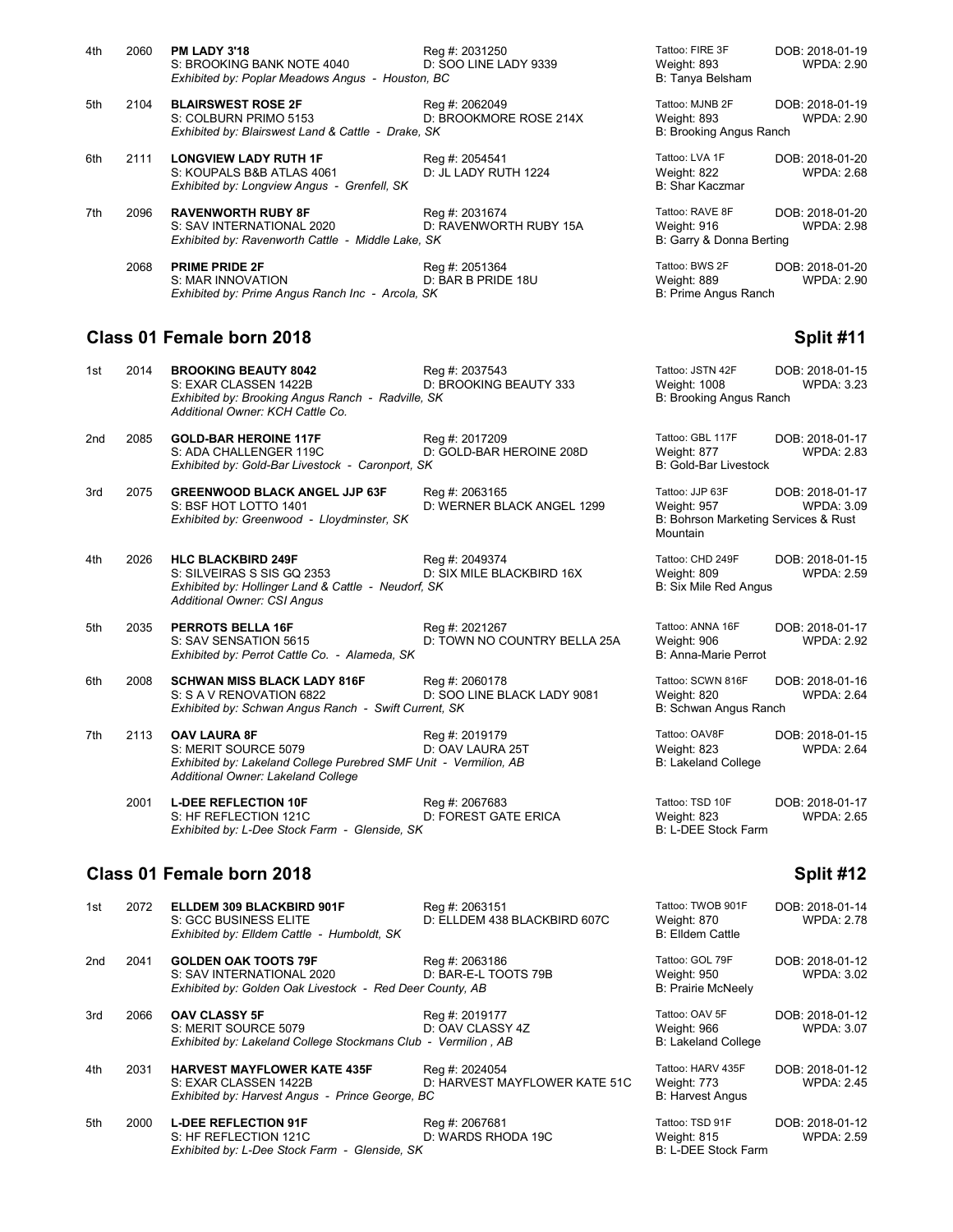# **Class 01 Female born 2018 Split #13**

| 1st | 2114 | <b>GGA HEROINE 12F</b><br>S: DMM INTERNATIONAL 54D<br>Exhibited by: Glen Gabel Angus - Regina, SK                   | Reg #: 2035418<br>D: WIL-DORR 405X HEROINE 14Z    | Tattoo: GGA 12F<br>Weight: 1054<br>B: Glen Gabel                | DOB: 2018-01-10<br><b>WPDA: 3.32</b> |
|-----|------|---------------------------------------------------------------------------------------------------------------------|---------------------------------------------------|-----------------------------------------------------------------|--------------------------------------|
| 2nd | 2012 | YOUNG DALE POLLYANNA 4F<br>S: S A V CUTTING EDGE 4857<br>Exhibited by: Young Dale Angus - Carievale, SK             | Reg #: 2062394<br>D: YOUNG DALE POLLYANNA 22P     | Tattoo: YDF 4F<br>Weight: 962<br>B: R Barry Young & Mari Young  | DOB: 2018-01-05<br><b>WPDA: 2.99</b> |
| 3rd | 2084 | <b>GOLD-BAR MISTRESS 105F</b><br>S: NORTHERN VIEW SMW GUSTOV 3Z<br>Exhibited by: Gold-Bar Livestock - Caronport, SK | Reg #: 2017207<br>D: SHEIDAGHAN MISTRESS 99B      | Tattoo: GBL 105F<br>Weight: 950<br><b>B: Gold-Bar Livestock</b> | DOB: 2018-01-05<br><b>WPDA: 2.95</b> |
| 4th | 2002 | <b>REMITALL F ELLEN 2F</b><br>S: SAV CUTTING EDGE 4857<br>Exhibited by: Remitall Farms - Olds, AB                   | Reg #: 2049004<br>D: BROOKMORE ELLEN 73T          | Tattoo: GR 2F<br>Weight: 856<br><b>B: Remitall Farms</b>        | DOB: 2018-01-05<br><b>WPDA: 2.66</b> |
| 5th | 2037 | <b>J SQUARE S MISS ESSENCE 819F</b><br>S: S A V INTERNATIONAL 2020<br>Exhibited by: J Square S Angus - Grayson, SK  | Reg #: 2066259<br>D: GREENWOOD ZEXY AND I KNOW IT | Tattoo: SIES 819F<br>Weight: 828<br>B: Jayden and Jaxon Payne   | DOB: 2018-01-08<br><b>WPDA: 2.60</b> |
| 6th | 2038 | <b>J SQUARE S STAR MAIDEN 820F</b><br>S: MUSGRAVE SKY HIGH 1535<br>Exhibited by: J Square S Angus - Grayson, SK     | Reg #: 2054595<br>D: SOO LINE STAR MAIDEN 1067    | Tattoo: SIES 820F<br>Weight: 914<br>B: Jordan Sies              | DOB: 2018-01-08<br><b>WPDA: 2.87</b> |

# **Class 01 Female born 2018 Split #14**

| 1st             | 2013 | <b>YOUNG DALE POLLYANNA 3F</b><br>S: MUSGRAVE SKY HIGH 1535<br>Exhibited by: Young Dale Angus - Carievale, SK                                                 | Reg #: 2062369<br>D: YOUNG DALE POLLYANNA 22P    | Tattoo: YDF 3F<br>Weight: 926<br>B: R Barry Young & Marj Young  | DOB: 2018-01-03<br><b>WPDA: 2.86</b> |
|-----------------|------|---------------------------------------------------------------------------------------------------------------------------------------------------------------|--------------------------------------------------|-----------------------------------------------------------------|--------------------------------------|
| 2 <sub>nd</sub> | 2015 | <b>BROOKING EMBLYNETTE 8001</b><br>S: BROOKING BANK NOTE 4040<br>Exhibited by: Brooking Angus Ranch - Radville, SK<br>Additional Owner: J Square S Cattle Co. | Reg #: 2037517<br>D: S A V EMBLYNETTE 4223       | Tattoo: JSTN 1F<br>Weight: 951<br>B: Brooking Angus Ranch       | DOB: 2018-01-01<br><b>WPDA: 2.92</b> |
| 3rd             | 2074 | <b>GREENWOOD ENVIOUS BLACKBIRD 52</b><br>S: S A V SENSATION 5615<br>Exhibited by: Greenwood - Lloydminster, SK                                                | Reg #: 2060509<br>D: MICH ENVIOUS BLACKBIRD 1424 | Tattoo: JJP 52F<br>Weight: 998<br>B: Greenwood                  | DOB: 2018-01-01<br><b>WPDA: 3.06</b> |
| 4th             | 2063 | <b>DMM MISS ESSENCE 9F</b><br>S: 74-51 SUDDEN LOOK 1023<br>Exhibited by: Miller Wilson Angus - Bashaw, AB                                                     | Reg #: 2051226<br>D: DMM MISS ESSENCE 61W        | Tattoo: DMM 9F<br>Weight: 996<br>B: Miller Wilson Angus         | DOB: 2018-01-03<br><b>WPDA: 3.07</b> |
| 5th             | 2083 | <b>GOLD-BAR HEROINE 103F</b><br>S: NORTHERN VIEW SMW GUSTOV 3Z<br>Exhibited by: Gold-Bar Livestock - Caronport, SK                                            | Reg #: 2017205<br>D: SHEIDAGHAN HEROINE 47B      | Tattoo: GBL 103F<br>Weight: 1016<br>B: Gold-Bar Livestock       | DOB: 2018-01-03<br><b>WPDA: 3.14</b> |
| 6th             | 2011 | YOUNG DALE POLLYANNA 1F<br>S: SAV CUTTING EDGE 4857<br>Exhibited by: Young Dale Angus - Carievale, SK                                                         | Reg #: 2062365<br>D: YOUNG DALE POLLYANNA 22P    | Tattoo: YDF 1F<br>Weight: 963<br>B: R Barry Young & Marj Young  | DOB: 2018-01-03<br><b>WPDA: 2.97</b> |
|                 | 2082 | <b>GOLD-BAR RITA 102F</b><br>S: S A V HONOR 4842<br>Exhibited by: Gold-Bar Livestock - Caronport, SK                                                          | Reg #: 2020234<br>D: EXAR RITA 0113              | Tattoo: GBL 102F<br>Weight: 937<br><b>B: Gold-Bar Livestock</b> | DOB: 2018-01-02<br><b>WPDA: 2.88</b> |

# **Class 02 Junior Division Calf Champion and Reserve Calf Champion Female**

| 1st | 2018 | <b>BROOKING BEAUTY 8187</b><br>S: BAR-E-L NATURAL LAW 52Y<br>Exhibited by: Brooking Angus Ranch - Radville, SK<br>Additional Owner: Rust Mountain View Ranch | Reg #: 2050487<br>D: BROOKING BEAUTY 333 | Tattoo: JSTN 187F<br>Weight: 905<br>B: Brooking Angus Ranch       | DOB: 2018-03-16<br><b>WPDA: 3.59</b> |
|-----|------|--------------------------------------------------------------------------------------------------------------------------------------------------------------|------------------------------------------|-------------------------------------------------------------------|--------------------------------------|
| 2nd | 2079 | <b>MICH WHEATLAND HIGH ROSE 8121F</b><br>S: COLBURN PRIMO 5153<br>Exhibited by: Michelson Land & Cattle - Ituna, SK<br>Additional Owner: Wheatland Cattle Co | Reg #: 2061912<br>D: EXAR HIGHROSE 84206 | Tattoo: MICH 8121F<br>Weight: 860<br>B: Michelson Land and Cattle | DOB: 2018-03-14<br>WPDA: 3.39        |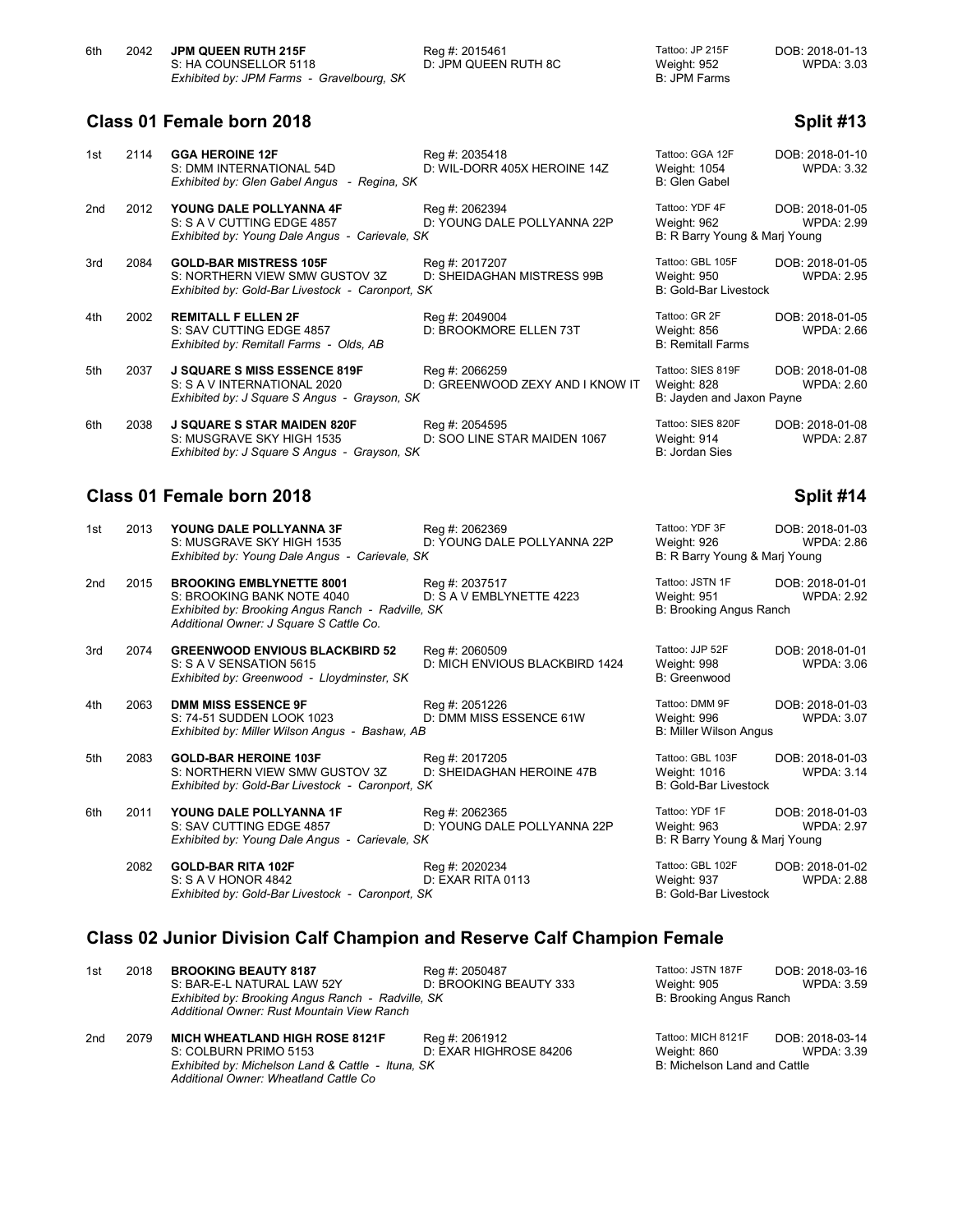## **Class 03 Intermediate Division Calf Champion and Reserve Calf Champion Female**

| 1st | 2027 | <b>HLC NJR SWEET EMOTION 404F</b><br>S: EXAR CLASSEN 1422B<br>Exhibited by: Hollinger Land & Cattle - Neudorf, SK<br><b>Additional Owner: Nicki Ross</b>                                       | Reg #: 2040041<br>D: HLC 1220 SWEET EMOTION 362A                | Tattoo: CHD 404F<br>DOB: 2018-02-16<br><b>WPDA: 3.14</b><br>Weight: 879<br>B: Hollinger Land and Cattle                                  |  |
|-----|------|------------------------------------------------------------------------------------------------------------------------------------------------------------------------------------------------|-----------------------------------------------------------------|------------------------------------------------------------------------------------------------------------------------------------------|--|
| 2nd | 2016 | <b>BROOKING BEAUTY 8138</b><br>S: EXAR CLASSEN 1422B<br>Exhibited by: Brooking Angus Ranch - Radville, SK<br>Additional Owner: Dusty Rose Cattle Co.<br>Additional Owner: Double Bar D Farms   | Reg #: 2037646<br>D: BROOKING BEAUTY 333                        | Tattoo: JSTN 138F<br>DOB: 2018-02-11<br>Weight: 1013<br><b>WPDA: 3.55</b><br>B: Brooking Angus Ranch                                     |  |
|     |      | <b>Class 04 Senior Division Calf Champion and Reserve Calf Champion Female</b>                                                                                                                 |                                                                 |                                                                                                                                          |  |
| 1st | 2081 | <b>RIVERFRONT ROSEBUD 811F</b><br>S: BROOKING SILVER LINING 5012<br>Exhibited by: Riverfront Angus Ranch - Medicine Hat, AB<br>Additional Owner: Ter-Ron Farms and Brooking Angus Ranch        | Reg #: 2034780<br>D: RIVERFRONT ROSEBUD 501C                    | Tattoo: RFA 811F<br>DOB: 2018-01-19<br>Weight: 964<br><b>WPDA: 3.13</b><br>B: Riverfront Angus Ranch                                     |  |
| 2nd | 2114 | <b>GGA HEROINE 12F</b><br>S: DMM INTERNATIONAL 54D<br>Exhibited by: Glen Gabel Angus - Regina, SK                                                                                              | Reg #: 2035418<br>D: WIL-DORR 405X HEROINE 14Z                  | Tattoo: GGA 12F<br>DOB: 2018-01-10<br><b>WPDA: 3.32</b><br>Weight: 1054<br>B: Glen Gabel                                                 |  |
|     |      | Class 05 Female born 2017                                                                                                                                                                      |                                                                 | Split #1                                                                                                                                 |  |
| 1st | 2165 | <b>MERIT SOCIALITE 7163E</b><br>S: BAR S RANGE BOSS 4002<br>Exhibited by: Merit Cattle Co. - Radville, SK<br>Additional Owner: Poplar Meadows Angus                                            | Reg #: 1986196<br>D: MERIT SOCIALITE 3060                       | Tattoo: GML 7163E<br>DOB: 2017-03-17<br>Weight: 1430<br><b>WPDA: 2.32</b><br><b>B: Garrett Liebreich</b>                                 |  |
| 2nd | 2132 | <b>BCII SA LADY 0917</b><br>S: C&C PRIORITY 1428B EXAR<br>Exhibited by: Michelson Land & Cattle - Ituna, SK<br>Additional Owner: Dusty Rose Cattle Co<br>Additional Owner: Wheatland Cattle Co | Reg #: 2064257<br>D: COPPER CREEK LUTTON LADY 1122 Weight: 1436 | Tattoo: IMP 0917E<br>DOB: 2017-03-21<br><b>WPDA: 2.35</b><br><b>B: BCII Show Cattle</b>                                                  |  |
| 3rd | 2131 | <b>ROYAL S ESTON ANNE 45E</b><br>S: SOO LINE YELLOWSTONE 9286<br>Exhibited by: Elldem Cattle - Humboldt, SK<br>Additional Owner: Sisson Bros.                                                  | Reg #: 1995317<br>D: ROYAL ESTON ANNE 40W                       | Tattoo: CSE 45E<br>DOB: 2017-04-10<br>Weight: 1608<br><b>WPDA: 2.72</b><br>B: Sisson Bros.                                               |  |
| 4th | 2148 | <b>TWST ECHO 20E</b><br>S: SILVEIRAS S SIS GQ 2325<br>Exhibited by: Twisted Sisters Livestock - Lloydminster, AB<br>Additional Owner: Meghan Hoffman                                           | Reg #: 1997514<br>D: NYK MARY KATE 18C                          | Tattoo: BMK 20E<br>DOB: 2017-03-30<br>Weight: 1336<br><b>WPDA: 2.22</b><br>B: Brianna Kimmel                                             |  |
| 5th | 2135 | PM BLACK LADY 280'17<br>S: BAR-E-L NATURAL LAW 52Y<br>Exhibited by: Poplar Meadows Angus - Houston, BC<br>Additional Owner: JACE Cattle Company                                                | Reg #: 1976295<br>D: SOO LINE BLACK LADY 1065                   | Tattoo: FIRE 280E<br>DOB: 2017-04-02<br><b>WPDA: 2.49</b><br>Weight: 1495<br>B: Tanya Belsham                                            |  |
| 6th | 2136 | <b>WIWA CREEK BELLEMERE 1743</b><br>S: SAV HARVEST MOON 2244<br>Exhibited by: Dudgeon Cattle Company - Dobbinton, ON                                                                           | Reg #: 2000567<br>D: WIWA CREEK BELLEMERE 240'12                | Tattoo: JT 43E<br>DOB: 2017-04-12<br>Weight: 1454<br><b>WPDA: 2.46</b><br>B: Jonathon Thomason                                           |  |
| 7th | 2128 | <b>PRIME LADY 76E</b><br>S: BAR B BLACKJACK WILLY 11B<br>Exhibited by: Prime Angus Ranch Inc - Arcola, SK<br>Additional Owner: Roche Springs Show Cattle                                       | Reg #: 2003602<br>D: BAR B LADY 49B                             | Tattoo: BWS 76E<br>DOB: 2017-03-15<br><b>Weight: 1445</b><br><b>WPDA: 2.34</b><br>B: Prime Angus Ranch                                   |  |
| 8th | 2142 | <b>STERLING BLOSSOM 721E</b><br>S: STERLING ECLIPSE 410B<br>Exhibited by: Sterling Angus - Moosomin, SK                                                                                        | Reg #: 1990422<br>D: STERLING BLOSSOM 119Y                      | Tattoo: BZD 721E<br>DOB: 2017-03-21<br><b>WPDA: 2.13</b><br>Weight: 1303<br>B: Evaline & Drew Mcpherson                                  |  |
|     |      | Class 05 Female born 2017                                                                                                                                                                      |                                                                 | Split #2                                                                                                                                 |  |
| 1st | 2133 | <b>MICH WHEATLAND LADY LOLA 7140E</b><br>S: SAV CUTTING EDGE 4857<br>Exhibited by: Michelson Land & Cattle - Ituna, SK                                                                         | Reg #: 2007279<br>D: COPPER CREEK LADY 1210                     | Tattoo: MICH 7140E<br>DOB: 2017-03-12<br><b>WPDA: 2.61</b><br>Weight: 1620<br>B: Michelson Land and Cattle &<br>Wheatland Cattle Company |  |

*Additional Owner: Wheatland Cattle Co*

2nd 2155 **BROOKING LADY 7166** Reg #: 1992090 Reg 2010-03-10 Tattoo: JSTN 166E DOB: 2017-03-10<br>S: HOFFMAN OPPORTUNIST 4640 D: SOO LINE LADY 8058 Weight: 1612 WPDA: 2.59 S: HOFFMAN OPPORTUNIST 4640 D: SOO LINE LADY 8058 Weight: 1612<br>
Exhibited by: Longview Angus - Grenfell, SK B: 2.599 B: Brooking Angus Ranch *Exhibited by: Longview Angus - Grenfell, SK* 

3rd 2146 **GCC DIXIE ERICA 935E ET** Reg #: 2060505 Tattoo: IMP 935E DOB: 2017-03-05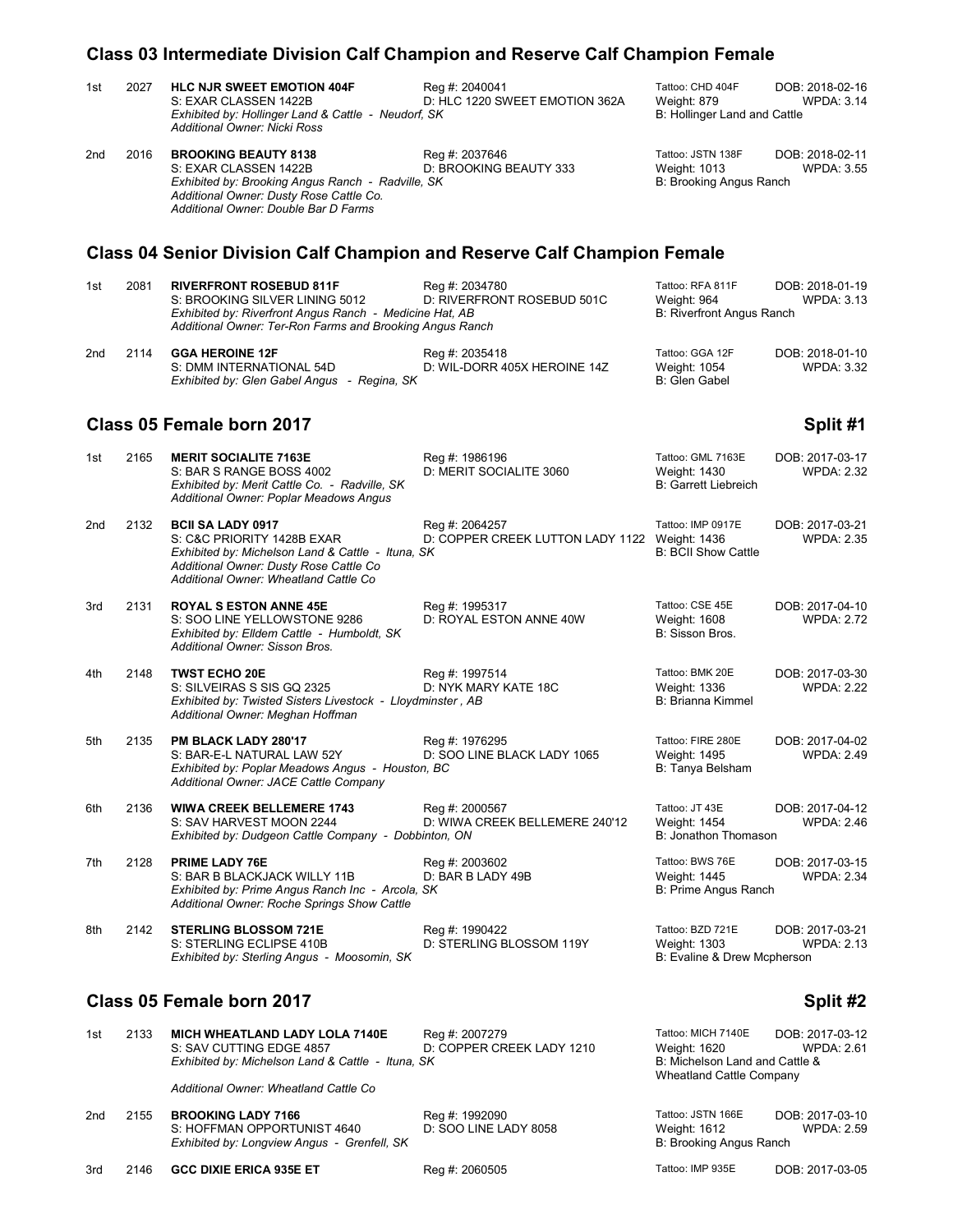|     |      | S: DAMERON FIRST CLASS<br>Exhibited by: Boss Lake Genetics - Parkland County, AB                                | D: GCC DIXIE ERICA 911W                      | Weight: 1499<br>B: Griswold Cattle Co.                           | <b>WPDA: 2.39</b>                    |
|-----|------|-----------------------------------------------------------------------------------------------------------------|----------------------------------------------|------------------------------------------------------------------|--------------------------------------|
| 4th | 2156 | <b>FREEWAY SAVANNAH 104E</b><br>S: YOUNG DALE HD 140C<br>Exhibited by: Arda Farms Ltd. - Acme, AB               | Reg #: 2013493<br>D: MALSONS SAVANNAH 104C   | Tattoo: PXF 104E<br>Weight: 1452<br><b>B: Freeway Angus</b>      | DOB: 2017-03-14<br><b>WPDA: 2.35</b> |
| 5th | 2137 | <b>ANDERSON BLACKBIRD 7083</b><br>S: WIWA CREEK STONE 29'15<br>Exhibited by: Anderson Cattle - Bethune, SK      | Reg #: 2015554<br>D: ANDERSON BLACKBIRD 1501 | Tattoo: GEOF 83E<br>Weight: 1384<br><b>B: Anderson Cattle</b>    | DOB: 2017-03-01<br><b>WPDA: 2.19</b> |
| 6th | 2151 | PONDEROSA 1418 FAY 178E<br>S: VISION UNANIMOUS 1418<br>Exhibited by: KCH Cattle Co. - Oliver, BC                | Reg #: 1980615<br>D: JEN 527S FAY 106X       | Tattoo: JENJ 178E<br>Weight: 1461<br>B: Jennifer Jones           | DOB: 2017-03-01<br><b>WPDA: 2.31</b> |
| 7th | 2122 | <b>RAR PIPETTE 710</b><br>S: SAC CONVERSATION<br>Exhibited by: Schwan Angus Ranch - Swift Current, SK           | Reg #: 2065776<br>D: RAR PIPETTE C206        | Tattoo: IMP 710E<br>Weight: 1469<br>B: Reid Angus Ranch          | DOB: 2017-03-02<br><b>WPDA: 2.33</b> |
| 8th | 2130 | <b>PRIME SWEET ESSENCE 65E</b><br>S: 74-51 SUDDEN LOOK 1023<br>Exhibited by: Prime Angus Ranch Inc - Arcola, SK | Reg #: 2005409<br>D: DMM BLACKCAP 21W        | Tattoo: BWS 65E<br>Weight: 1322<br><b>B: Miller Wilson Angus</b> | DOB: 2017-03-09<br><b>WPDA: 2.12</b> |

#### **Class 05 Female born 2017 Split #3**

| 1st             | 2157 | <b>ARDA GAMMER 74E</b><br>S: HF EL TIGRE 76X<br>Exhibited by: Arda Farms Ltd. - Acme, AB                                                         | Reg #: 2005434<br>D: ARDA GAMMER 192P           | Tattoo: JDN 74E<br>Weight: 1634<br>B: Arda Farms Ltd.             | DOB: 2017-02-19<br><b>WPDA: 2.55</b> |
|-----------------|------|--------------------------------------------------------------------------------------------------------------------------------------------------|-------------------------------------------------|-------------------------------------------------------------------|--------------------------------------|
| 2 <sub>nd</sub> | 2120 | <b>SCC ROYAL BLACKBIRD 7224</b><br>S: COLBURN PRIMO 5153<br>Exhibited by: Swan Hills Ranch - Swan River, MB                                      | Reg #: 2007162<br>D: SCC ROYAL BLACKBIRD 502    | Tattoo: IMP 7224E<br>Weight: 1553<br>B: Cade Dalton Stertzbach    | DOB: 2017-02-24<br><b>WPDA: 2.44</b> |
| 3rd             | 2117 | <b>GREENWOOD LUCY JJP 7E</b><br>S: S A V SEEDSTOCK 4838<br>Exhibited by: Chelsie Christison - Bethune, SK                                        | Reg #: 1975865<br>D: ANDERSON LUCY 1373         | Tattoo: JJP 7E<br>Weight: 1410<br>B: Greenwood Angus              | DOB: 2017-02-22<br><b>WPDA: 2.21</b> |
| 4th             | 2134 | <b>PM POLLY 115'17</b><br>S: BASIN PAYWEIGHT 107S<br>Exhibited by: Poplar Meadows Angus - Houston, BC<br><b>Additional Owner: Brooking Angus</b> | Reg #: 1988618<br>D: DUFF NE 434 POLLY 0147     | Tattoo: FIRE 115E<br>Weight: 1530<br>B: Tanya Belsham             | DOB: 2017-02-16<br><b>WPDA: 2.37</b> |
| 5th             | 2118 | <b>YOUNG DALE POLLYANNA 103E</b><br>S: DFCC 1Z CAPITOL ONE 30C<br>Exhibited by: Summit - Carievale, SK                                           | Reg #: 1975725<br>D: YOUNG DALE POLLYANNA 45B   | Tattoo: ADM 103E<br>Weight: 1516<br>B: R Barry Young & Marj Young | DOB: 2017-02-21<br><b>WPDA: 2.37</b> |
| 6th             | 2124 | <b>FREYBURN RALLY MISSIE 120E</b><br>S: YOUNG DALE ASTROID                                                                                       | Reg #: 1984628<br>D: FREYBURN RALLY MISSIE 138Z | Tattoo: RF 120E<br><b>Weight: 1445</b>                            | DOB: 2017-02-15<br><b>WPDA: 2.24</b> |

*Exhibited by: Freyburn Angus Farms - Oxbow, SK* B: Jason Frey

# **Class 05 Female born 2017 Split #4**

| 1st | 2166 | <b>MERIT JILT 7060</b><br>S: BAR S RANGE BOSS 4002<br>Exhibited by: Merit Cattle Co. - Radville, SK        | Reg #: 1986222<br>D: MERIT JILT 2023     | Tattoo: TJL 7060E<br>Weight: 1478<br>B: Trent & Janelle Liebreich | DOB: 2017-02-09<br><b>WPDA: 2.27</b> |
|-----|------|------------------------------------------------------------------------------------------------------------|------------------------------------------|-------------------------------------------------------------------|--------------------------------------|
|     |      |                                                                                                            |                                          |                                                                   |                                      |
| 2nd | 2154 | <b>HALL'S ROSEBUD 712E</b><br>S: SAV 004 DENSITY 4336<br>Exhibited by: Hall's Cattle Co - Craven, SK       | Reg #: 2000656<br>D: HALL'S ROSEBUD 212Z | Tattoo: BPH 712E<br>Weight: 1520<br>B: Hall's Cattle Co.          | DOB: 2017-02-03<br><b>WPDA: 2.31</b> |
| 3rd | 2119 | <b>S7R MISS PRIDE 40E</b><br>S: CONNEALY CONQUEST<br>Exhibited by: Section 7 Ranch - Rocanville, SK        | Reg #: 1971942<br>D: S7R MISS PRIDE 124C | Tattoo: AKX 40E<br>Weight: 1480<br>B: Section 7 Ranch             | DOB: 2017-02-11<br><b>WPDA: 2.28</b> |
| 4th | 2123 | <b>FREYBURN RUBY 27E</b><br>S: FREYBURN YELLOWSTONE 11B<br>Exhibited by: Freyburn Angus Farms - Oxbow, SK  | Reg #: 1984612<br>D: FREYBURN RUBY 98B   | Tattoo: RF 27E<br>Weight: 1490<br>B: Jason Frey                   | DOB: 2017-02-02<br><b>WPDA: 2.26</b> |
| 5th | 2143 | <b>SUNNY GROVE ATLANTA 19E</b><br>S: S A V 004 DENSITY 4336<br>Exhibited by: Sterling Angus - Moosomin, SK | Reg #: 1993725<br>D: IVANHOE ATLANTA 41X | Tattoo: DLR 19E<br>Weight: 1406<br>B: Desmond Rasmussen           | DOB: 2017-02-03<br><b>WPDA: 2.14</b> |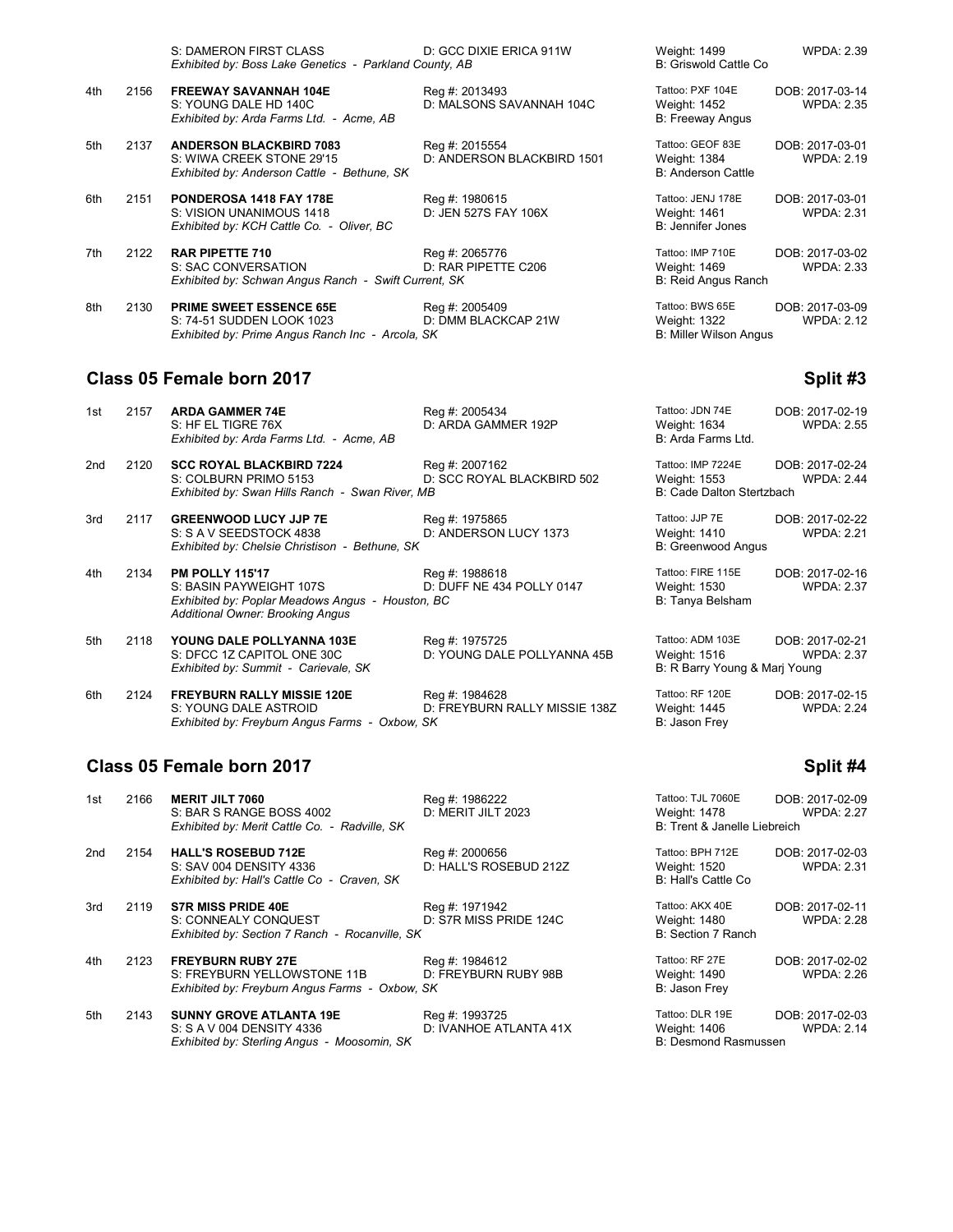#### **Class 05 Female born 2017 Split #5 Split #5**

#### 1st 2139 **BROOKING COUNTESS 7077** Reg #: 1967700 Tattoo: JSTN 77E DOB: 2017-01-23<br>1.58 S: BAR E L NATURAL LAW 52Y D: BROOKING COUNTESS 239 Weight: 1727 WPDA: 2.58 S: BAR E L NATURAL LAW 52Y D: BROOKING COUNTESS 239 Weight: 1727 WPDA: 2.58<br>Exhibited by: Dusty Rose Cattle Co - Arcola, SK *Exhibited by: Dusty Rose Cattle Co - Arcola, SK Additional Owner: Jamie Renaud and Brooking Angus Ranch* 2nd 2144 **HOFFMAN HIGH ROSE 7069** Reg #: 2007124 Tattoo: IMP 7069E DOB: 2017-01-25<br>2.56: BYF INSIGHT 0129 D: MICH SC HIGH ROSE 526C Weight: 1707 WPDA: 2.56 D: MICH SC HIGH ROSE 526C Weight: 1707<br>S: SK B: Hoffman Ranch *Exhibited by: Hollinger Land & Cattle - Neudorf, SK Additional Owner: Nu-Horizon Angus* 3rd 2163 **BLAIRSWEST ERICA 19E** Reg #: 1980747 Tattoo: MJNB19E DOB: 2017-01-25 S: COLEMAN CHARLO 0256 **D:** BAR-E-L ERICA 74A Weight: 1592<br>
Exhibited by: Blairswest Land & Cattle - Drake, SK BR (Baltic Blair Blair *Exhibited by: Blairswest Land & Cattle - Drake, SK* 4th 2167 **RAVENWORTH RUBY 14E** Reg #: 1965388 Tattoo: RAVE 14E DOB: 2017-01-23 S: SITZ LOGIC Y46 **D: RAVENWORTH RUBY 18Y** Weight: 1539 Weight: 1539 WPDA: 2.30<br>Exhibited by: Ravenworth Cattle - Middle Lake, SK BY BUBY 18Y B: Garry & Donna Berting *Exhibited by: Ravenworth Cattle - Middle Lake, SK* 5th 2127 **WARD'S PR ATLANTA 9E** Reg #: 2004653 Tattoo: DRAW 9E DOB: 2017-01-24<br>S: BCC SOUTHERN STRENGTH 31C D: FRL ATALANTA 002X Weight: 1462 WPDA: 2.19 S: BCC SOUTHERN STRENGTH 31C D: FRL ATALANTA 002X Weight: 1462<br>*Exhibited by: Lock Farms Ltd - Macklin, SK* B: Clarke Ward *Exhibited by: Lock Farms Ltd - Macklin, SK* 6th 2160 **CRESCENT CREEK LADY BATE 8E** Reg #: 1979166 Tattoo: WOS 8E DOB: 2017-01-19<br>S: CHAPMAN MEMENTO 3589 D: CRESCENT CREEK LADY BATE 4Z Weight: 1435 WPDA: 2.13 D: CRESCENT CREEK LADY BATE 4Z Weight: 1435 WPDA: 2.13<br>B: Wes Olynyk Batte Disk Weight: 15 *Exhibited by: Crescent Creek Angus - Goodeve, SK* 7th 2147 **KEYS BLACK LUCY 320E** Reg #: 1955938 Tattoo: KEYS 320E DOB: 2017-01-22 D: BELL BLACK LUCY 20C *Exhibited by: 4K Angus - Earl Grey, SK* B: Kenneth Bell **Class 05 Female born 2017 Split #6 Split #6 Split #6 Split #6 Split #6** 1st 2126 **REMITALL F ROSEBUD 6E** Reg #: 1973079 Tattoo: GR 6E DOB: 2017-01-08<br>1964 S: SAV INTERNATIONAL 2020 D: REMITALL F ROSEBUD 196A Weight: 1664 WPDA: 2.43 D: REMITALL F ROSEBUD 196A Weight: 1664<br>B: Remitall Farms *Exhibited by: Remitall Farms - Olds, AB* 2nd 2140 **PREMIER HASSON EMPRESS 713** Reg #: 1992164 Tattoo: PLS 713E DOB: 2017-01-13 D: OSU EMPRESS 3100 *Exhibited by: Mainstream Genetics - Watrous, SK* B: Six Mile, Hasson & Frijters *Additional Owner: Premier Livestock (Peter Frijters)*

3rd 2161 **GOLD-BAR ELBA 116E** Reg #: 1959959 Reg **: 1959959** Tattoo: GBL 116E DOB: 2017-01-16<br>1.5.S. S. A. V. HONOR 4842 **D: SHEIDAGHAN ELBA 50B** Weight: 1688 WPDA: 2.50 D: SHEIDAGHAN ELBA 50B Weight: 1688<br>
P. SK B: Gold-Bar Livestock *Exhibited by: Windy Willows Farms - Hodgeville, SK* 

- 4th 2150 **JUSTAMERE EMPRESS 316E** Reg #: 1994658 Tattoo: AFA 316E DOB: 2017-01-15<br>S: JUSTAMERE 1422 CASH IN 461A D: JUSTAMERE 131X EMPRESS 138X Weight: 1584 WPDA: 2.34 S: JUSTAMERE 1422 CASH IN 461A D: JUSTAMERE 131X EMPRESS 138X Weight: 1584 WPDA: 2.34 *Exhibited by: Justamere Farms Ltd. - Lloydminster, SK Additional Owner: Nielson Land & Cattle*
- 5th 2121 **J SQUARE S ELLEN 715E** Reg #: 2003600 Tattoo: SIES 715E DOB: 2017-01-14<br>S: PLEASANT VALLEY LUTE 1207 D: J SQUARE S ELLEN 335A Weight: 1361 WPDA: 2.01 S: PLEASANT VALLEY LUTE 1207 *Exhibited by: Fairlight Angus - Boissevain, MB* B: Jordan Sies

6th 2145 **PERROTS BLACKBIRD 16E** Reg #: 1965576 Tattoo: ANNA 16E DOB: 2017-01-16<br>B: SOO LINE MOTIVE 9016 D: TOWN N COUNTRY BLACKBIRD 37C Weight: 1556 WPDA: 2.30 D: TOWN N COUNTRY BLACKBIRD 37C Weight: 1556<br>B: Anna-Marie Perrot *Exhibited by: Perrot Cattle Co. - Alameda, SK Additional Owner: Paige Freitag*

7th 2162 **DFCC 323C ENCHANTING GIRL 6E** Reg #: 2000831 Tattoo: DFCC 6E DOB: 2017-01-18<br>S: U2 CASH ADVANCE 323C D: DFCC 1Z CANDY 136C Weight: 1440 WPDA: 2.14 S: U2 CASH ADVANCE 323C D: DECC 1Z CANDY 136C Weight: 1440<br>Exhibited by: Double 'F' Cattle Co. - Parkside. SK BC ANDY 136C B: Double F Cattle Co. *Exhibited by: Double 'F' Cattle Co. - Parkside, SK* 

*Additional Owner: Wheatland Cattle Co*

8th 2159 **CRESCENT CREEK JOAN 7E** Reg #: 1979164 Tattoo: WOS 7E DOB: 2017-01-18<br>2.29 S: CHAPMAN MEMENTO 3589 D: CRESCENT CREEK JOAN 48Y Weight: 1542 WPDA: 2.29 D: CRESCENT CREEK JOAN 48Y *Exhibited by: Crescent Creek Angus - Goodeve, SK* B: Wes Olynyk *Additional Owner: Sheidaghan Anghus* 

## **Class 06 Junior Division Champion and Reserve Champion Yearling Heifer**

| 1st | 2165 | <b>MERIT SOCIALITE 7163E</b><br>S: BAR S RANGE BOSS 4002<br>Exhibited by: Merit Cattle Co. - Radville, SK<br>Additional Owner: Poplar Meadows Angus   | Reg #: 1986196<br>D: MERIT SOCIALITE 3060          | Tattoo: GML 7163E<br>Weight: 1430<br><b>B: Garrett Liebreich</b> | DOB: 2017-03-17<br><b>WPDA: 2.32</b> |
|-----|------|-------------------------------------------------------------------------------------------------------------------------------------------------------|----------------------------------------------------|------------------------------------------------------------------|--------------------------------------|
| 2nd | 2132 | <b>BCII SA LADY 0917</b><br>S: C&C PRIORITY 1428B EXAR<br>Exhibited by: Michelson Land & Cattle - Ituna, SK<br>Additional Owner: Dusty Rose Cattle Co | Reg #: 2064257<br>D: COPPER CREEK LUTTON LADY 1122 | Tattoo: IMP 0917E<br>Weight: 1436<br><b>B: BCII Show Cattle</b>  | DOB: 2017-03-21<br><b>WPDA: 2.35</b> |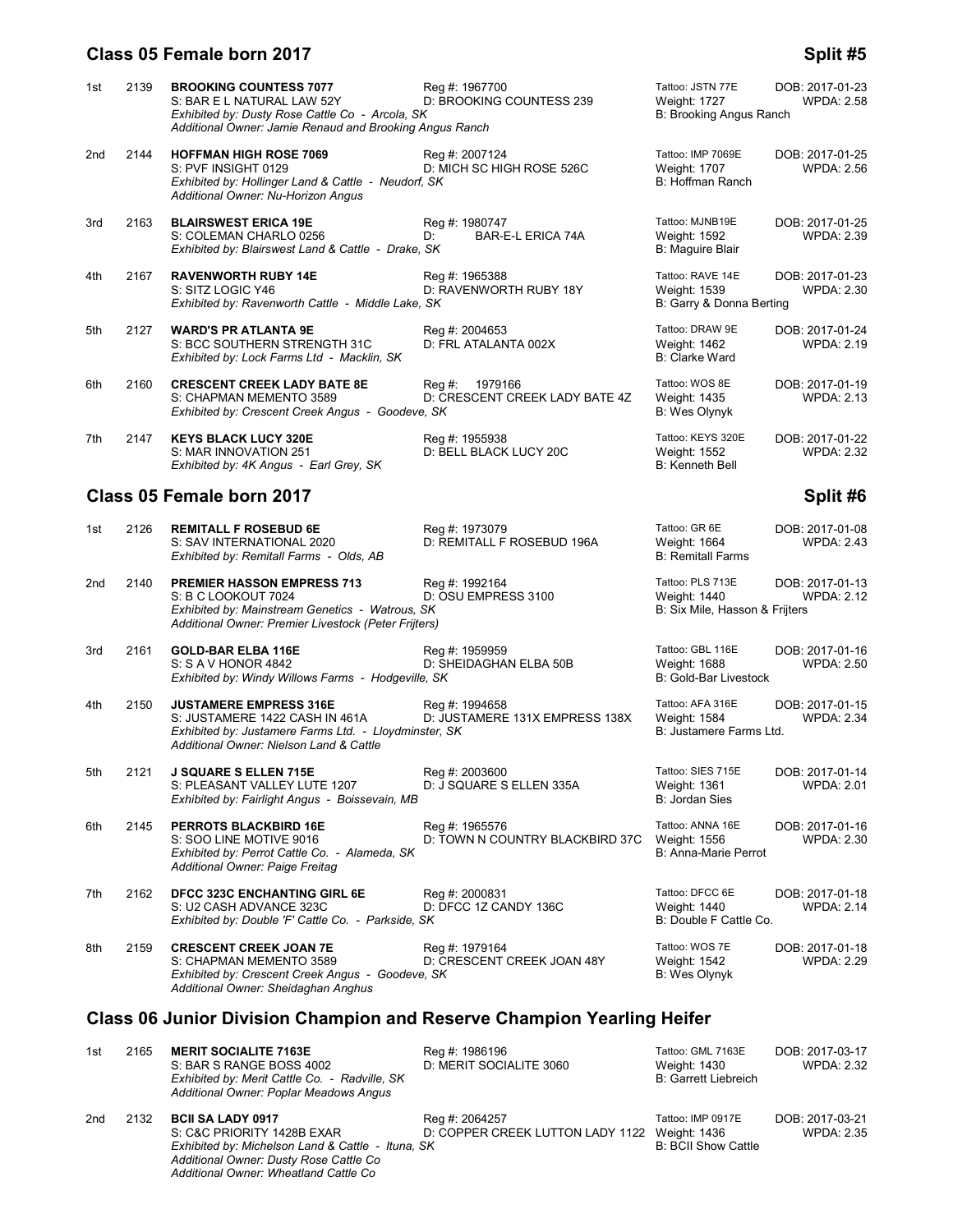#### **Class 08 Senior Division Champion and Reserve Champion Yearling Heifer**

| 2139 | <b>BROOKING COUNTESS 7077</b>                                                                              | Reg #: 1967700           | Tattoo: JSTN 77E        | DOB: 2017-01-23   |
|------|------------------------------------------------------------------------------------------------------------|--------------------------|-------------------------|-------------------|
|      | S: BAR E L NATURAL LAW 52Y                                                                                 | D: BROOKING COUNTESS 239 | Weight: 1727            | <b>WPDA: 2.58</b> |
|      | Exhibited by: Dusty Rose Cattle Co - Arcola, SK<br>Additional Owner: Jamie Renaud and Brooking Angus Ranch |                          | B: Brooking Angus Ranch |                   |

2nd 2126 **REMITALL F ROSEBUD 6E** Reg #: 1973079 Reg **Exercise Conduct CR 6 Fm 1973079** Tattoo: GR 6E DOB: 2017-01-08<br>2.43 S: SAV INTERNATIONAL 2020 D: REMITALL F ROSEBUD 196A Weight: 1664 WPDA: 2.43 *Exhibited by: Remitall Farms - Olds, AB* 

D: REMITALL F ROSEBUD 196A Weight: 1664<br>B: Remitall Farms

#### **Class 09 Female (with 2018 tattooed calf) born in 2016 Split #1**

1st 2175 **MERIT FLORA 6078D Reg #: 1934698** Tattoo: TJL 6078D **DOB: 2016-02-18**<br>1.63 S: BAR S RANGE BOSS 4002 **D: MERIT FLORA 4120** Weight: 1646 WPDA: 1.63 S: BAR S RANGE BOSS 4002

D: BH EVENING TINGE 87Y

**Calf at Side: TOWAW DUCHESS 401F** Reg #:2025635 Tattoo: TRW 4<br>S: SAC CONVERSATION Sex: Female Sex: Female Weight: 823 S: SAC CONVERSATION Sex: Female Sextern Sextern Sextern Meight: 823 Weight: 823 WPDA: 2.80<br>Statistical by: Towaw Cattle Company - Sangudo, AB Sextern Sextern Sextern Statistics of B: Thomas Wildman *Exhibited by: Towaw Cattle Company - Sangudo, AB Additional Owner: Thomas Wildman*

*Additional Owner: Carson Liebreich*

3rd 2169 **HALL'S TIBBIE 683D** Reg #: 1938386 Reg Accoss PH 683D DOB: 2016-02-14<br>5: SIX MILE TIBBIE 901W Weight: 1685 WPDA: 1.66 S: SANKEYS JUSTIFIED 101

> **Calf at Side: HALL'S FRANK 683F** Reg #:2046622 Tattoo: BPH 683F DOB: 2018-02-24<br>S: NORTHLINE COOL CAT 76B Sex: Male Sex: Male Neg Regist: 951 Weight: 951 WPDA: 3.50 S: NORTHLINE COOL CAT 76B Sex: Male Sex: Male Sex: Male Sexteed Meight: 951 Weight: 951 Sex: North Coole Sex: Male Sex: Male Sex: Male Sex: Male Sex: Male Sex: Male Sex: Male Sex: Male Sex: Male Sex: Male Sex: Mall's Cattl *Exhibited by: Hall's Cattle Co - Craven, SK*

**Calf at Side: BAR-H TIBBIE 1F** Reg #:2062583 Tattoo: AHPC 1F DOB: 2018-04-11<br>S: BAR-H MINDBENDER 141D Sex: Female Weight: 708 Weight: 709 WPDA: 3.13 S: BAR-H MINDBENDER 141D Sex: Female Sex: Female Weight: 708 Weight: 708<br>
Exhibited by: Bar-H Land & Cattle Co. - Langenburg. SK *Exhibited by: Bar-H Land & Cattle Co. - Langenburg, SK* 

## **Class 09 Female (with 2018 tattooed calf) born in 2016 Split #2** Split #2

| 1st | 2174 | <b>PM ECHO 8'16</b><br>S: BAR-E-L NATURAL LAW 52Y                                                                              | Reg #: 1911685<br>D: HF ECHO 111Y         | Tattoo: FIRE 8D<br>Weight: 1786<br>B: Tanya Belsham | DOB: 2016-02-01<br><b>WPDA: 1.74</b> |
|-----|------|--------------------------------------------------------------------------------------------------------------------------------|-------------------------------------------|-----------------------------------------------------|--------------------------------------|
|     |      | Calf at Side: BLAIR'S ECHO 270F<br>S: SIX MILE DESERT STORM 94D                                                                | Reg #:2031716<br>Sex: Female              | Tattoo: BBC 270F<br>Weight: 885                     | DOB: 2018-02-22<br><b>WPDA: 3.23</b> |
|     |      | Exhibited by: Blairs.Ag Cattle Co. - Lanigan, SK<br>Additional Owner: Carlos Ojea, Don Romeo, Roque Perez                      |                                           | B: Blairs.Ag Cattle Co.                             |                                      |
| 2nd | 2177 | <b>RIVERFRONT PRIMROSE 604D</b>                                                                                                | Reg #: 1912007                            | Tattoo: RFA 604D                                    | DOB: 2016-01-13                      |
|     |      | S: MUSGRAVE FOUNDATION                                                                                                         | D: BROOKING PRIMROSE 4020                 | Weight: 1513<br>B: Riverfront Angus Ranch           | <b>WPDA: 1.45</b>                    |
|     |      | Calf at Side: KCH PRIMROSE 8005F                                                                                               | Reg #:2015794                             | Tattoo: KCH 5F                                      | DOB: 2018-01-14                      |
|     |      | S: 4M ELEMENT 405<br>Exhibited by: KCH Cattle Co. - Oliver, BC                                                                 | Sex: Female                               | Weight: 1,064<br>B: Riverfront Angus Ranch          | <b>WPDA: 3.40</b>                    |
|     |      |                                                                                                                                |                                           |                                                     |                                      |
| 3rd | 2176 | <b>JUSTAMERE 1023 EVERGREEN 142D</b>                                                                                           | Reg #: 1930878                            | Tattoo: AFA 142D                                    | DOB: 2016-01-30                      |
|     |      | S: 74-51 SUDDEN LOOK 1023                                                                                                      | D: EXAR EVERGREEN 0048                    | Weight: 1658<br>B: Justamere Farms                  | <b>WPDA: 1.61</b>                    |
|     |      | <b>Calf at Side: JUSTAMERE 124D HOUSTON</b><br>564F                                                                            | Reg #:2049366                             | Tattoo: AFA 564F                                    | DOB: 2018-02-17                      |
|     |      | S: JUSTAMERE 533 BULLSEYE 124D<br>Exhibited by: Justamere Farms Ltd. - Lloydminster, SK<br>Additional Owner: Still Meadow Farm | Sex: Male                                 | Weight: 1,033<br><b>B: Justamere Farms</b>          | <b>WPDA: 3.70</b>                    |
| 4th | 2173 | NYK BLACKWOOD LADY 2D<br>S: S A V RESOURCE 1441                                                                                | Reg #: 1909352<br>D: N7'S BLK WOODLADY 2T | Tattoo: NYK 2D<br>Weight: 1633<br>B: N7 Stock Farm  | DOB: 2016-01-18<br><b>WPDA: 1.57</b> |
|     |      | Calf at Side: NYK BOOMER 6F                                                                                                    | Reg #:2028249                             | Tattoo: NYK 6F                                      | DOB: 2018-01-19                      |

B: Trent & Janelle Liebreich<br>Tattoo: CRSN 8130F DOB: 2018-02-23 Portage: **Calf at Side: MERIT 8130F** Reg #:2031046 Tattoo: CRSN 8130F DOB: 2018-02-23<br>1.73 S: HF UNIT 14C Register All Sex: Male S: HF UNIT 14C Sex: Male Weight: 1,019 WPDA: 3.73 **Exhibited by: Merit Cattle Co. - Radville, SK** B: Carson Liebreich

2nd 2170 **TOWAW DUCHESS 412D** Reg #: 1923907 Tattoo: WDV 412D DOB: 2016-03-19 S: RED TOWAW ORAZI CALIDAD 130Y D: SIX MILE DUCHESS 746A Weight: 1685 WPDA: 1.72 B: Towaw Cattle Company<br>Tattoo: TRW 401F DOB: 2018-02-02

B: Six Mile Red Angus<br>Tattoo: BPH 683F

4th 2171 **BAR-H CORA 97D** Reg #: 1940823 Tattoo: AHPC 97D DOB: 2016-04-13<br>B: S TITLEST 1145 D: BH EVENING TINGE 87Y Weight: 1900 WPDA: 1.99 B: Bar-H Land & Cattle Co<br>Tattoo: AHPC 1F DOI

| Tattoo: FIRE 8D         | DOB: 2016-02-01   |
|-------------------------|-------------------|
| Weight: 1786            | <b>WPDA: 1.74</b> |
| B: Tanya Belsham        |                   |
| Tattoo: BBC 270F        | DOB: 2018-02-22   |
| Weight: 885             | <b>WPDA: 3.23</b> |
| B: Blairs Ag Cattle Co_ |                   |

Tattoo: NYK 2D **DOB: 2016-01-18**<br>Weight: 1633 **WPDA: 1.57** B: N7 Stock Farm<br>Tattoo: NYK 6F S: BRUNS BLASTER Sex: Male Sex: Male Weight: 1,090 WPDA: 3.54 *Exhibited by: NYK Cattle Company - Douglas, MB* B: NYK Cattle Company - Douglas, MB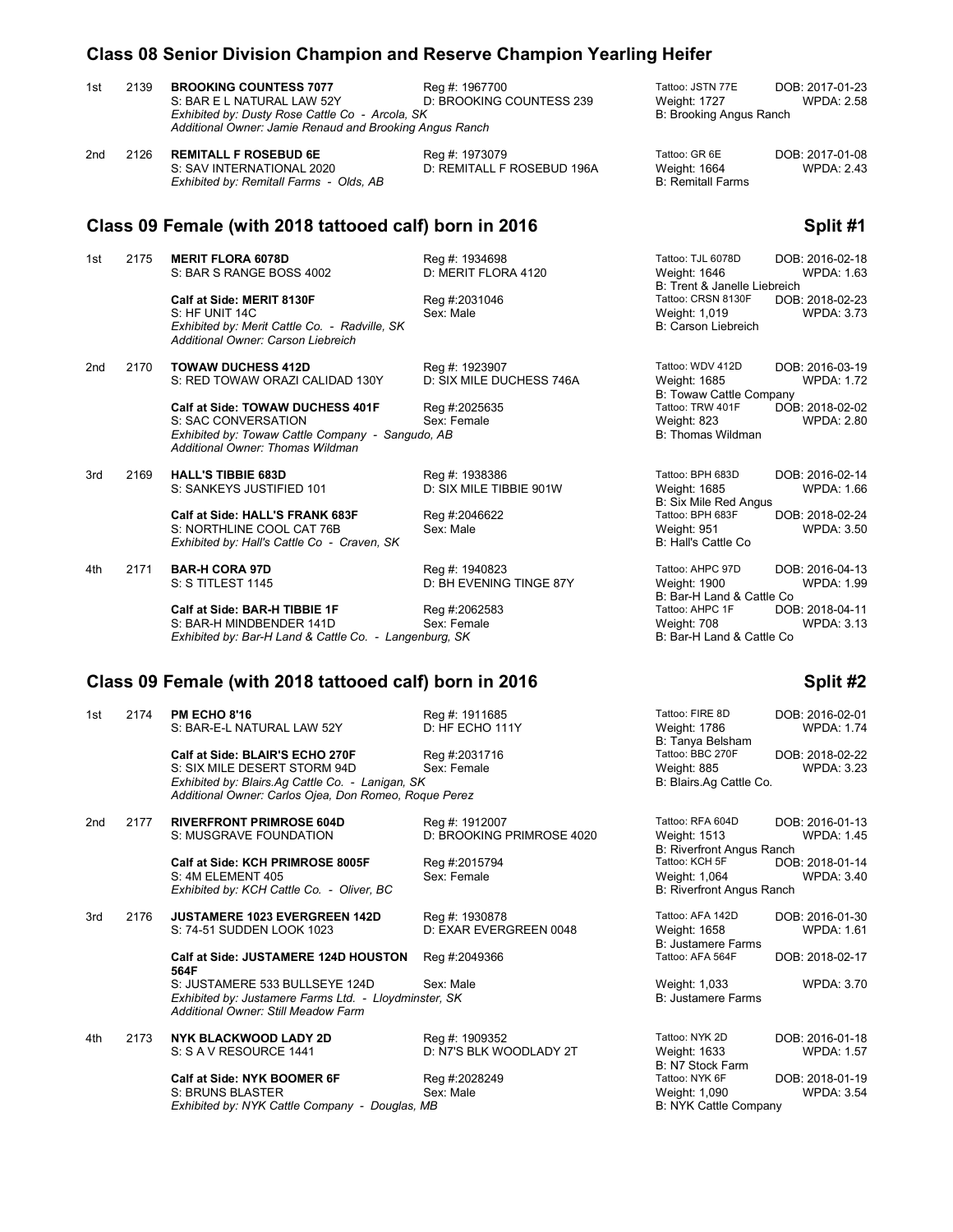### **Class 10 Champion and Reserve Champion Two Year Old Female**

|                 |      | Class To Champion and Reserve Champion Two Tear Old Female                                                                                                                                                                                          |                                                                                 |                                                                                                                                                                                                                |
|-----------------|------|-----------------------------------------------------------------------------------------------------------------------------------------------------------------------------------------------------------------------------------------------------|---------------------------------------------------------------------------------|----------------------------------------------------------------------------------------------------------------------------------------------------------------------------------------------------------------|
| 1st             | 2174 | <b>PM ECHO 8'16</b><br>S: BAR-E-L NATURAL LAW 52Y                                                                                                                                                                                                   | Reg #: 1911685<br>D: HF ECHO 111Y                                               | Tattoo: FIRE 8D<br>DOB: 2016-02-01<br><b>WPDA: 1.74</b><br>Weight: 1786                                                                                                                                        |
|                 |      | Calf at Side: BLAIR'S ECHO 270F<br>S: SIX MILE DESERT STORM 94D<br>Exhibited by: Blairs.Ag Cattle Co. - Lanigan, SK<br>Additional Owner: Carlos Ojea, Don Romeo, Roque Perez                                                                        | Reg #:2031716<br>Sex: Female                                                    | B: Tanya Belsham<br>Tattoo: BBC 270F<br>DOB: 2018-02-22<br>Weight: 885<br>WPDA: 3.23<br>B: Blairs.Ag Cattle Co.                                                                                                |
| 2 <sub>nd</sub> | 2175 | <b>MERIT FLORA 6078D</b><br>S: BAR S RANGE BOSS 4002                                                                                                                                                                                                | Reg #: 1934698<br>D: MERIT FLORA 4120                                           | Tattoo: TJL 6078D<br>DOB: 2016-02-18<br>Weight: 1646<br>WPDA: 1.63                                                                                                                                             |
|                 |      | Calf at Side: MERIT 8130F<br>S: HF UNIT 14C<br>Exhibited by: Merit Cattle Co. - Radville, SK<br>Additional Owner: Carson Liebreich                                                                                                                  | Reg #:2031046<br>Sex: Male                                                      | B: Trent & Janelle Liebreich<br>Tattoo: CRSN 8130F<br>DOB: 2018-02-23<br><b>WPDA: 3.73</b><br>Weight: 1,019<br>B: Carson Liebreich                                                                             |
|                 |      | Class 11 Female (with 2018 tattooed calf) born 2015 or earlier                                                                                                                                                                                      |                                                                                 | Split #1                                                                                                                                                                                                       |
| 1st             | 2181 | <b>LORETTA 5511 OF TRIPP</b><br>S: PVF INSIGHT 0129<br>Calf at Side: MICH WHEATLAND BULL 897F Reg #:2061588<br>S: EXAR BLUECHIP 1877B<br>Exhibited by: Michelson Land & Cattle - Ituna, SK                                                          | Reg #: 1928998<br>D: AC MISS LORETTA 701<br>Sex: Male                           | Tattoo: IMP 5511C<br>DOB: 2015-03-08<br><b>Weight: 2028</b><br>WPDA: 1.50<br>B: Mogcks Angus Farm<br>Tattoo: MICH 897F<br>DOB: 2018-02-23<br>Weight: 1,184<br>WPDA: 4.34<br>B: Michelson Land and Cattle       |
| 2nd             | 2178 | Additional Owner: Wheatland Cattle Co<br><b>RIVERSTONE GEORGINA 9C</b><br>S: HF REBEL 53Y<br><b>Calf at Side: COMPASS GEORGINA 19F</b><br>S: COLBURN PRIMO 5153<br>Exhibited by: Compass Ranch - Cochrane, AB                                       | Reg #: 1876878<br>D: HIGHLAND GEORGINA 10A<br>Reg #:2025245<br>Sex: Female      | Tattoo: TCM 9C<br>DOB: 2015-01-09<br>Weight: 1706<br><b>WPDA: 1.21</b><br>B: Riverstone Cattle Co.<br>Tattoo: MJS 19F<br>DOB: 2018-03-01<br>Weight: 882<br>WPDA: 3.30<br>B: Compass Ranch                      |
| 3rd             | 2184 | <b>MERIT PRIDE 5087C</b><br>S: EXAR ONE-IRON 3889B<br>Calf at Side: MERIT PRIDE 8082F<br>S: KR APOLLO 6458<br>Exhibited by: Merit Cattle Co. - Radville, SK<br>Additional Owner: Kevin Boll                                                         | Reg #: 1864022<br>D: MERIT PRIDE 2048<br>Reg #:2031043<br>Sex: Female           | Tattoo: TJL 5087C<br>DOB: 2015-03-01<br>Weight: 1814<br><b>WPDA: 1.33</b><br>B: Trent & Janelle Liebreich<br>Tattoo: TJL 8082F<br>DOB: 2018-02-13<br>Weight: 854<br>WPDA: 3.02<br>B: Trent & Janelle Liebreich |
| 4th             | 2183 | <b>RUNNING STEADY GYPSY 30C</b><br>S: SANKEYS JUSTIFIED 101<br>Calf at Side: RUNNING STEADY 833C<br>GYPSY 583F<br>S: JUSTAMERE SOUTH DAKOTA 833C<br>Exhibited by: Justamere Farms Ltd. - Lloydminster, SK<br>Additional Owner: Running Steady Ranch | Reg #: 1874381<br>D: JUSTAMERE 3337 DESIRE 122X<br>Reg #:2044512<br>Sex: Female | Tattoo: DINO 30C<br>DOB: 2015-02-08<br>Weight: 1774<br>WPDA: 1.28<br>B: Justamere Farms Ltd.<br>Tattoo: DINO 583F<br>DOB: 2018-03-06<br><b>WPDA: 3.33</b><br>Weight: 873<br>B: Justamere Farms Ltd.            |
|                 |      | Class 11 Female (with 2018 tattooed calf) born 2015 or earlier                                                                                                                                                                                      |                                                                                 | Split #2                                                                                                                                                                                                       |
| 1st             | 2182 | <b>PM PRINCENE 45'14</b><br>S: BVC JACK DANIELS B118                                                                                                                                                                                                | Reg #: 1787899<br>D: CROWFOOT PRINCENE 5810R                                    | Tattoo: FIRE 45B<br>DOB: 2014-02-08<br>Weight: 1890<br><b>WPDA: 1.08</b><br>B: Tanya Belsham                                                                                                                   |
|                 |      | Calf at Side: PM PRINCENE 26'18<br>S: EXAR BLUE CHIP 1877B<br>Exhibited by: Poplar Meadows Angus - Houston, BC                                                                                                                                      | Reg #:2032486<br>Sex: Female                                                    | Tattoo: FIRE 26F<br>DOB: 2018-01-28<br>Weight: 871<br>WPDA: 2.91<br>B: Tanya Belsham                                                                                                                           |

2nd 2185 **PONDEROSA 1749 BLACKBIRD 136A** Reg #: 1748873 Tattoo: MIKE 136A DOB: 2013-01-27 D: EXAR ENVIOUS BLACKBIRD 1719 **Calf at Side: HLC PONDEROSA BLACK 407F** Reg #:2050090 Tattoo: CHD 407F DOB: 2018-03-17<br>S: C&C TACTICAL 5003C Sex: Female Weight: 878 Weight: 878 WPDA: 3.50 S: C&C TACTICAL 5003C Sex: Female<br>
Exhibited by: Hollinger Land & Cattle - Neudorf, SK Sex: Female Sex: S. S. Ponderosa Ranch *Exhibited by: Hollinger Land & Cattle - Neudorf, SK Additional Owner: Ponderosa Ranch*

3rd 2186 **REMITALL F ELLEN 62B** Reg #: 1791382 Tattoo: GR 62B DOB: 2014-01-26<br>3rd S: SAV HARVESTOR 0338 D: BROOKMORE ELLEN 73T Weight: 1823 WPDA: 1.03

**Calf at Side: REMITALL F SPITFIRE 145F** Reg #:2034359 Tattoo: GR 145F DOB: 2018-01-26<br>S: SAV SENSATION 5615 Sex: Male Sex: Male Neght: 1,160 WPDA: 3.85 S: SAV SENSATION 5615 Sex: Male Sex: Male Sex: Male Sextern Meight: 1,160 Weight: 1,160 Sex: Nale Sex: Male Sex: Male Sextern Meight: 1,160 Sextern Meight: 1,160 Sextern Meight: 1,160 Sextern Meight: 1,160 Sextern Meight: *Exhibited by: Remitall Farms - Olds, AB* 

D: BROOKMORE ELLEN 73T

B: Ponderosa Ranch<br>Tattoo: CHD 407F

B: Remitall Farms<br>Tattoo: GR 145F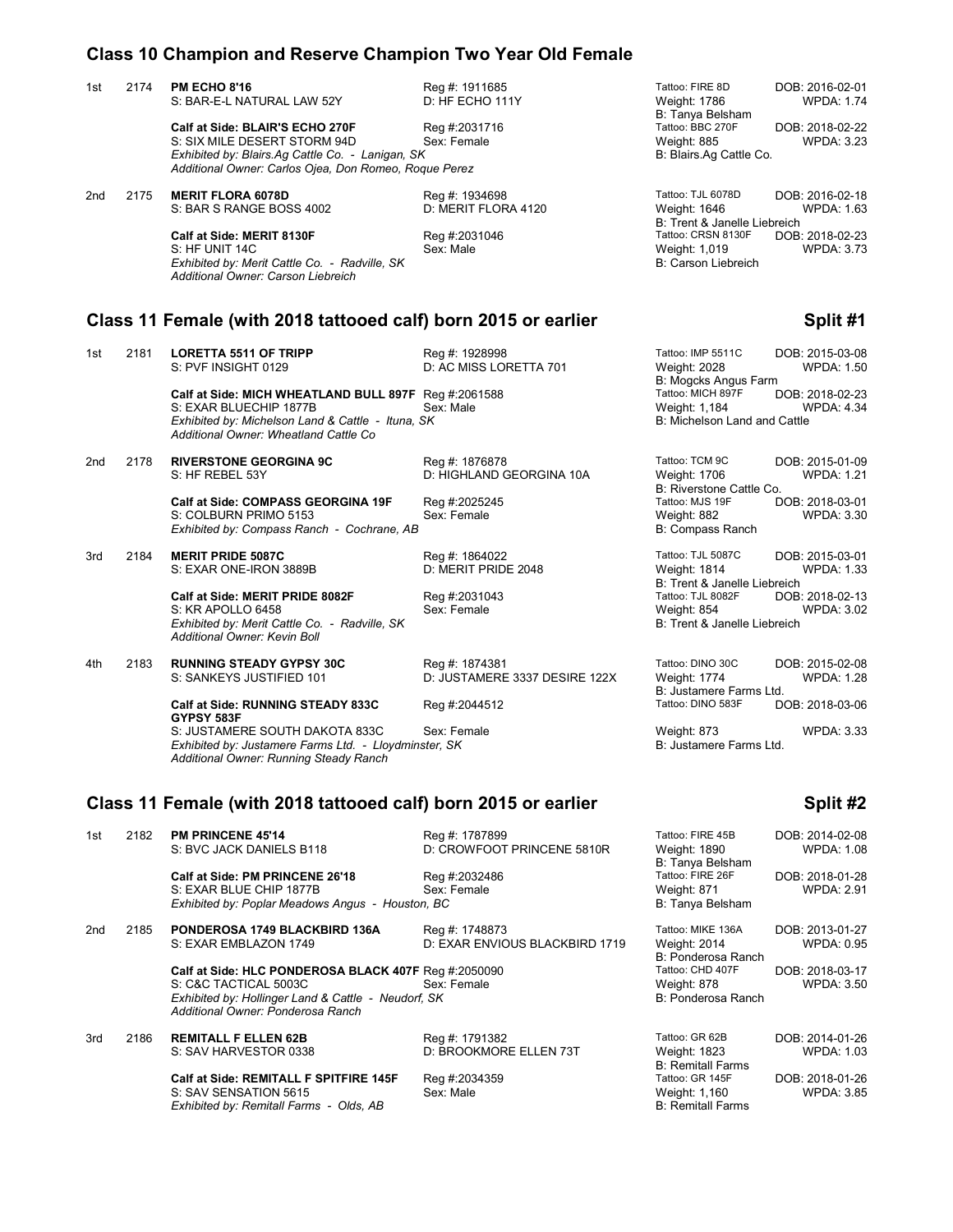### **Class 12 Champion and Reserve Champion Mature Female**

| 1st | 2181                                       | <b>LORETTA 5511 OF TRIPP</b>                                                               | Reg #: 1928998           | Tattoo: IMP 5511C            | DOB: 2015-03-08   |
|-----|--------------------------------------------|--------------------------------------------------------------------------------------------|--------------------------|------------------------------|-------------------|
|     |                                            | S: PVF INSIGHT 0129                                                                        | D: AC MISS LORETTA 701   | Weight: 2028                 | <b>WPDA: 1.50</b> |
|     |                                            |                                                                                            |                          | B: Mogcks Angus Farm         |                   |
|     |                                            | Calf at Side: MICH WHEATLAND BULL 897F Req #:2061588                                       |                          | Tattoo: MICH 897F            | DOB: 2018-02-23   |
|     |                                            | S: EXAR BLUECHIP 1877B                                                                     | Sex: Male                | Weight: 1,184                | <b>WPDA: 4.34</b> |
|     |                                            | Exhibited by: Michelson Land & Cattle - Ituna, SK<br>Additional Owner: Wheatland Cattle Co |                          | B: Michelson Land and Cattle |                   |
| 2nd | 2178                                       | <b>RIVERSTONE GEORGINA 9C</b>                                                              | Reg #: 1876878           | Tattoo: TCM 9C               | DOB: 2015-01-09   |
|     |                                            | S: HF REBEL 53Y                                                                            | D: HIGHLAND GEORGINA 10A | Weight: 1706                 | <b>WPDA: 1.21</b> |
|     |                                            |                                                                                            |                          | B: Riverstone Cattle Co.     |                   |
|     |                                            | <b>Calf at Side: COMPASS GEORGINA 19F</b>                                                  | Reg #:2025245            | Tattoo: MJS 19F              | DOB: 2018-03-01   |
|     |                                            | S: COLBURN PRIMO 5153                                                                      | Sex: Female              | Weight: 882                  | <b>WPDA: 3.30</b> |
|     | Exhibited by: Compass Ranch - Cochrane, AB |                                                                                            |                          | <b>B: Compass Ranch</b>      |                   |
|     |                                            |                                                                                            |                          |                              |                   |

# **Class 13 Grand Champion and Reserve Grand Champion Female**

| 1st    | 2174 | <b>PM ECHO 8'16</b>                                   | Reg #: 1911685       | Tattoo: FIRE 8D                  | DOB: 2016-02-01   |
|--------|------|-------------------------------------------------------|----------------------|----------------------------------|-------------------|
|        |      | S: BAR-E-L NATURAL LAW 52Y                            | D: HF ECHO 111Y      | Weight: 1786<br>B: Tanya Belsham | <b>WPDA: 1.74</b> |
|        |      | Calf at Side: BLAIR'S ECHO 270F                       | Reg #:2031716        | Tattoo: BBC 270F                 | DOB: 2018-02-22   |
|        |      | S: SIX MILE DESERT STORM 94D                          | Sex: Female          | Weight: 885                      | <b>WPDA: 3.23</b> |
|        |      | Exhibited by: Blairs.Ag Cattle Co. - Lanigan, SK      |                      | B: Blairs.Ag Cattle Co.          |                   |
|        |      | Additional Owner: Carlos Ojea, Don Romeo, Roque Perez |                      |                                  |                   |
| المحرت | 0004 | <b>DIVEREDONT BOSEBUR 044F</b>                        | $D_{22} = 4.0024700$ | $T0H0$ , DEA 044E                | DOD: 2010 01:10   |

2nd 2081 **RIVERFRONT ROSEBUD 811F** Reg #: 2034780 Tattoo: RFA 811F DOB: 2018-01-19 S: BROOKING SILVER LINING 5012 D: RIVERFRONT ROSEBUD 501C Weight: 964 WPDA: 3.13 *Exhibited by: Riverfront Angus Ranch - Medicine Hat, AB* B: Riverfront Angus Ranch *Additional Owner: Ter-Ron Farms and Brooking Angus Ranch*

# **Class 14 Bull born in 2018 Split #1 Split #1 Split #1 Split #1**

| 1st | 2220 | <b>MAINSTREAM SENATOR 38F</b><br>S: STYLES LUT P301<br>Exhibited by: Mainstream Genetics - Watrous, SK                              | Reg #: 2063846<br>D: BLAIR'S DELLA 309A        | Tattoo: MSG 38F<br>Weight: 974<br><b>B: Chris Schmidt</b>         | DOB: 2018-04-07<br><b>WPDA: 4.23</b> |
|-----|------|-------------------------------------------------------------------------------------------------------------------------------------|------------------------------------------------|-------------------------------------------------------------------|--------------------------------------|
| 2nd | 2205 | <b>REMITALL F RENOWN 312F</b><br>S: SAV RENOWN 3439<br>Exhibited by: Remitall Farms - Olds, AB                                      | Reg #: 2034497<br>D: REMITALL F TIBBIE 173B    | Tattoo: GR 312F<br>Weight: 968<br><b>B: Remitall Farms</b>        | DOB: 2018-03-10<br><b>WPDA: 3.75</b> |
| 3rd | 2207 | <b>SMW FILIBUSTER 108F</b><br>S: A A R RITO 6313<br>Exhibited by: Wagner Angus - Moose Jaw, SK<br>Additional Owner: Riverbank Angus | Reg #: 2021103<br>D: BARDOLIA OF PEAK DOT 236Z | Tattoo: SMW 108F<br>Weight: 950<br><b>B: Wagner Angus</b>         | DOB: 2018-03-26<br><b>WPDA: 3.93</b> |
| 4th | 2190 | YOUNG DALE FARIS 199F<br>S: YOUNG DALE HI DEFINITION 185B<br>Exhibited by: Young Dale Angus - Carievale, SK                         | Reg #: 2062397<br>D: YOUNG DALE GRACE 126Z     | Tattoo: YDF 199F<br>Weight: 925<br>B: R Barry Young & Marj Young  | DOB: 2018-04-01<br><b>WPDA: 3.92</b> |
| 5th | 2255 | <b>BOSS LAKE FIRST CLASS 858F</b><br>S: DAMERON FIRST CLASS<br>Exhibited by: Boss Lake Genetics - Parkland County, AB               | Reg #: 2056947<br>D: HF ECHO 206Y              | Tattoo: BOSS 858F<br>Weight: 1022<br><b>B: Boss Lake Genetics</b> | DOB: 2018-03-02<br><b>WPDA: 3.84</b> |
| 6th | 2243 | <b>JAYMARANDY FREESTYLE</b><br>S: JAYMARANDY HARD EVIDENCE<br>Exhibited by: Jaymarandy Livestock - Beausejour, MB                   | Reg #: 2022449<br>D: YOUNG DALE POLLYANNA 6D   | Tattoo: JLMA 809F<br>Weight: 885<br>B: Jaymarandy Livestock       | DOB: 2018-03-25<br><b>WPDA: 3.64</b> |
| 7th | 2206 | <b>LOCK 8C FLEETWOOD 178F</b><br>S: 20/20 TIGER 8C<br>Exhibited by: Lock Farms Ltd - Macklin, SK                                    | Reg #: 2053009<br>D: LOCK STARDUST 32Z         | Tattoo: JOLO 178F<br>Weight: 818<br>B: Jonathan Lock              | DOB: 2018-03-01<br><b>WPDA: 3.06</b> |
|     | 2217 | <b>SVR SHOWDOWN 404F</b><br>S: BROOKING ECLIPSE<br>Exhibited by: South View Ranch - Ceylon, SK                                      | Reg #: 2062015<br>D: SVR FOXIE 303A            | Tattoo: SVR 404F<br>Weight: 774<br>B: South View Ranch            | DOB: 2018-04-04<br><b>WPDA: 3.32</b> |

## **Class 14 Bull born in 2018 Split #2 Split #2**

*Exhibited by: South View Ranch - Ceylon, SK* 

| 1st | 2250 | <b>MERIT STONE COLD 8151F</b><br>S: BAR S RANGE BOSS 4002<br>Exhibited by: Merit Cattle Co. - Radville, SK<br>Additional Owner: Double F Cattle Co. | Reg #: 2031044<br>D: MERIT SOCIALITE 5121C | Tattoo: TJL 8151F<br>Weight: 978<br>B: Trent & Janelle Liebreich | DOB: 2018-02-27<br><b>WPDA: 3.64</b> |
|-----|------|-----------------------------------------------------------------------------------------------------------------------------------------------------|--------------------------------------------|------------------------------------------------------------------|--------------------------------------|
| 2nd | 2241 | <b>WILBAR CONQUEST 570F</b><br>S: FF COUNTDOWN D9<br>Exhibited by: Wilbar Cattle Co - Dundurn, SK                                                   | Reg #: 2060666<br>D: WILBAR PRIDE 561B     | Tattoo: WJD 570F<br>Weight: 1031<br>B: Wilbar Cattle Co          | DOB: 2018-02-18<br><b>WPDA: 3.71</b> |

# 190B: 2015-03-08<br>WPDA: 1.50 Farm **CALT BUB: 2018-02-23<br>WPDA: 4.34**

| Tattoo: FIRE 8D         | DOB: 2016-02-01   |
|-------------------------|-------------------|
| Weight: 1786            | <b>WPDA: 1.74</b> |
| B: Tanya Belsham        |                   |
| Tattoo: BBC 270F        | DOB: 2018-02-22   |
| Weight: 885             | <b>WPDA: 3.23</b> |
| B: Blairs.Ag Cattle Co. |                   |
|                         |                   |

| Tattoo: MSG 38F<br>Weight: 974<br><b>B: Chris Schmidt</b>         | DOB: 2018-04-07<br><b>WPDA: 4.23</b> |
|-------------------------------------------------------------------|--------------------------------------|
| Tattoo: GR 312F<br>Weight: 968<br><b>B: Remitall Farms</b>        | DOB: 2018-03-10<br><b>WPDA: 3.75</b> |
| Tattoo: SMW 108F<br>Weight: 950<br>B: Wagner Angus                | DOB: 2018-03-26<br><b>WPDA: 3.93</b> |
| Tattoo: YDF 199F<br>Weight: 925<br>B: R Barry Young & Marj Young  | DOB: 2018-04-01<br><b>WPDA: 3.92</b> |
| Tattoo: BOSS 858F<br>Weight: 1022<br><b>B: Boss Lake Genetics</b> | DOB: 2018-03-02<br><b>WPDA: 3.84</b> |
| Tattoo: JLMA 809F<br>Weight: 885<br>B: Jaymarandy Livestock       | DOB: 2018-03-25<br><b>WPDA: 3.64</b> |
| Tattoo: JOLO 178F<br>Weight: 818<br><b>B: Jonathan Lock</b>       | DOB: 2018-03-01<br><b>WPDA: 3.06</b> |
| Tattoo: SVR 404F                                                  | DOB: 2018-04-04                      |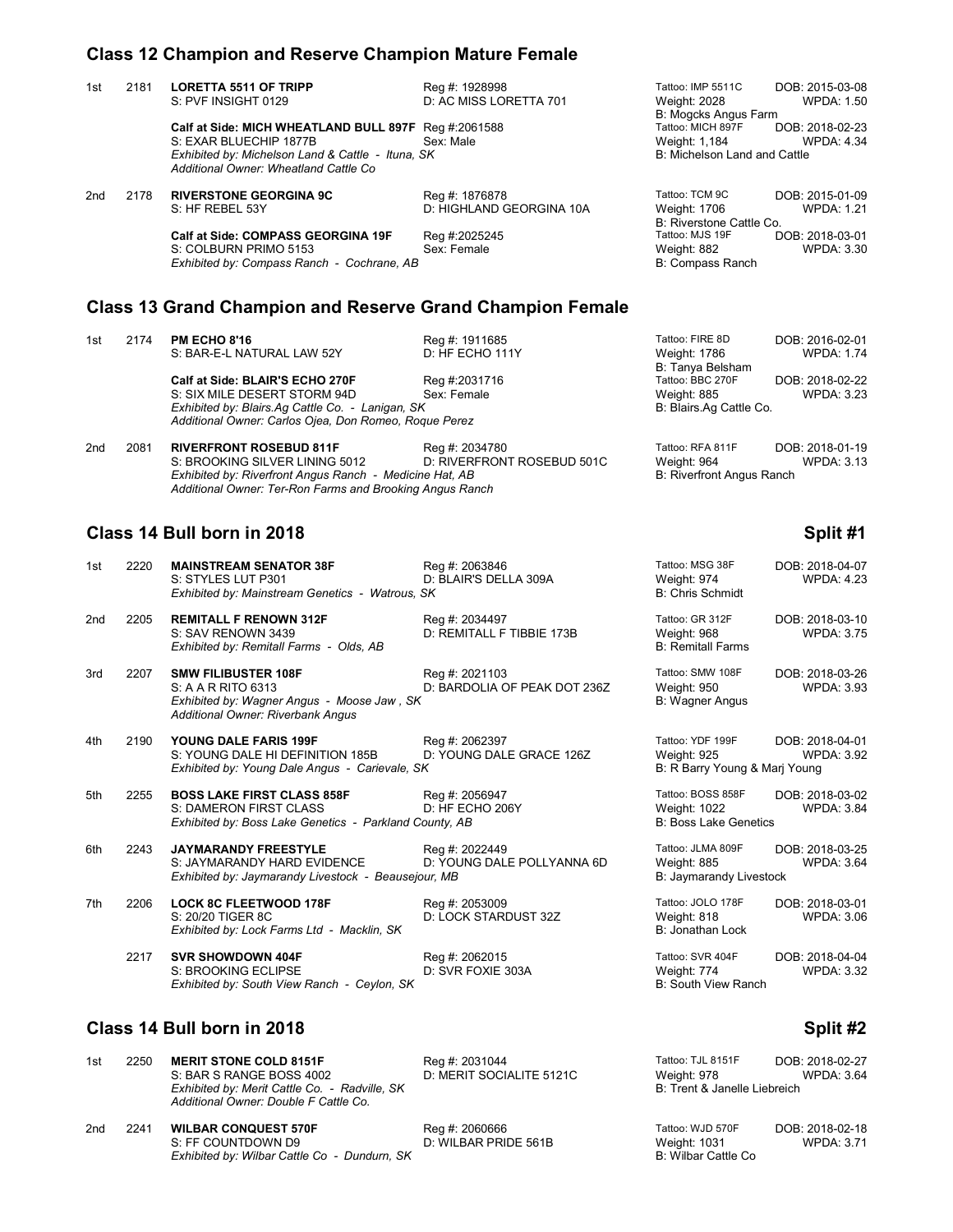| 3rd | 2254 | <b>BOSS LAKE FIRST CLASS 843F</b><br>S: DAMERON FIRST CLASS                                                                                              | Reg #: 2056946<br>D: HF ECHO 206Y                  | Tattoo: BOSS 843F<br>Weight: 1039                                 | DOB: 2018-02-25<br><b>WPDA: 3.83</b> |
|-----|------|----------------------------------------------------------------------------------------------------------------------------------------------------------|----------------------------------------------------|-------------------------------------------------------------------|--------------------------------------|
|     |      | Exhibited by: Boss Lake Genetics - Parkland County, AB                                                                                                   |                                                    | <b>B: Boss Lake Genetics</b>                                      |                                      |
| 4th | 2228 | <b>MICH WHEATLAND BULL 886F</b><br>S: EXAR BLUECHIP 1877B<br>Exhibited by: Michelson Land & Cattle - Ituna, SK<br>Additional Owner: Wheatland Cattle Co. | Reg #: 2061910<br>D: P2C BEAUTY 531DT              | Tattoo: MICH 886F<br>Weight: 1179<br>B: Michelson Land and Cattle | DOB: 2018-02-20<br><b>WPDA: 4.27</b> |
| 5th | 2187 | <b>SWAN HILLS ELEMENT 804F</b><br>S: 4M ELEMENT 405<br>Exhibited by: Swan Hills Ranch - Swan River, MB                                                   | Reg #: 2067296<br>D: EASTONDALE COURTESS 28'16     | Tattoo: SHRX 804F<br>Weight: 1046<br>B: Swan Hills Ranch          | DOB: 2018-02-20<br><b>WPDA: 3.79</b> |
|     | 2221 | <b>MAINSTREAM OFF ROAD 15F</b><br>S: STYLES LUT P301<br>Exhibited by: Mainstream Genetics - Watrous, SK                                                  | Reg #: 2063843<br>D: MICH MAINSTREAM LADY LOLA 479 | Tattoo: MSG 15F<br>Weight: 928<br><b>B: Chris Schmidt</b>         | DOB: 2018-02-21<br><b>WPDA: 3.37</b> |

# **Class 14 Bull born in 2018 Split #3 Split #3**

| 1st | 2202 | SIX MILE FORT KNOX 27F<br>S: PLEASANT VALLEY LUTE 1207<br>Exhibited by: Hertz Angus Ranch - Glentworth, SK<br>Additional Owner: Six Mile Red Angus | Reg #: 2048231<br>D: SIX MILE TEMPTING TIBBIE 280C | Tattoo: SIXM 27F<br>Weight: 1077<br><b>B: Six Mile Red Angus</b> | DOB: 2018-02-10<br><b>WPDA: 3.77</b> |
|-----|------|----------------------------------------------------------------------------------------------------------------------------------------------------|----------------------------------------------------|------------------------------------------------------------------|--------------------------------------|
| 2nd | 2233 | <b>BLAIRSWEST RENOWN 52F</b><br>S: S A V RENOWN 3439<br>Exhibited by: Blairswest Land & Cattle - Drake, SK                                         | Reg #: 2062027<br>D: BAR-E-L ERICA 74A             | Tattoo: MJNB 52F<br>Weight: 1020<br><b>B: Maguire Blair</b>      | DOB: 2018-02-16<br><b>WPDA: 3.64</b> |
| 3rd | 2214 | <b>PM FINAL CHAPTER 88'18</b><br>S: EF TITAN 545<br>Exhibited by: Poplar Meadows Angus - Houston, BC                                               | Reg #: 2032208<br>D: POPLAR MEADOWS BLOSSOM 5'10   | Tattoo: FIRE 88F<br>Weight: 1090<br>B: Tanya Belsham             | DOB: 2018-02-10<br><b>WPDA: 3.81</b> |
| 4th | 2195 | <b>FREYBURN FITZ 25F</b><br>S: DFCC 3049A DIESEL 59D<br>Exhibited by: Freyburn Angus Farms - Oxbow, SK                                             | Reg #: 2064075<br>D: FREYBURN RALLY MISSIE 11C     | Tattoo: RF 25F<br>Weight: 885<br>B: Jason Frey                   | DOB: 2018-02-07<br><b>WPDA: 3.06</b> |
| 5th | 2222 | <b>JPM HONDO 88F</b><br>S: HA COUNSELLOR 5118<br>Exhibited by: JPM Farms - Gravelbourg, SK                                                         | Reg #: 2015465<br>D: W C C PRIMROSE S414           | Tattoo: JP 88F<br>Weight: 1046<br>B: JPM Farms                   | DOB: 2018-02-09<br><b>WPDA: 3.64</b> |
|     | 2209 | <b>HLC NIGHT TRAIN 352F</b><br>S: EXAR CLASSEN 1422B<br>Exhibited by: Hollinger Land & Cattle - Neudorf, SK                                        | Reg #: 2040038<br>D: HLC 1867 ANNIE K 582C         | Tattoo: CHD 352F<br>Weight: 1032<br>B: Hollinger Land and Cattle | DOB: 2018-02-15<br><b>WPDA: 3.67</b> |

# **Class 14 Bull born in 2018 Split #4**

| 1st | 2247 | <b>HALL'S COOLEST OF CATS 328F</b><br>S: NORTHLINE COOL CAT 76B<br>Exhibited by: Hall's Cattle Co - Craven, SK | Reg #: 2046612<br>D: HALL'S DUCHESS 328A          | Tattoo: BPH 328F<br>Weight: 1056<br>B: Hall's Cattle Co       | DOB: 2018-02-04<br><b>WPDA: 3.62</b> |
|-----|------|----------------------------------------------------------------------------------------------------------------|---------------------------------------------------|---------------------------------------------------------------|--------------------------------------|
| 2nd | 2219 | <b>EARLEY NEW TRACTION 4F</b><br>S: JMB TRACTION 292<br>Exhibited by: Earley Livestock - Kerwood, ON           | Reg #: 2025459<br>D: EARLEY MISS NEW DEAL 58Y     | Tattoo: CO 4F<br>Weight: 1129<br><b>B: Earley Brothers</b>    | DOB: 2018-02-01<br><b>WPDA: 3.83</b> |
| 3rd | 2194 | <b>FREYBURN FARRELL 13F</b><br>S: BAR-E-L PACKING HEAT 147D<br>Exhibited by: Freyburn Angus Farms - Oxbow, SK  | Reg #: 2064107<br>D: GERLEI BLACKLASS 4W          | Tattoo: ZGO 13F<br>Weight: 1000<br>B: Freyburn Farms          | DOB: 2018-02-03<br><b>WPDA: 3.41</b> |
| 4th | 2224 | <b>JPM RERIDE 75F</b><br>S: HA COWBOY UP 5405<br>Exhibited by: JPM Farms - Gravelbourg, SK                     | Reg #: 2061477<br>D: C A BRILL MISS EVERGREEN 101 | Tattoo: JP 75F<br>Weight: 1025<br>B: Chris & Sharon M Sankey  | DOB: 2018-02-03<br><b>WPDA: 3.50</b> |
|     | 2196 | <b>HF CARBON COPY 217F</b><br>S: HF SYNDICATE 213Z<br>Exhibited by: Hamilton Farms - Cochrane, AB              | Reg #: 2043830<br>D: HF MISS ERICA 141Z           | Tattoo: HAMI 217F<br>Weight: 1054<br><b>B: HAMILTON FARMS</b> | DOB: 2018-02-04<br><b>WPDA: 3.61</b> |
|     | 2251 | <b>DKF ENTOURAGE 26F</b><br>S: PEAK DOT ENTOURAGE 3W<br>Exhibited by: DKF Red & Black Angus - Gladmar, SK      | Reg #: 2031895<br>D: DKF MISS BRUCE 14D           | Tattoo: DKF 26F<br>Weight: 955<br>B: DKF Red & Black Angus    | DOB: 2018-02-01<br><b>WPDA: 3.24</b> |

#### **Class 14 Bull born in 2018 Split #5**

| 1st             | 2249 | <b>MERIT KINGSMAN 8030F</b><br>S: BAR S RANGE BOSS 4002<br>Exhibited by: Merit Cattle Co. - Radville, SK | Reg #: 2063014<br>D: MERIT SOCIALITE 48X | Tattoo: TJL 8030F<br>Weight: 1035<br>B: Trent & Janelle Liebreich | DOB: 2018-01-30<br><b>WPDA: 3.48</b> |
|-----------------|------|----------------------------------------------------------------------------------------------------------|------------------------------------------|-------------------------------------------------------------------|--------------------------------------|
| 2 <sub>nd</sub> | 2200 | <b>HF LOOSE CANON 158F</b><br>S: HF POWDER KEG 71C<br>Exhibited by: Hamilton Farms - Cochrane, AB        | Reg #: 2044765<br>D: HF ECHO 180B        | Tattoo: HAMI 158F<br>Weight: 1066<br><b>B: HAMILTON FARMS</b>     | DOB: 2018-01-26<br><b>WPDA: 3.54</b> |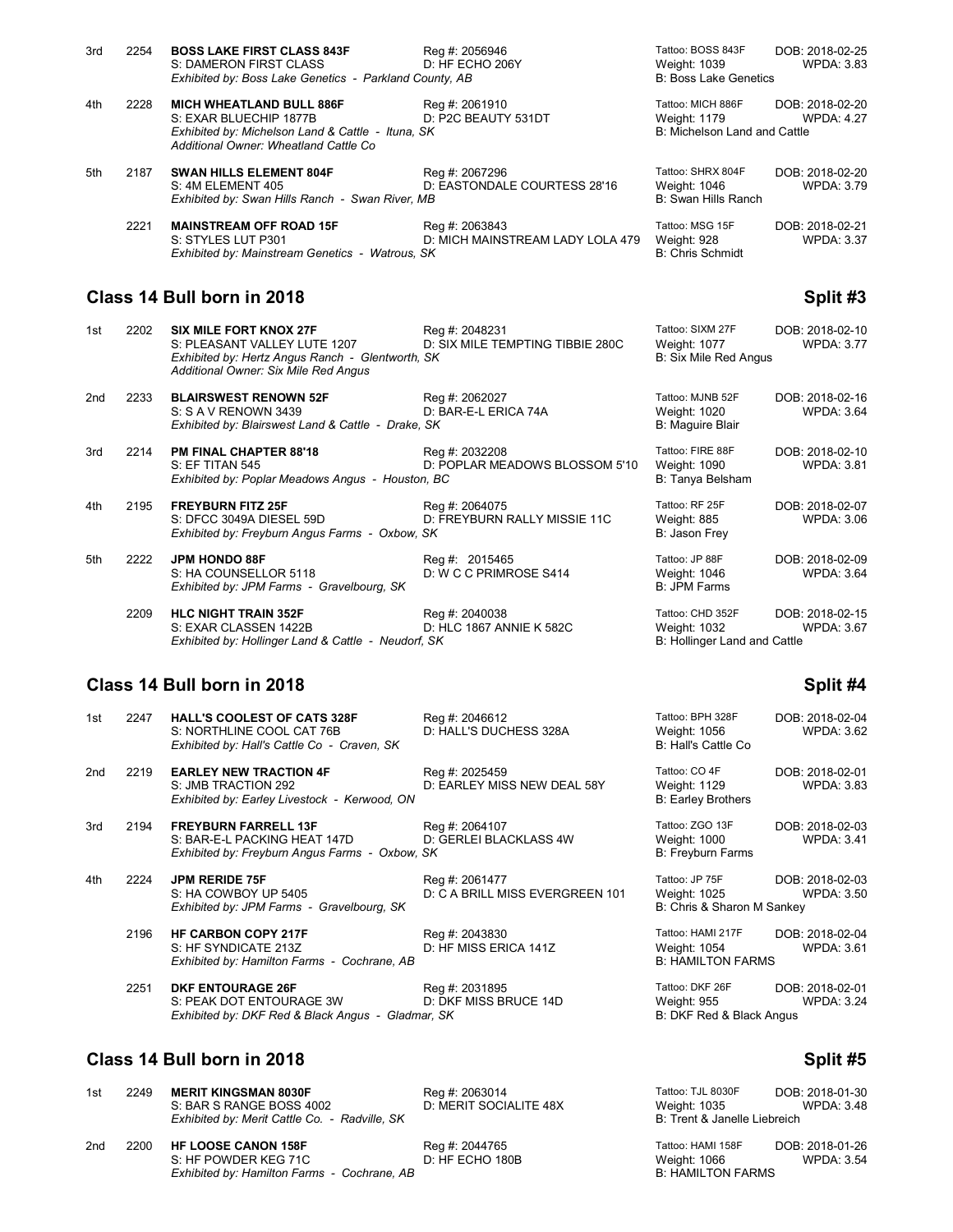| 3rd | 2192 | YOUNG DALE FASTRAC 40F<br>S: YOUNG DALE HI DEFINITION 185B                                                  | Reg #: 2058033<br>D: YOUNG DALE BLACKBIRD 44A | Tattoo: YDF 40F<br>Weight: 1074                         | DOB: 2018-01-30<br><b>WPDA: 3.62</b> |
|-----|------|-------------------------------------------------------------------------------------------------------------|-----------------------------------------------|---------------------------------------------------------|--------------------------------------|
|     |      | Exhibited by: Young Dale Angus - Carievale, SK                                                              |                                               | B: R Barry Young & Mari Young                           |                                      |
| 4th | 2215 | <b>PM FUTURE CLASSIC 30'18</b><br>S: COLBURN PRIMO 5153<br>Exhibited by: Poplar Meadows Angus - Houston, BC | Reg #: 2032490<br>D: PM BLOSSOM 124'13        | Tattoo: FIRE 30F<br>Weight: 1021<br>B: Tanya Belsham    | DOB: 2018-01-29<br><b>WPDA: 3.43</b> |
| 5th | 2242 | <b>WILBAR COMMANDO 509F</b><br>S: EF COMMANDO 1366<br>Exhibited by: Wilbar Cattle Co - Dundurn, SK          | Reg #: 2060953<br>D: WILBAR ATALANTA 6D       | Tattoo: WJD 509F<br>Weight: 1025<br>B: Wilbar Cattle Co | DOB: 2018-01-26<br><b>WPDA: 3.41</b> |

D: KEYS EUGENIE ERICA 30B

D: CRESCENT CREEK EULA 57C

6th 2210 **TRIPLE L RAGNAR 1F** Reg #: 2060411<br>S: VERMILION DATELINE 7078 D: TRIPLE L BLACKCAP 21C S: VERMILION DATELINE 7078 D: TRIPLE L BLACKCAP 21C Weight: 1201 WPDA: 4.00 *Exhibited by: Triple L Angus - Viscount, SK* 

7th 2237 **KEYS 3RD DIMENSION 230F** Reg #: 2022681 Tattoo: KEYS 230F DOB: 2018-01-26<br>S: JINDRA 3RD DIMENSION D: KEYS EUGENIE ERICA 30B Weight: 1044 WPDA: 3.47 *Exhibited by: 4K Angus - Earl Grey, SK* 

8th 2225 **STERLING RAMPAGE 817F** Reg #: 2061483<br>S: VERMILION HUNTLEY D: CRESCENT **Exhibited by: Sterling Angus - Moosomin, SK** 

 2201 **HF OZARK 160F** Reg #: 2038491 Tattoo: HAMI 160F DOB: 2018-01-26 S: HA COWBOY UP 5405 D: HF TIBBIE 77Z Weight: 1176<br>Exhibited by: Hamilton Farms - Cochrane. AB S: Hamilton Farms *Exhibited by: Hamilton Farms - Cochrane, AB* 

### **Class 14 Bull born in 2018 Split #6**

8th

| 1st | 2246 HALL'S INTERNATIONAL 54F               | Reg #: 2055994         | Tattoo: BPH 54F     | DOB: 2018-01-25   |
|-----|---------------------------------------------|------------------------|---------------------|-------------------|
|     | S: SAV INTERNATIONAL 2020                   | D: HALL'S ROSEBUD 212Z | Weight: 990         | <b>WPDA: 3.28</b> |
|     | Exhibited by: Hall's Cattle Co - Craven. SK |                        | B: Hall's Cattle Co |                   |

2nd 2248 **MERIT WHISKEY 8010F** Reg #: 2063011<br>S: BAR S RANGE BOSS 4002 D: MERIT SOCIALITE 48X S: BAR S RANGE BOSS 4002 *Exhibited by: Merit Cattle Co. - Radville, SK* 

3rd 2216 **PM TEN X 11'18 Reg #: 2031256** Reg #: 2031256 S: C & C 10X 5031 S: C & C 10X 5031 **Exhibited by: Poplar Meadows Angus - Houston, BC** 

4th 2257 **LONGVIEW INTIMIDATOR 2F** Reg #: 2029445<br>S: SILVEIRAS S SIS GQ 2353 D: HLC 317 QUEEN 668C S: SILVEIRAS S SIS GQ 2353 *Exhibited by: Longview Angus - Grenfell, SK* 

5th 2244 **RAVENWORTH RENOWN 9F** Reg #: 2031675<br>S: SAV RENOWN 3439 D: RAVENWOR D: RAVENWORTH RUBY 4Y *Exhibited by: Ravenworth Cattle - Middle Lake, SK* 

6th 2236 **KEYS WATCHOUT 30F** Reg #: 2021767<br>S: SILVEIRAS WATCHOUT 0514 D: BELL EUGENIE ERICA 30Z S: SILVEIRAS WATCHOUT 0514 *Exhibited by: 4K Angus - Earl Grey, SK* 

7th 2235 **KEYS SURVEILLANCE 301F** Reg #: 2022676<br>S: SILVEIRAS WATCHOUT 0514 D: KEYS EUGENIE ERICA 30D S: SILVEIRAS WATCHOUT 0514 *Exhibited by: 4K Angus - Earl Grey, SK* B: 4K Angus *Additional Owner: Ellen Keys*

**Class 14 Bull born in 2018 Split #7 Split #7 Split #7 Split #7** 

1st 2213 **MJT IMPRESSIVE 813F** Reg #: 2065760 Tattoo: KURT 813F DOB: 2018-01-16<br>1st Alter S: MAF FIRST IMPRESSION 4420 D: DMM BLACKCAP ESSENCE 7Y Weight: 1107 WPDA: 3.56 D: DMM BLACKCAP ESSENCE 7Y Weight: 1107<br>AB B: Miller Wilson Angus *Exhibited by: MJT Cattle Company - Edgerton, AB Additional Owner: Matthew Trefiak Additional Owner: South View Ranches* 2nd 2204 **REMITALL F FEDERAL 103F** Reg #: 2034320 Tattoo: GR 103F DOB: 2018-01-21 S: REMITALL F CAVALIER 67C D: REMITALL F TIBBIE 144A Weight: 1064 WPDA: 3.48 *Exhibited by: Remitall Farms - Olds, AB* 3rd 2189 **RAMROD SMOOTH OPERATOR 839F** Reg #: 2017625<br>S: EXAR RESISTOL 3710B D: RAMROD RC D: RAMROD ROSEBUD 348 *Exhibited by: Ramrod Cattle Company - Medora, MB* 

4th 2234 **BLAIRSWEST PRIMO 3F** Reg #: 2063307<br>S: COLBURN PRIMO 5153 D: BROOKMOR D: BROOKMORE ROSE 214 **Exhibited by: Blairswest Land & Cattle - Drake, SK** B: Brooking Angus Ranch

| Tattoo: YDF 40F<br>Weight: 1074<br>B: R Barry Young & Marj Young | DOB: 2018-01-30<br><b>WPDA: 3.62</b> |
|------------------------------------------------------------------|--------------------------------------|
| Tattoo: FIRE 30F<br>Weight: 1021<br>B: Tanya Belsham             | DOB: 2018-01-29<br><b>WPDA: 3.43</b> |
| Tattoo: WJD 509F<br>Weight: 1025<br><b>B: Wilbar Cattle Co</b>   | DOB: 2018-01-26<br>WPDA: 3.4         |
| Tattoo: RKT 1F<br>Weight: 1201<br>B: Triple L Angus              | DOB: 2018-01-27<br><b>WPDA: 4.00</b> |
| Tattoo: KEYS 230F<br>Weight: 1044<br>B: 4K Angus                 | DOB: 2018-01-26<br><b>WPDA: 3.47</b> |
| Tattoo: BZD 817F<br>Weight: 1100<br>B: Evaline & Drew McPherson  | DOB: 2018-01-27<br><b>WPDA: 3.67</b> |
| Tattoo: HAMI 160F<br>Weiaht: 1176                                | DOB: 2018-01-26<br>WPDA: $3.9'$      |

| Tattoo: BPH 54F<br>Weight: 990<br>B: Hall's Cattle Co             | DOB: 2018-01-25<br><b>WPDA: 3.28</b> |
|-------------------------------------------------------------------|--------------------------------------|
| Tattoo: TJL 8010F<br>Weight: 1033<br>B: Trent & Janelle Liebreich | DOB: 2018-01-24<br><b>WPDA: 3.41</b> |
| Tattoo: FIRE 11F<br>Weight: 1048<br>B: Tanya Belsham              | DOB: 2018-01-22<br><b>WPDA: 3.44</b> |
| Tattoo: RAYE 2F<br><b>Weight: 1109</b><br><b>B: Rayel Kaczmar</b> | DOB: 2018-01-22<br><b>WPDA: 3.64</b> |
| Tattoo: RAVE 9F<br>Weight: 1073<br>B: Garry & Donna Berting       | DOB: 2018-01-22<br><b>WPDA: 3.52</b> |
| Tattoo: KEYS 30F<br>Weight: 1047<br>B: 4K Angus                   | DOB: 2018-01-24<br><b>WPDA: 3.46</b> |
| Tattoo: ESS 301F<br>Weight: 1023<br>D. 41/ Angus                  | DOB: 2018-01-24<br><b>WPDA: 3.38</b> |

|    | Tattoo: GR 103F<br>Weight: 1064<br><b>B: Remitall Farms</b> | DOB: 2018-01-21<br><b>WPDA: 3.48</b> |
|----|-------------------------------------------------------------|--------------------------------------|
| ۱A | Tattoo: DTM 839F<br>Weight: 1110<br>B: Ramrod               | DOB: 2018-01-18<br><b>WPDA: 3.59</b> |
| ŀΧ | Tattoo: MJNB 3F<br>Weight: 963<br>B: Brooking Angus Ranch   | DOB: 2018-01-20<br><b>WPDA: 3.14</b> |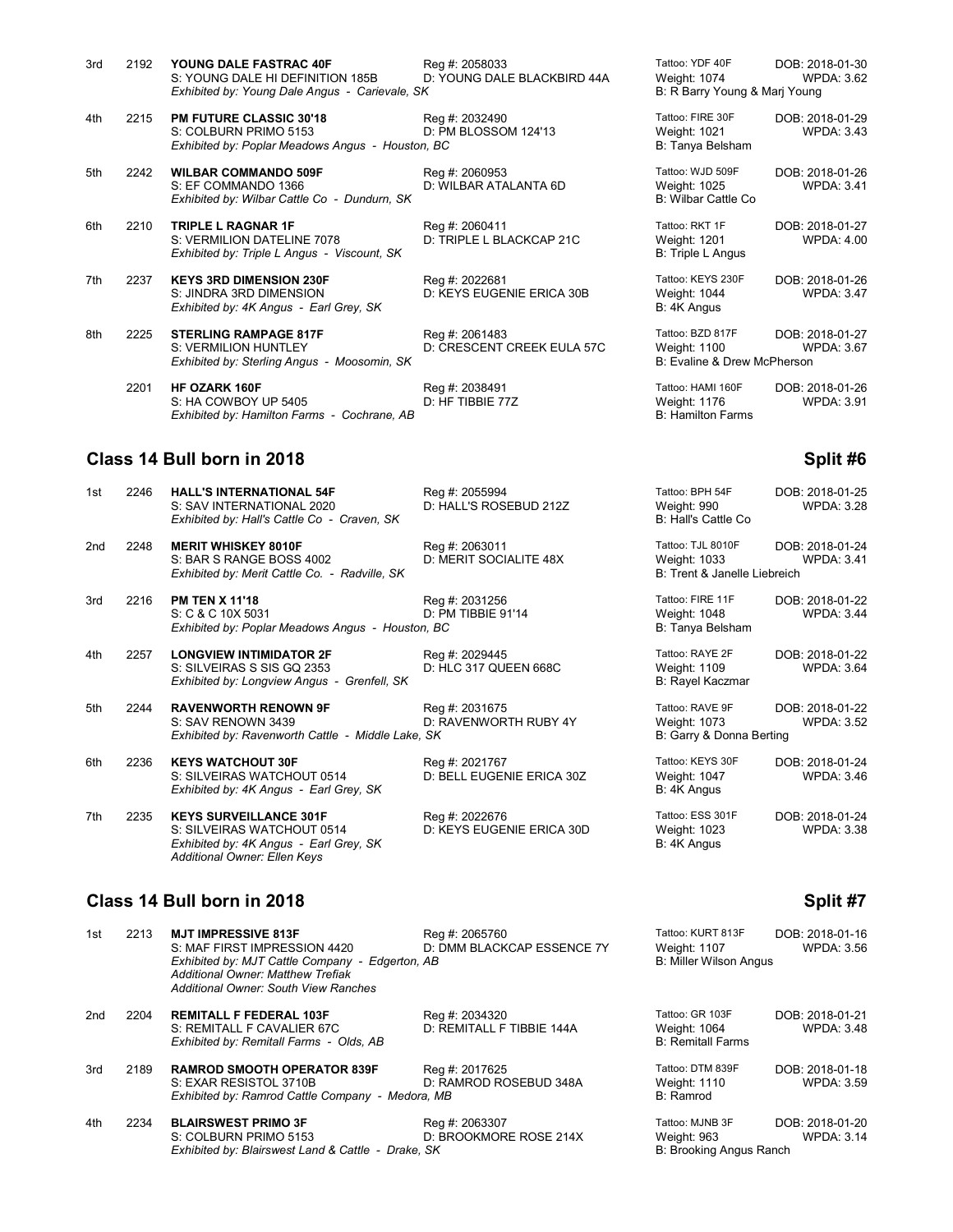| 5th | 2252 | <b>CRESCENT CREEK FNA 22F</b>                                                                          | Reg #: 2036233              | Tattoo: WMO 22F                | DOB: 2018-01-17 |
|-----|------|--------------------------------------------------------------------------------------------------------|-----------------------------|--------------------------------|-----------------|
|     |      | S: HA OUTSIDE 5161                                                                                     | D: AW ESTHER 23A            | Weight: 1162                   | WPDA: 3.75      |
|     |      | Exhibited by: Crescent Creek Angus - Goodeve, SK                                                       |                             | B: Wade Olynyk                 |                 |
| 6th | 2240 | <b>OAV UNANIMOUS 13F</b>                                                                               | Reg #: 2017218              | Tattoo: OAV13F                 | DOB: 2018-01-18 |
|     |      | S: VISION UNANIMOUS 1418                                                                               | D: OAV LAURA 25T            | Weight: 1068                   | WPDA: 3.46      |
|     |      | Exhibited by: Lakeland College Purebred SMF Unit - Vermilion, AB<br>Additional Owner: Lakeland College |                             | <b>B: NAIT Fairview Campus</b> |                 |
| 7th | 2239 | <b>OAV UNANIMOUS 9F</b>                                                                                | Reg #: 2017217              | Tattoo: OAV 9F                 | DOB: 2018-01-16 |
|     |      | S: VISION UNANIMOUS 1418                                                                               | D: OAV LAURA 25T            | Weight: 1086                   | WPDA: 3.49      |
|     |      | Exhibited by: Lakeland College Purebred SMF Unit - Vermilion, AB<br>Additional Owner: Lakeland College |                             | <b>B: NAIT Fairview Campus</b> |                 |
|     | 2211 | <b>S7R POWDER KEG 777F</b>                                                                             | Reg #: 2037438              | Tattoo: LFZ 777F               | DOB: 2018-01-14 |
|     |      | S: BROOKING BANK NOTE 4040                                                                             | D: S7R GUNPOWDER N LACE 88D | <b>Weight: 1124</b>            | WPDA: 3.59      |
|     |      | Exhibited by: Section 7 Ranch - Rocanville, SK                                                         |                             | <b>B: Alexis DeCorby</b>       |                 |

# **Class 14 Bull born in 2018 Split #8** Split #8

| 1st | 2199 | <b>HF ALCATRAZ 60F</b><br>S: MAY-WAY BREAKOUT 1310                                                                                                  | Reg #: 2043806<br>D: HF MAYFLOWER 191Z              | Tattoo: HAMI 60F<br>Weight: 1148                                   | DOB: 2018-01-08<br>WPDA: 3.60        |
|-----|------|-----------------------------------------------------------------------------------------------------------------------------------------------------|-----------------------------------------------------|--------------------------------------------------------------------|--------------------------------------|
|     |      | Exhibited by: Hamilton Farms - Cochrane, AB                                                                                                         |                                                     | <b>B: HAMILTON FARMS</b>                                           |                                      |
| 2nd | 2231 | <b>WHISKEY LANE FIANCE 9F</b><br>S: SCHIEFELBEIN ATTRACTIVE 4565<br>Exhibited by: Whiskey Lane Livestock - Indian River, ON                         | Reg #: 2019035<br>D: WLL BLACKFOOT LADY 19W         | Tattoo: WLL 9F<br>Weight: 1140<br><b>B: Whiskey Lane Livestock</b> | DOB: 2018-01-09<br><b>WPDA: 3.58</b> |
| 3rd | 2208 | <b>HLC MAVERICK 253F</b><br>S: SILVEIRAS S SIS GO 2353<br>Exhibited by: Hollinger Land & Cattle - Neudorf, SK<br><b>Additional Owner: CSI Angus</b> | Reg #: 2049316<br>D: SIX MILE BLACKBIRD 16X         | Tattoo: CHD 253F<br>Weight: 1036<br><b>B: Six Mile Red Angus</b>   | DOB: 2018-01-12<br><b>WPDA: 3.29</b> |
| 4th | 2253 | <b>CRESCENT CREEK OUTSIDE 7F</b><br>S: HA OUTSIDE 5161<br>Exhibited by: Crescent Creek Angus - Goodeve, SK                                          | Rea #:<br>2036231<br>D: BAR D K QUEEN RUTH 57'14    | Tattoo: WMO 7F<br>Weight: 1126<br><b>B: Wes Olynyk</b>             | DOB: 2018-01-10<br><b>WPDA: 3.55</b> |
| 5th | 2193 | <b>SCHWAN HUNDRED PROOF 801F</b><br>S: COLBURN PRIMO 5153<br>Exhibited by: Schwan Angus Ranch - Swift Current, SK                                   | Reg #: 2067850<br>D: BROOKING BLACKCAP 5018         | Tattoo: SCWN 801F<br>Weight: 957<br>B: Schwan Angus Ranch          | DOB: 2018-01-07<br><b>WPDA: 2.99</b> |
| 6th | 2188 | <b>NORTHERN VIEW BONANZA 78F</b><br>S: BOYD CARTWRIGHT 3303<br>Exhibited by: Swan Hills Ranch - Swan River, MB<br>Additional Owner: Martina Tibble  | Reg #: 2037817<br>D: NORTHERN VIEW ATLANTA 72A      | Tattoo: FTA 78F<br>Weight: 1106<br>B: Troy & Amy Frick             | DOB: 2018-01-08<br><b>WPDA: 3.47</b> |
| 7th | 3537 | <b>J SQUARE S LUTE 810F</b><br>S: PLEASANT VALLEY LUTE 1207<br>Exhibited by: J Square S Angus - Grayson, SK                                         | Reg #: 2066302<br>D: TRIPLE L J&S FOREVER LADY 301Y | Tattoo: SIES 810F<br><b>Weight: 1136</b><br>B: Jordan Sies         | DOB: 2018-01-06<br><b>WPDA: 3.54</b> |
|     | 2198 | <b>HF COWTOWN 32F</b><br>S: HA COWBOY UP 5405<br>Exhibited by: Hamilton Farms - Cochrane, AB                                                        | Reg #: 2043812<br>D: HF PRIDE 40Z                   | Tattoo: HAMI 32F<br>Weight: 1148<br><b>B: Hamilton Farms</b>       | DOB: 2018-01-12<br><b>WPDA: 3.64</b> |

# **Class 14 Bull born in 2018 Split #9 Split #9**

| 1st | 2218 | <b>KOYLE FIRE ROCK 4F</b><br>S: COLBURN PRIMO 5153<br>Exhibited by: Koyle Farms - McLean, SK                                                                   | Reg #: 2051205<br>D: RSKY 6540 MS INSTINCT 0065 | Tattoo: MDKP 4F<br>Weight: 1223<br>B: Blair's Ag Cattle & Canadian Donors | DOB: 2018-01-04<br><b>WPDA: 3.79</b> |
|-----|------|----------------------------------------------------------------------------------------------------------------------------------------------------------------|-------------------------------------------------|---------------------------------------------------------------------------|--------------------------------------|
| 2nd | 2230 | <b>GREENWOOD FURY JJP 55F</b><br>S: 74-51 SUDDEN LOOK 1023<br>Exhibited by: Greenwood - Lloydminster, SK                                                       | Reg #: 2053645<br>D: DMM BLACKCAP ESSENCE 7Y    | Tattoo: JJP 55F<br>Weight: 1218<br><b>B: Miller Wilson Angus</b>          | DOB: 2018-01-01<br><b>WPDA: 3.74</b> |
| 3rd | 2232 | <b>PERROTS PRIMO 1F</b><br>S: COLBURN PRIMO 5153<br>Exhibited by: Perrot Cattle Co. - Alameda, SK                                                              | Reg #: 2021258<br>D: ANNAS BARDELLA 17T         | Tattoo: ANNA 1F<br>Weight: 1123<br>B: Anna-Marie Perrot                   | DOB: 2018-01-01<br><b>WPDA: 3.44</b> |
| 4th | 2258 | <b>HARVEST PARKER 403F</b><br>S: OCC DOCTOR 940D<br>Exhibited by: Harvest Angus - Prince George, BC                                                            | Reg #: 2024032<br>D: HARVEST BLACKBIRD 19Y      | Tattoo: HARV 403F<br>Weight: 1055<br><b>B: Harvest Angus</b>              | DOB: 2018-01-05<br><b>WPDA: 3.28</b> |
| 5th | 2256 | <b>J-STAR BIG POPPA 805F</b><br><b>S: EF TITAN 545</b><br>Exhibited by: J-Star Livestock - Beachburg, ON                                                       | Reg #: 2046910<br>D: SOO LINE LADY SANDY 2010   | Tattoo: JSTR 805F<br>Weight: 1167<br><b>B: J-Star Livestock</b>           | DOB: 2018-01-05<br><b>WPDA: 3.62</b> |
| 6th | 2238 | <b>OAV GAME CHANGER 2F</b><br>S: BNC GAME CHANGER 1Y<br>Exhibited by: Lakeland College Purebred SMF Unit - Vermilion, AB<br>Additional Owner: Lakeland College | Reg #: 2017216<br>D: CARRUTHERS MAYFLOWER 43N   | Tattoo: OAV 2F<br>Weight: 968<br><b>B: Neil Carruthers</b>                | DOB: 2018-01-04<br><b>WPDA: 3.00</b> |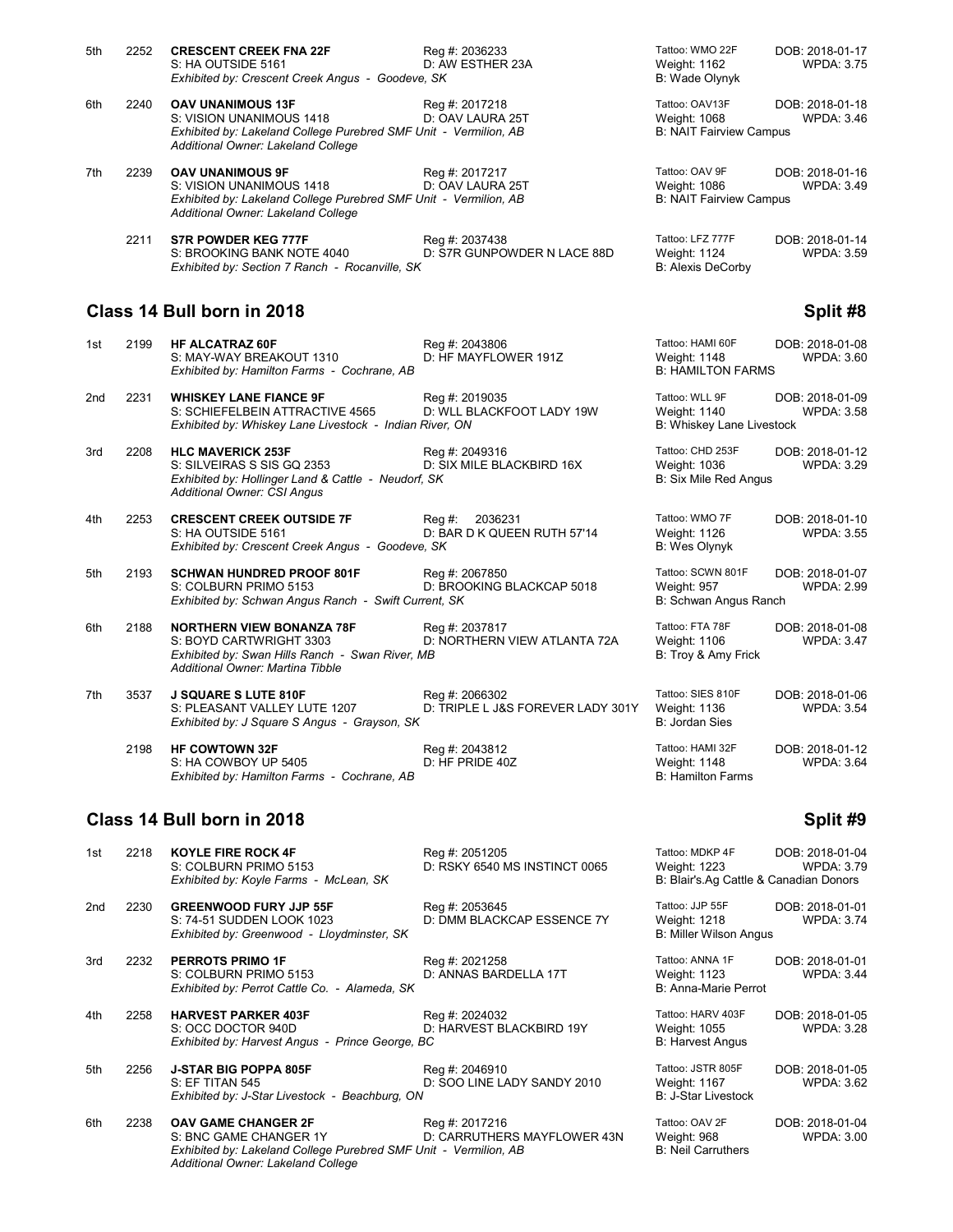| 2197 | <b>HF HOME GROWN 2F</b>                               | Reg #: 2043803    | Tattoo: HAMI 2F          | DOB: 2018-01-05 |
|------|-------------------------------------------------------|-------------------|--------------------------|-----------------|
|      | S: HA COWBOY UP 5405                                  | D: HF LUCY 204Z   | Weight: 1104             | WPDA: 3.43      |
|      | Exhibited by: Hamilton Farms - Cochrane, AB           |                   | <b>B: HAMILTON FARMS</b> |                 |
| 2260 | <b>JUSTAMERE 0129 IRA HAYES 503F</b>                  | Reg #: 2059246    | Tattoo: AFA 503F         | DOB: 2018-01-02 |
|      | S: PVF INSIGHT 0129                                   | D: EXAR RUTH 0091 | Weight: 1069             | WPDA: 3.29      |
|      | Exhibited by: Justamere Farms Ltd. - Lloydminster, SK |                   | B: Justamere Farms Ltd.  |                 |

### **Class 15 Junior Division Calf Champion and Reserve Calf Champion Bull**

| 1st | 2220 | <b>MAINSTREAM SENATOR 38F</b><br>S: STYLES LUT P301<br>Exhibited by: Mainstream Genetics - Watrous, SK | Reg #: 2063846<br>D: BLAIR'S DELLA 309A     | Tattoo: MSG 38F<br>Weight: 974<br><b>B: Chris Schmidt</b>  | DOB: 2018-04-07<br>WPDA: 4.23 |
|-----|------|--------------------------------------------------------------------------------------------------------|---------------------------------------------|------------------------------------------------------------|-------------------------------|
| 2nd | 2205 | <b>REMITALL F RENOWN 312F</b><br>S: SAV RENOWN 3439<br>Exhibited by: Remitall Farms - Olds, AB         | Reg #: 2034497<br>D: REMITALL F TIBBIE 173B | Tattoo: GR 312F<br>Weight: 968<br><b>B: Remitall Farms</b> | DOB: 2018-03-10<br>WPDA: 3.75 |

## **Class 16 Intermediate Division Calf Champion and Reserve Calf Champion Bull**

| 1st             | 2247 | <b>HALL'S COOLEST OF CATS 328F</b><br>S: NORTHLINE COOL CAT 76B<br>Exhibited by: Hall's Cattle Co - Craven, SK                                      | Reg #: 2046612<br>D: HALL'S DUCHESS 328A   | Tattoo: BPH 328F<br>Weight: 1056<br>B: Hall's Cattle Co          | DOB: 2018-02-04<br>WPDA: 3.62 |
|-----------------|------|-----------------------------------------------------------------------------------------------------------------------------------------------------|--------------------------------------------|------------------------------------------------------------------|-------------------------------|
| 2 <sub>nd</sub> | 2250 | <b>MERIT STONE COLD 8151F</b><br>S: BAR S RANGE BOSS 4002<br>Exhibited by: Merit Cattle Co. - Radville, SK<br>Additional Owner: Double F Cattle Co. | Reg #: 2031044<br>D: MERIT SOCIALITE 5121C | Tattoo: TJL 8151F<br>Weight: 978<br>B: Trent & Janelle Liebreich | DOB: 2018-02-27<br>WPDA: 3.64 |

# **Class 17 Senior Division Calf Champion and Reserve Calf Champion Bull**

| 1st | 2213 | <b>MJT IMPRESSIVE 813F</b><br>S: MAF FIRST IMPRESSION 4420<br>Exhibited by: MJT Cattle Company - Edgerton, AB<br><b>Additional Owner: Matthew Trefiak</b><br><b>Additional Owner: South View Ranches</b> | Reg #: 2065760<br>D: DMM BLACKCAP ESSENCE 7Y | Tattoo: KURT 813F<br><b>Weight: 1107</b><br>B: Miller Wilson Angus | DOB: 2018-01-16<br>WPDA: 3.56        |
|-----|------|----------------------------------------------------------------------------------------------------------------------------------------------------------------------------------------------------------|----------------------------------------------|--------------------------------------------------------------------|--------------------------------------|
| 2nd | 2246 | <b>HALL'S INTERNATIONAL 54F</b><br>S: SAV INTERNATIONAL 2020<br>Exhibited by: Hall's Cattle Co - Craven, SK                                                                                              | Reg #: 2055994<br>D: HALL'S ROSEBUD 212Z     | Tattoo: BPH 54F<br>Weight: 990<br>B: Hall's Cattle Co              | DOB: 2018-01-25<br><b>WPDA: 3.28</b> |

### **Class 18 Bull, born Jan 1 - Jun 30, 2017 Split #1**

*Additional Owner: Ken Warriner*

| 1st             | 2274 | <b>ARDA MR TIBBS 322E</b><br>S: BAR-E-L MR TIBBS 61C<br>Exhibited by: Arda Farms Ltd. - Acme, AB                                                                                                                                                                                     | Reg #: 1978476<br>D: ARDA GIRL CRUSH 90B | Tattoo: JDN 322E<br>Weight: 1892<br>B: Arda Farms Ltd.        | DOB: 2017-03-20<br>WPDA: 3.09 |
|-----------------|------|--------------------------------------------------------------------------------------------------------------------------------------------------------------------------------------------------------------------------------------------------------------------------------------|------------------------------------------|---------------------------------------------------------------|-------------------------------|
| 2 <sub>nd</sub> | 2276 | <b>SANKEYS WATCHMAN 7020 OF HC</b><br>S: SMA WATCHOUT 482<br>Exhibited by: Justamere Farms Ltd. - Lloydminster, SK<br>Additional Owner: Sankeys 6N Ranch<br>Additional Owner: Nielson Land & Cattle<br>Additional Owner: Running Steady Ranch<br>Additional Owner: Still Meadow Farm | Reg #: 2052032<br>D: SANKEYS VALEE 324   | Tattoo: IMP 7020E<br>Weight: 2051<br>B: Chris & Sharon Sankey | DOB: 2017-03-16<br>WPDA: 3.32 |

| 3rd | 2272 | <b>AF ANDERSON'S SA SNIPES</b>                             | Reg #: 2007743    | Tattoo: AF707     | DOB: 2017-04-01   |
|-----|------|------------------------------------------------------------|-------------------|-------------------|-------------------|
|     |      | S: PM THUNDERSTRUCK 22'13                                  | D: PVF SOPHIE 403 | Weight: 1708      | <b>WPDA: 2.84</b> |
|     |      | Exhibited by: Anderson Farms Ontario Inc. - St. Thomas, ON |                   | B: Anderson Farms |                   |
|     |      | Additional Owner: Double H Cattle Co.                      |                   |                   |                   |

### **Class 18 Bull, born Jan 1 - Jun 30, 2017 Split #2**

*Additional Owner: Hasson Livestock Additional Owner: Main Stream Genetics*

*Additional Owner: MKC*

| Exhibited by: Merit Cattle Co. - Radville, SK<br>Additional Owner: Double F Cattle Co. |                                          | Weight: 2031<br>B: Trent & Janelle Liebreich                                                            | WPDA: 3.09                           |
|----------------------------------------------------------------------------------------|------------------------------------------|---------------------------------------------------------------------------------------------------------|--------------------------------------|
| <b>HI CALIBER 7197E</b><br>S: EXAR CLASSEN 1422B                                       | Reg #: 2014219<br>D: EXAR HIGHROSE 84026 | Tattoo: MICH 7197E<br>Weight: 2075<br>B: Michelson Land & Cattle                                        | DOB: 2017-02-20<br><b>WPDA: 3.24</b> |
|                                                                                        | Additional Owner: Dudgeon Cattle Co.     | D: MERIT SOCIALITE 5121C<br>S: BAR S RANGE BOSS 4002<br>Exhibited by: Premier Livestock - Milverton, ON |                                      |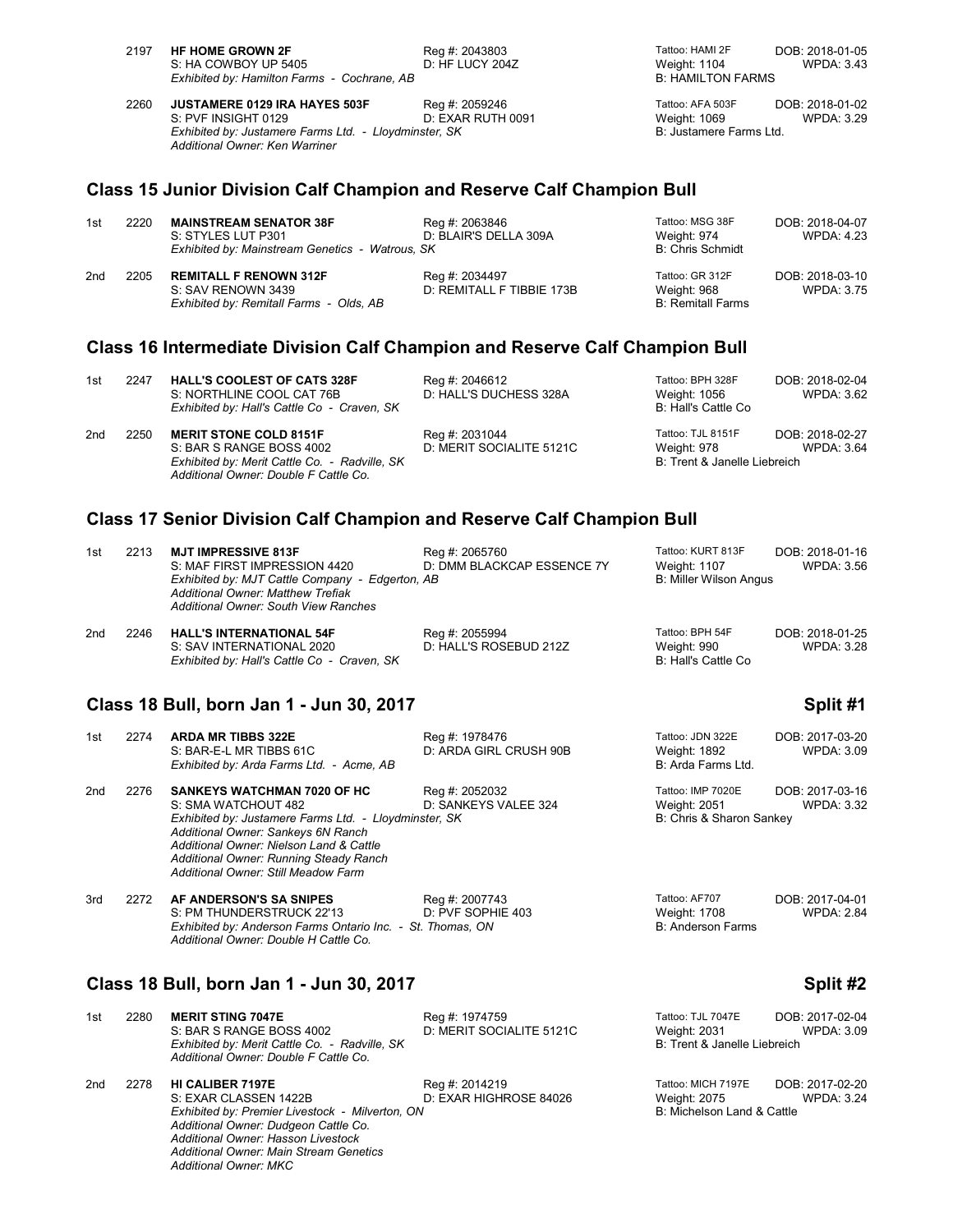| 3rd | 2265 | YOUNG DALE JULLIAN 64E<br>S: YOUNG DALE JULLIAN 153Z<br>Exhibited by: Young Dale Angus - Carievale, SK<br><b>Additional Owner: Harprey Farms</b><br>Additional Owner: Glenn Cross Ctle Co. Ltd | Reg #: 1975693<br>D: YOUNG DALE RUBY 53B      | Tattoo: YDF 64E<br>Weight: 2061<br>B: R Barry Young & Mari Young | DOB: 2017-02-08<br><b>WPDA: 3.16</b> |
|-----|------|------------------------------------------------------------------------------------------------------------------------------------------------------------------------------------------------|-----------------------------------------------|------------------------------------------------------------------|--------------------------------------|
| 4th | 2279 | <b>DFCC 4838 EL KNUCKLES 25E</b><br>S: SAV SEEDSTOCK 4838<br>Exhibited by: Double 'F' Cattle Co. - Parkside, SK                                                                                | Reg #: 2003715<br>D: CFS QUEENETTE 3T         | Tattoo: DFCC 25E<br>Weight: 2043<br>B: Double F Cattle Co.       | DOB: 2017-01-25<br>WPDA: 3.06        |
| 5th | 2275 | <b>KCH CASH FLOW 708E</b><br>S: STYLES CASH R400<br>Exhibited by: KCH Cattle Co. - Oliver, BC                                                                                                  | Reg #: 2018258<br>D: WERNER BALCK ANGEL 1299  | Tattoo: KCH 8E<br>Weight: 1855<br>B: Bohrson & Rust Mountain     | DOB: 2017-02-15<br><b>WPDA: 2.87</b> |
| 6th | 2266 | <b>RAMROD FLO RIDA 786E</b><br>S: SOUTHLAND FREE RIDE 68R<br>Exhibited by: Ramrod Cattle Company - Medora, MB                                                                                  | Reg #: 1956576<br>D: RAMROD EMILY 286Z        | Tattoo: DTM 786E<br><b>Weight: 2191</b><br>B: Ramrod             | DOB: 2017-02-02<br><b>WPDA: 3.32</b> |
| 7th | 2267 | YOUNG DALE EL CHAPO 26E<br>S: YOUNG DALE BELIEVE 46B<br>Exhibited by: Young Dale Angus - Carievale, SK                                                                                         | Reg #: 1975667<br>D: YOUNG DALE GLENNELLA 75C | Tattoo: CWC 26E<br>Weight: 1974<br>B: R Barry Young & Marj Young | DOB: 2017-01-26<br><b>WPDA: 2.96</b> |
| 8th | 2268 | <b>HMM ELECTRIC 2E</b><br>S: YOUNG DALE BELIEVE 46B<br>Exhibited by: Madsen Angus - Arden, MB                                                                                                  | Req #: 1976389<br>D: YOUNG DALE PEG 21Y       | Tattoo: HMM 2E<br>Weight: 2090<br>B: Barry Young                 | DOB: 2017-01-31<br>WPDA: 3.16        |

### **Class 18 Bull, born Jan 1 - Jun 30, 2017 Split #3**

| 1st | 2271 | <b>PM EXECUTIVE DECISION 5'17</b><br>S: BAR-E-L NATURAL LAW 52Y<br>Exhibited by: Poplar Meadows Angus - Houston, BC<br>Additional Owner: W Sunrise Angus                                                  | Reg #: 1969967<br>D: PM BLOSSOM 124'13              | Tattoo: FIRE 5E<br>Weight: 2100<br>B: Tanya Belsham             | DOB: 2017-01-24<br><b>WPDA: 3.14</b> |
|-----|------|-----------------------------------------------------------------------------------------------------------------------------------------------------------------------------------------------------------|-----------------------------------------------------|-----------------------------------------------------------------|--------------------------------------|
| 2nd | 2281 | 2K WISCONSIN 207<br>S: A A R TEN X 7008 S A<br>Exhibited by: Merit Cattle Co. - Radville, SK<br>Additional Owner: 2K Cattle Enterprises, Glen Haven, Wisconsin                                            | Reg #: 2029261<br>D: 2K RACQUEL 11                  | Tattoo: 207USA<br>Weight: 2135<br><b>B: Kevin L Retallick</b>   | DOB: 2017-01-17<br><b>WPDA: 3.16</b> |
| 3rd | 2264 | <b>U2 TEMPTATION 180E</b><br>S: HF SYNDICATE 213Z<br>Exhibited by: Freyburn Angus Farms - Oxbow, SK<br>Additional Owner: U-2 Ranch                                                                        | Reg #: 1979286<br>D: U2 ERELITE 109Z                | Tattoo: DUA 180E<br>Weight: 2090<br>B: U-2 Ranch                | DOB: 2017-01-15<br><b>WPDA: 3.09</b> |
| 4th | 2273 | <b>J-STAR BANK ROBBER 708E</b><br>S: BROOKING BANK NOTE 4040<br>Exhibited by: J-Star Livestock - Beachburg, ON                                                                                            | Reg #: 2060339<br>D: SOO LINE LADY SANDY 2010       | Tattoo: JSTR 708E<br>Weight: 1964<br><b>B: J-Star Livestock</b> | DOB: 2017-01-10<br><b>WPDA: 2.88</b> |
| 5th | 2262 | <b>WKJ ECLIPSE 5E</b><br>S: YOUNGDALE ZIKOMO 31B<br>Exhibited by: Diamond R Stock Farm - Wawota, SK                                                                                                       | Reg #: 2002383<br>D: WKJ PAULINE 30C                | Tattoo: WKJ 5E<br>Weight: 1938<br>B: Jayne Easton-Rutten        | DOB: 2017-01-19<br><b>WPDA: 2.88</b> |
| 6th | 2263 | <b>J SQUARE S LUTTON 706E</b><br>S: PLEASANT VALLEY LUTE 1207<br>Exhibited by: J Square S Angus - Grayson, SK                                                                                             | Reg #: 2003052<br>D: TRIPLE L J&S FOREVER LADY 301Y | Tattoo: SIES 706E<br>Weight: 1909<br><b>B: Jordan Sies</b>      | DOB: 2017-01-06<br><b>WPDA: 2.78</b> |
|     | 2277 | <b>EXAR NEXT LEVEL 7679B</b><br>S: S&R ROUNDTABLE J328<br>Exhibited by: Justamere Farms Ltd. - Lloydminster, SK<br>Additional Owner: Nielson Land & Cattle<br><b>Additional Owner: Carder Investments</b> | Reg #: 2052068<br>D: EXAR PRINCESS 3794             | Tattoo: 7679<br>Weight: 2095<br>B: Express Ranches, Inc.        | DOB: 2017-01-08<br><b>WPDA: 3.06</b> |

# **Class 20 Junior Champion and Reserve Junior Champion Bull**

| 1st | 2280 | <b>MERIT STING 7047E</b><br>S: BAR S RANGE BOSS 4002<br>Exhibited by: Merit Cattle Co. - Radville, SK<br>Additional Owner: Double F Cattle Co. | Reg #: 1974759<br>D: MERIT SOCIALITE 5121C | Tattoo: TJL 7047E<br>Weight: 2031<br>B: Trent & Janelle Liebreich | DOB: 2017-02-04<br>WPDA: 3.09 |
|-----|------|------------------------------------------------------------------------------------------------------------------------------------------------|--------------------------------------------|-------------------------------------------------------------------|-------------------------------|
| 2nd | 2274 | <b>ARDA MR TIBBS 322E</b><br>S: BAR-E-L MR TIBBS 61C<br>Exhibited by: Arda Farms Ltd. - Acme, AB                                               | Reg #: 1978476<br>D: ARDA GIRL CRUSH 90B   | Tattoo: JDN 322E<br>Weight: 1892<br>B: Arda Farms Ltd.            | DOB: 2017-03-20<br>WPDA: 3.09 |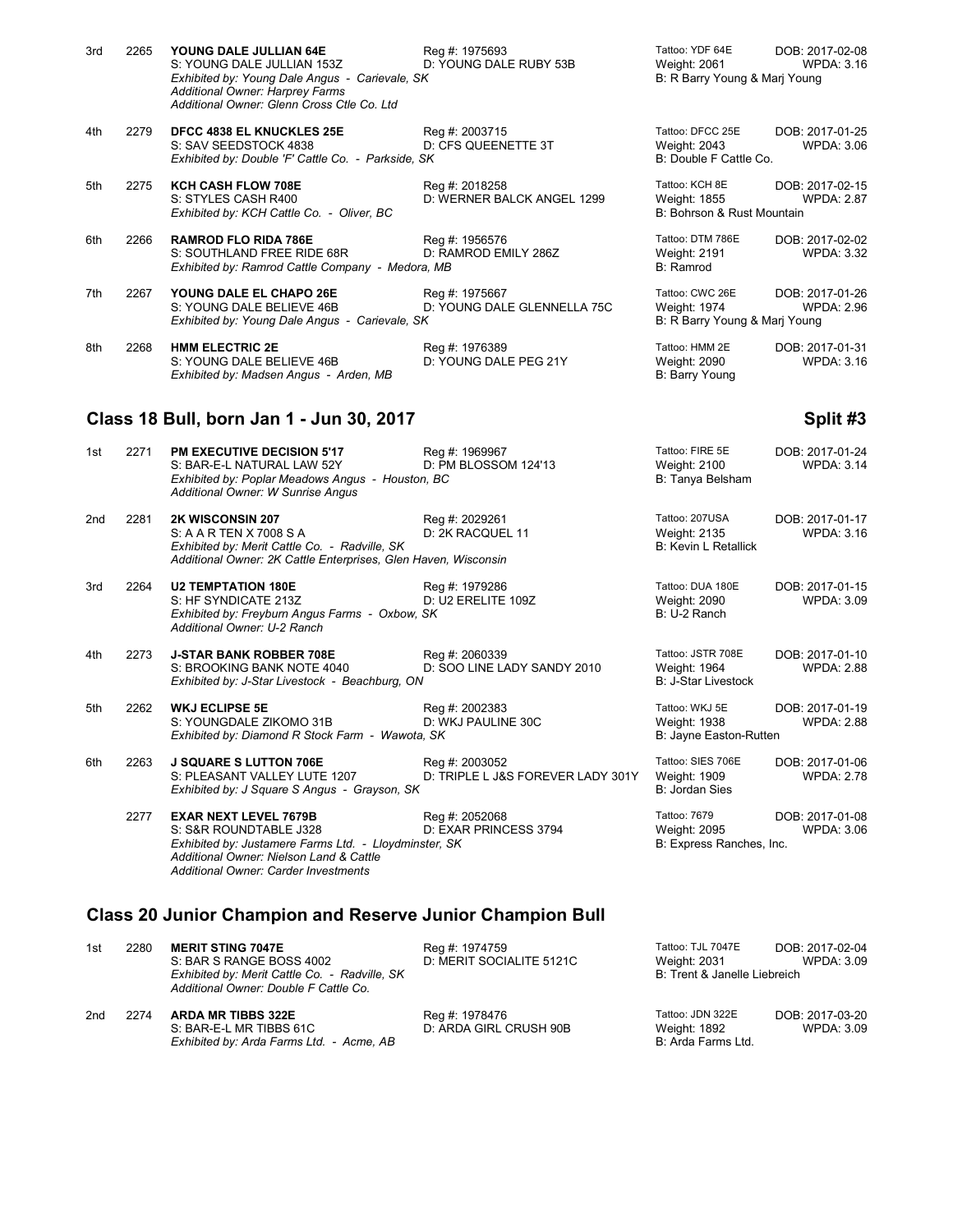# **Class 21 Bull born 2016 Split #1**

| Tattoo: YHB 107D<br>2294<br><b>BAR-E-L STRONGBOW 107D</b><br>Reg #: 1926739<br>2nd<br>D: BAR-E-L LADY 127Y<br>S: HF G-MAN 29B<br>Weight: 2463<br>Exhibited by: Double 'F' Cattle Co. - Parkside, SK<br>B: Bar-E-L<br><b>5T BAG OF CHIPS</b><br>Reg #: 2016364<br>Tattoo: IMP 6092D<br>2284<br>3rd<br>D: 5T MISS WIX 8002<br>S: EXAR BLUE CHIP 1877B<br>Weight: 2345<br>Exhibited by: Lazy MC Angus - Bassano, AB<br>B: 5T Farms<br><b>Additional Owner: Dennis Thomas</b><br><b>ARDA CASH FLOW 63D</b><br>Tattoo: JDN 63D<br>2297<br>Reg #: 1941255<br>4th<br>D: ARDA BEAUTY 184U<br>S: KR CASH FLOW<br><b>Weight: 2722</b><br>Exhibited by: Arda Farms Ltd. - Acme, AB<br>B: Arda Farms Ltd.<br>Additional Owner: Pahl Livestock<br><b>LAZY JB COMPOUND EFFECT 6011</b><br>Tattoo: IMP 6011D<br>2286<br>Reg #: 1989382<br>5th<br>S: B F FIRST TRANSACTION<br>D: LAZY JB JESSIE 011<br>Weight: 2280<br>Exhibited by: Fallis Land & Cattle - Selwyn, ON<br>B: Lazy JB Angus<br>Additional Owner: Tyler Fulton<br>Additional Owner: Lazy JB Angus<br>Tattoo: JUST 76D<br><b>NORTHLINE HEAVY JOE 76D</b><br>Reg #: 1945799<br>2293<br>6th<br>S: KR CASH FLOW<br>D: NORTHLINE SAVING GRACE 76Z<br><b>Weight: 2776</b><br>Exhibited by: Harvest Angus - Prince George, BC<br><b>B: Justine Schneider</b><br>Additional Owner: Northline Angus<br>Tattoo: JLMA 6003D<br>2282<br><b>JAYMARANDY COPENHAGEN SMILE</b><br>Reg #: 1969208<br>7th<br>S: SAV 8180 TRAVELER 004<br>D: EXAR BLACKBIRD 0698<br><b>Weight: 2222</b><br>Exhibited by: Jaymarandy Livestock - Beausejour, MB<br>B: Bohrson Marketing<br>Tattoo: YHB 147D<br><b>BAR-E-L PACKING HEAT 147D</b><br>2290<br>Reg #: 1923087<br>8th<br>S: RING CREEK FLYNN 25A<br>D: DFCC 33T BIG SEXY 45Y<br>Weight: 2405<br>Exhibited by: Freyburn Angus Farms - Oxbow, SK<br>B: David & Lynne Longshore | 1st | 2298 | <b>MJT FRONTIER 121D</b><br>S: MJT TOUCHDOWN 467Z<br>Exhibited by: MJT Cattle Company - Edgerton, AB | Reg #: 1952901<br>D: MJT QUEEN 596Z | Tattoo: MJTA 121D<br>Weight: 2634<br>B: Mick and Debbie Trefiak | DOB: 2016-06-04<br><b>WPDA: 2.92</b> |
|---------------------------------------------------------------------------------------------------------------------------------------------------------------------------------------------------------------------------------------------------------------------------------------------------------------------------------------------------------------------------------------------------------------------------------------------------------------------------------------------------------------------------------------------------------------------------------------------------------------------------------------------------------------------------------------------------------------------------------------------------------------------------------------------------------------------------------------------------------------------------------------------------------------------------------------------------------------------------------------------------------------------------------------------------------------------------------------------------------------------------------------------------------------------------------------------------------------------------------------------------------------------------------------------------------------------------------------------------------------------------------------------------------------------------------------------------------------------------------------------------------------------------------------------------------------------------------------------------------------------------------------------------------------------------------------------------------------------------------------------------------------------------------------------------------------------------------------------------|-----|------|------------------------------------------------------------------------------------------------------|-------------------------------------|-----------------------------------------------------------------|--------------------------------------|
|                                                                                                                                                                                                                                                                                                                                                                                                                                                                                                                                                                                                                                                                                                                                                                                                                                                                                                                                                                                                                                                                                                                                                                                                                                                                                                                                                                                                                                                                                                                                                                                                                                                                                                                                                                                                                                                   |     |      |                                                                                                      |                                     |                                                                 | DOB: 2016-02-23<br><b>WPDA: 2.45</b> |
|                                                                                                                                                                                                                                                                                                                                                                                                                                                                                                                                                                                                                                                                                                                                                                                                                                                                                                                                                                                                                                                                                                                                                                                                                                                                                                                                                                                                                                                                                                                                                                                                                                                                                                                                                                                                                                                   |     |      |                                                                                                      |                                     |                                                                 | DOB: 2016-09-08<br><b>WPDA: 2.91</b> |
|                                                                                                                                                                                                                                                                                                                                                                                                                                                                                                                                                                                                                                                                                                                                                                                                                                                                                                                                                                                                                                                                                                                                                                                                                                                                                                                                                                                                                                                                                                                                                                                                                                                                                                                                                                                                                                                   |     |      |                                                                                                      |                                     |                                                                 | DOB: 2016-02-23<br><b>WPDA: 2.71</b> |
|                                                                                                                                                                                                                                                                                                                                                                                                                                                                                                                                                                                                                                                                                                                                                                                                                                                                                                                                                                                                                                                                                                                                                                                                                                                                                                                                                                                                                                                                                                                                                                                                                                                                                                                                                                                                                                                   |     |      |                                                                                                      |                                     |                                                                 | DOB: 2016-04-11<br><b>WPDA: 2.38</b> |
|                                                                                                                                                                                                                                                                                                                                                                                                                                                                                                                                                                                                                                                                                                                                                                                                                                                                                                                                                                                                                                                                                                                                                                                                                                                                                                                                                                                                                                                                                                                                                                                                                                                                                                                                                                                                                                                   |     |      |                                                                                                      |                                     |                                                                 | DOB: 2016-03-05<br><b>WPDA: 2.80</b> |
|                                                                                                                                                                                                                                                                                                                                                                                                                                                                                                                                                                                                                                                                                                                                                                                                                                                                                                                                                                                                                                                                                                                                                                                                                                                                                                                                                                                                                                                                                                                                                                                                                                                                                                                                                                                                                                                   |     |      |                                                                                                      |                                     |                                                                 | DOB: 2016-06-21<br><b>WPDA: 2.51</b> |
|                                                                                                                                                                                                                                                                                                                                                                                                                                                                                                                                                                                                                                                                                                                                                                                                                                                                                                                                                                                                                                                                                                                                                                                                                                                                                                                                                                                                                                                                                                                                                                                                                                                                                                                                                                                                                                                   |     |      |                                                                                                      |                                     |                                                                 | DOB: 2016-03-05<br><b>WPDA: 2.42</b> |

# **Class 21 Bull born 2016 Split #2**

| 1st | 2285 | <b>DMM INTERNATIONAL 54D</b><br>S: SAV INTERNATIONAL 2020<br>Exhibited by: Miller Wilson Angus - Bashaw, AB<br>Additional Owner: Glen Gabel Angus                                          | Reg #: 1922656<br>D: DMM BLACKBIRD 105A            | Tattoo: DMM 54D<br>Weight: 2670<br><b>B: Miller Wilson Angus</b> | DOB: 2016-02-12<br><b>WPDA: 2.63</b> |
|-----|------|--------------------------------------------------------------------------------------------------------------------------------------------------------------------------------------------|----------------------------------------------------|------------------------------------------------------------------|--------------------------------------|
| 2nd | 2291 | <b>REMITALL F DECISIVE 35D</b><br>S: SAV PIONEER 7301<br>Exhibited by: Remitall Farms - Olds, AB<br><b>Additional Owner: Otter Creek Farms</b><br><b>Additional Owner: Southview Farms</b> | Reg #: 1915508<br>D: REMITALL F ELLEGRA 115B       | Tattoo: GR 35D<br>Weight: 2612<br><b>B: Remitall Farms</b>       | DOB: 2016-01-15<br><b>WPDA: 2.50</b> |
| 3rd | 2288 | ELLDEM 2353 CHEAP THRILLS 704D<br>S: SILVEIRAS S SIS GQ 2353<br>Exhibited by: Elldem Cattle - Humboldt, SK                                                                                 | Reg #: 1936540<br>D: JUSTAMERE 0562 BLACKBIRD 337Z | Tattoo: TWOB 704D<br>Weight: 2595<br><b>B: Elldem Cattle</b>     | DOB: 2016-02-01<br><b>WPDA: 2.53</b> |
| 4th | 2295 | <b>SMW KNIGHTSHADE 55D</b><br>S: WINDY WILLOWS UPLOAD 30B<br>Exhibited by: Chance Jackson - Sedley, SK<br>Additional Owner: Jackson Cattle Co Ltd                                          | Reg #: 1895858<br>D: BARDOLIE OF PEAKDOT 236Z      | Tattoo: SMW 55D<br><b>Weight: 2522</b><br><b>B: SMW Angus</b>    | DOB: 2016-02-11<br><b>WPDA: 2.48</b> |
| 5th | 2287 | <b>SCC BANDO 17D</b><br>S: SCC BANDO 51A<br>Exhibited by: Tullamore Angus - Caledon, ON                                                                                                    | Reg #: 1899495<br>D: SCC TIBBIE 92X                | Tattoo: BDS 17D<br>Weight: 2453<br>B: Stewart Cattle Co.         | DOB: 2016-01-24<br><b>WPDA: 2.37</b> |
| 6th | 2296 | FF COUNTDOWN D9<br>S: CONNEALY COUNTDOWN<br>Exhibited by: Wilbar Cattle Co - Dundurn, SK<br>Additional Owner: Flesch Farms Inc.                                                            | Reg #: 1984128<br>D: FF FANTASY B38                | Tattoo: IMP 9D<br><b>Weight: 2460</b><br>B: Flesch Farms Inc.    | DOB: 2016-01-16<br><b>WPDA: 2.36</b> |
| 7th | 2289 | <b>N7'S SANDMAN 17D</b><br>S: S A V RESOURCE 1441<br>Exhibited by: NYK Cattle Company - Douglas, MB<br>Additional Owner: N7 Stock Farm                                                     | Reg #: 1921725<br>D: N7'S BLKWOODLADY 25Z          | Tattoo: NGW 17D<br><b>Weight: 2418</b><br>B: N7 Stock Farm       | DOB: 2016-01-22<br><b>WPDA: 2.33</b> |
|     | 2292 | <b>NU-HORIZON RANSOM 617D</b><br>S: BROOKING RANSOM 228<br>Exhibited by: Triple L Angus - Viscount, SK<br>Additional Owner: Nu-Horizon Angus                                               | Reg #: 1939787<br>D: MICH ERICA 1379               | Tattoo: TK 617D<br>Weight: 2579<br>B: Nu-Horizon Angus           | DOB: 2016-02-05<br><b>WPDA: 2.52</b> |